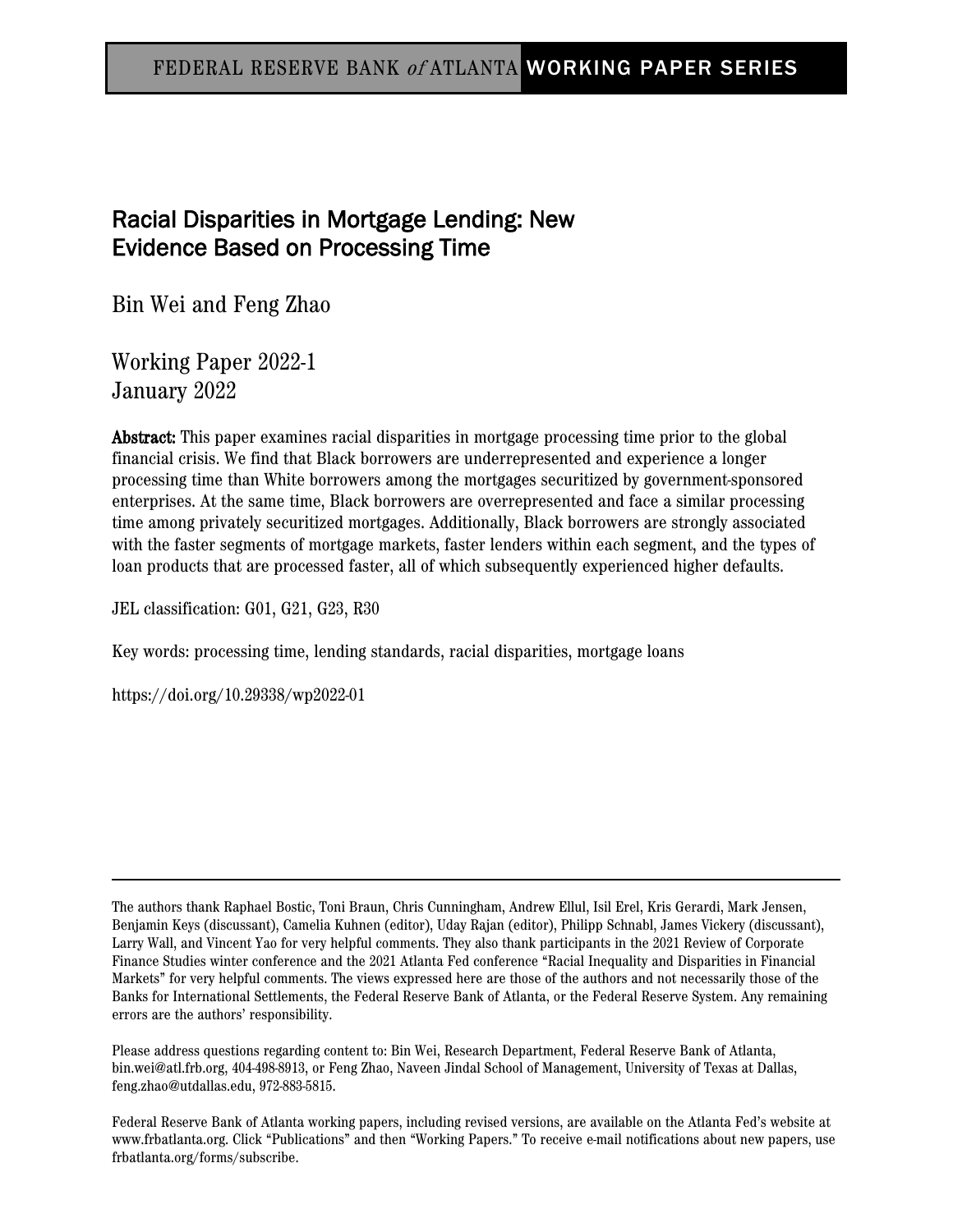## 1 Introduction

Blacks and other minorities have fallen behind in building wealth, and large racial and ethnic gaps have formed in recent decades. Expanding homeownership among minority groups has been embraced as an important public policy to reduce the wealth gap. A necessary component for this policy is to combat racial and ethnic disparities in residential mortgage lending that have long been documented in academic research and popular media. Minority home buyers need to be able to access mortgage financing at a reasonable cost and in a timely and predictable manner. Existing studies have shown that minorities are more likely to be denied a mortgage and have to bear a higher cost even if they do get credit. We add to the existing studies and investigate an important yet often overlooked dimension of mortgage lending: processing time—the time needed for a loan application to be processed (i.e., accepted or denied). Lengthy delays add uncertainty to the mortgage application process and could put minority home buyers at a disadvantage, especially in a competitive housing market. An investigation on whether disparities in processing time exist and an examination of the potential causes are important to fully grasp the extent of racial and ethnic disparities in mortgage lending.

The expansion of housing credit in the early 2000s led to historically high rates of homeownership among minority groups. This period is, however, not devoid of discriminatory lending practices.<sup>[1](#page-1-0)</sup> Furthermore, the use of lax lending standards by subprime lenders during this period is well-documented; for example, income verification was not required for many borrowers.<sup>[2](#page-1-1)</sup> In a recent study, [Wei and Zhao](#page-38-0) [\(2020\)](#page-38-0) argue that mortgage processing

<span id="page-1-0"></span><sup>&</sup>lt;sup>1</sup>In United States v. Countrywide Settlement, December 21, 2011, the U.S. Department of Justice filed its largest residential fair lending settlement in history to resolve allegations of lending discrimination by Countrywide Financial Corp. from 2004 through 2008, stating that "qualified African-American and Hispanic borrowers were placed in subprime loans rather than prime loans even when similarly-qualified non-Hispanic white borrowers were placed in prime loans. ...Countrywide gave mortgage brokers discretion to request exceptions to the underwriting guidelines."

<span id="page-1-1"></span><sup>2</sup>"Some of the problems are surfacing in a mortgage program called 'Fast and Easy,' in which borrowers were asked to provide little or no documentation of their finances, according to these people and to former Countrywide employees. . . . Fast and Easy borrowers aren't required to produce pay stubs or tax forms to substantiate their claimed earnings." See Glenn R. Simpson and James R. Hagerty, "Countrywide Loss Focuses Attention on Underwriting", Wall Street Journal, April 30, 2008,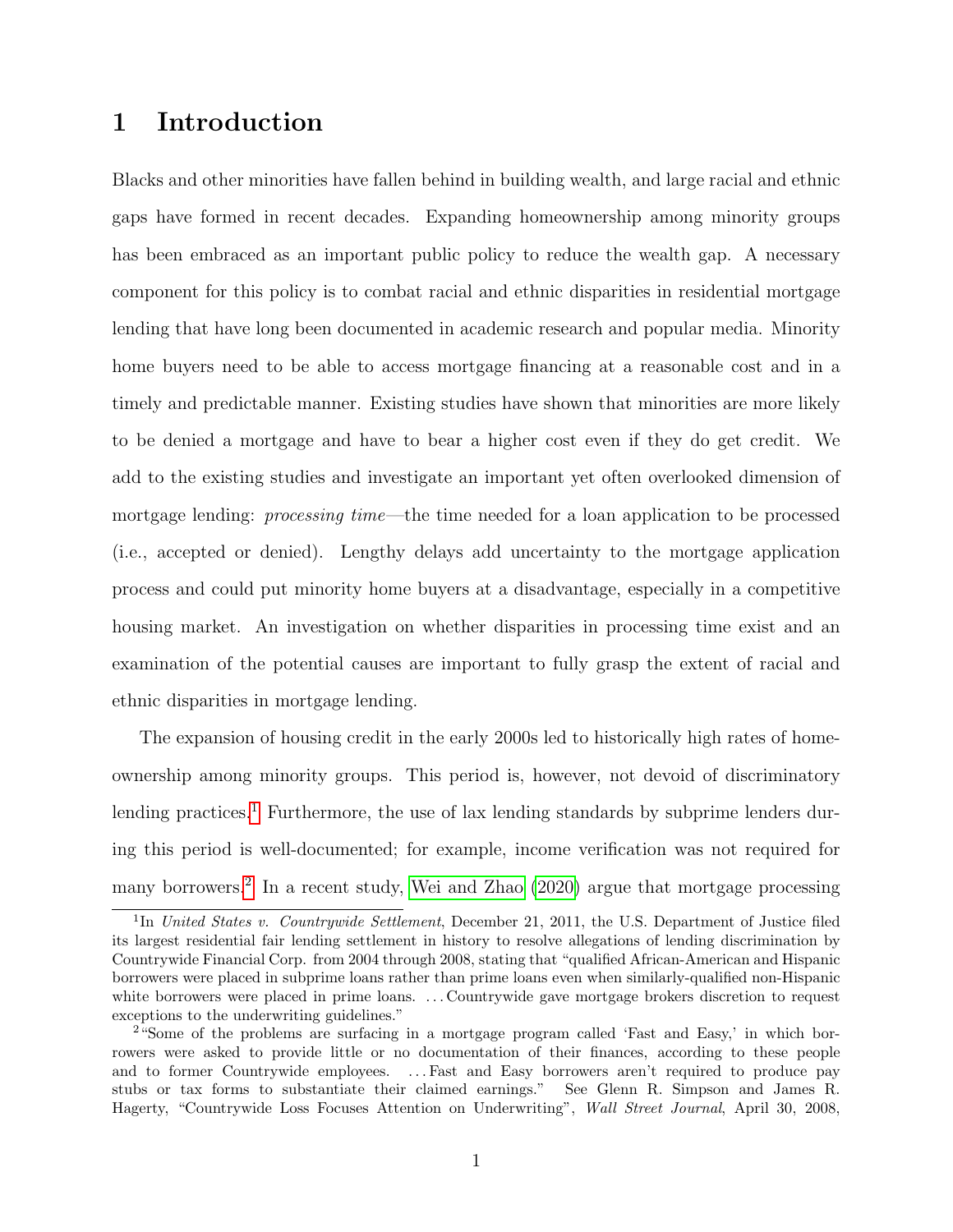time is a good indicator of lending standards during this period. They show that processing time shortened by 6%-10% around securitization thresholds in the run-up to the 2007-2008 mortgage crisis, and those hastily processed loans became delinquent more frequently. In this paper, we further examine racial disparities in mortgage lending along the dimension of processing time.

In our main analysis of racial and ethnic differences in processing time, we use the data from Home Mortgage Disclosure Act (HMDA) and focus on the time period from 2001 to 2006, which include 22 million home purchase loans and 37 million refinance loans. Our sample period saw the rise of private-label securitization (PLS). As opposed to traditional securitization wherein government-sponsored enterprises (GSEs) purchase and bundle loans into mortgage-backed securities and then provide a guarantee for the underlying credit risk, PLS does not provide such guarantee and credit risk is thus borne by investors. Moreover, after a mortgage is purchased by GSEs, the originating lender faces the put-back risk of repurchasing the mortgage from GSEs [\(Bartlett et al., 2021\)](#page-35-0). So lax lending standards were more common in the PLS segment. As shown in [Wei and Zhao](#page-38-0) [\(2020\)](#page-38-0), we find that the average processing time in the PLS segment is substantially shorter than that in the GSE segment (26 days versus 44 days).

We first show that white borrowers are over-represented in the GSE segment, whereas Black and Hispanic borrowers are over-represented in the PLS segment. In our sample, minority borrowers account for one-quarter of the total origination volume for home purchases, but almost one-half in the PLS segment. In contrast, white borrowers account for more than 80% of the origination volume in the GSE segment.

Interestingly, racial disparities manifest themselves in a distinct way in these segments of mortgage markets. In our loan-level regression analysis controlling for various loan and borrower characteristics and for fixed effects on county, month and lenders, we find that the processing time for Black borrowers is about one week longer than for white borrowers in https://www.wsj.com/articles/SB120945775409852363.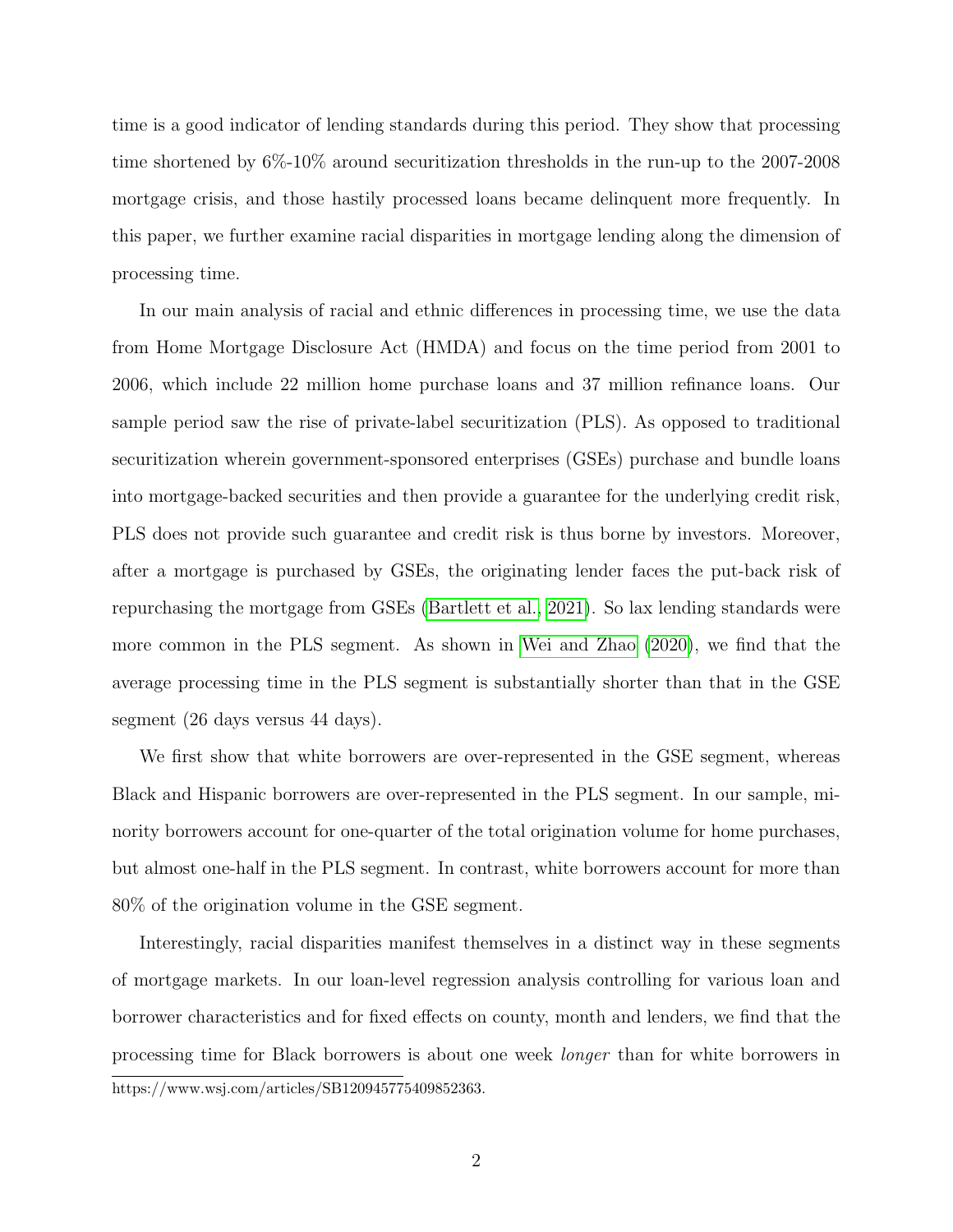the GSE segment in 2004-2006, but is about the same in the PLS segment. Averaged across the two segments, the gap between Black and white borrowers is 1.8 days.

We find that including lender fixed effects almost doubles the processing time gap between Black and white borrowers to 3.4 days on the whole sample. Our finding that the inclusion of lender fixed effects widens the racial disparities in processing time has important implications for across- and within-lender racial disparities. First, the positive racial gap in processing time following the inclusion of lender fixed effects indicates a differential treatment of minority and white borrowers by the same lender. Second, the larger racial disparities after including lender fixed effects imply that Black and Hispanic borrowers are more likely to obtain mortgage loans from faster lenders, even within the same segment.

In our second set of results, we find less disparity in processing time between Black and white borrowers for loans originated by subprime lenders, for loans with non-traditional features as opposed to traditional fixed-rate mortgages, for loans that have shorter time span between origination and securitization, for low-documentation loans, and for high-cost loans.[3](#page-3-0) Furthermore, Black and Hispanic borrowers are over-represented in these loan types and these loan types are commonly processed faster.

Is reduced processing time for Black borrowers in the PLS market associated with higher default? To answer this question, we merge the HMDA data with the CoreLogic LoanPerformance data. The latter data contain important information on borrower credit risk characteristics at loan origination (e.g., FICO score, LTV, and DTI) as well as information on loan performance (e.g., delinquency) mostly for privately securitized subprime mortgages.[4](#page-3-1) The construction of the merged HMDA-CoreLogic data constitutes another critical contribution of this paper.

In our third set of results, using the merged HMDA-CoreLogic data for the PLS segment, we find that the loan delinquency rate is significantly higher among Black borrowers relative

<span id="page-3-0"></span><sup>3</sup>[Bayer et al.](#page-35-1) [\(2018\)](#page-35-1) find that lenders that have more ex post foreclosures (so-called high-risk lenders) account for a large part of high-cost mortgages received by Black and Hispanic borrowers.

<span id="page-3-1"></span><sup>&</sup>lt;sup>4</sup>As noted by [Keys et al.](#page-37-0) [\(2010\)](#page-37-0), the CoreLogic LoanPerformance data encompass over  $90\%$  of the mortgage loans that are privately securitized.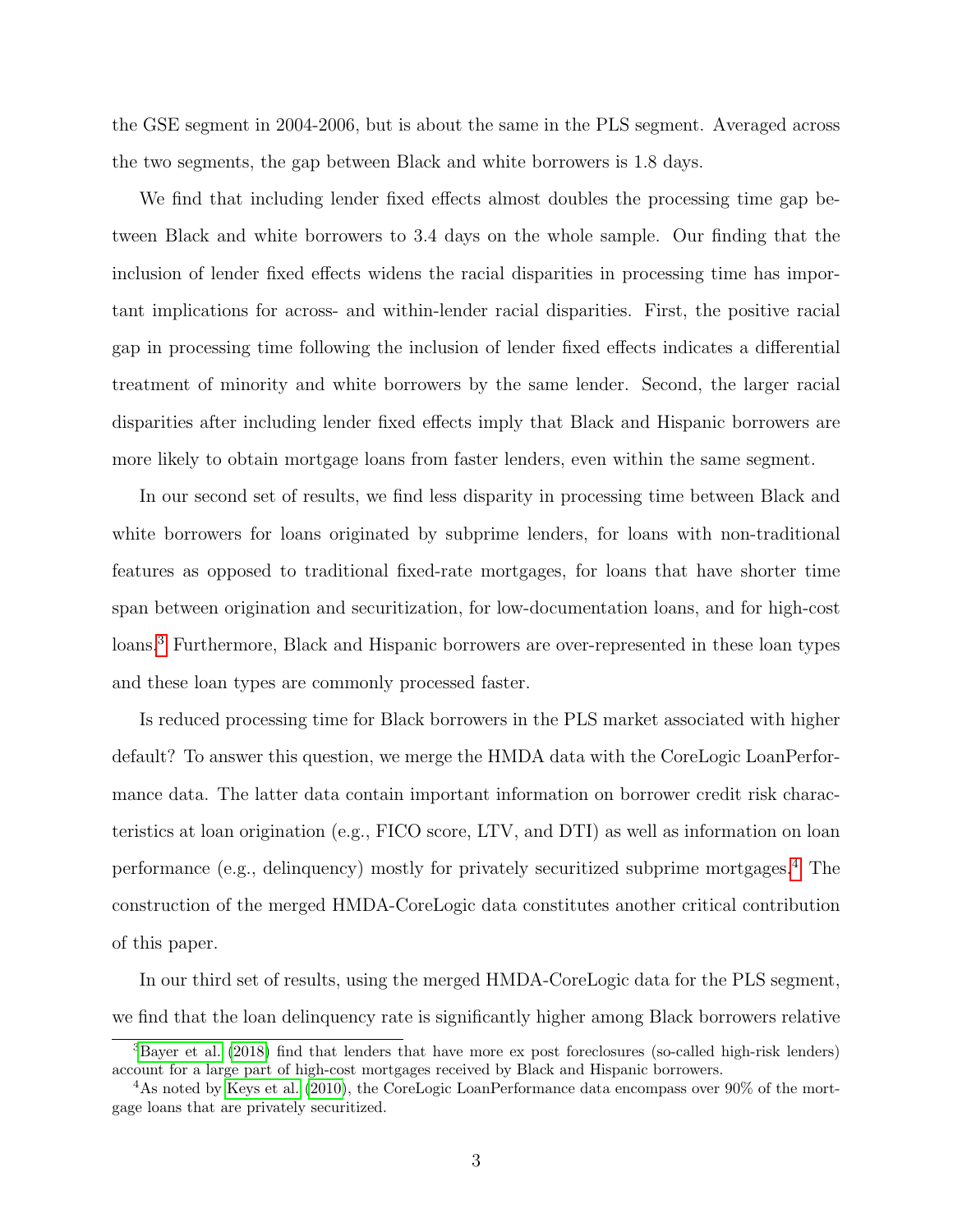to white borrowers. Furthermore, we find larger delinquency gaps between Black and white borrowers in the sample of non-traditional mortgages, low-documentation loans, and loans that are more quickly securitized. Lastly, we find more significant negative relation between processing time and loan delinquency in these loan types than other PLS loans.

What explain the large disparities in mortgage processing time in the GSE segment but not in the PLS segment? The answer might lie in the underwriting procedures for GSE-securitized loans. In the 1990s, GSEs developed the automated underwriting systems that were distributed to loan originators: Loan Prospector at Freddie Mac and Desktop Underwriter at Fannie Mae. These software packages conduct risk evaluation from the inputs of borrower and loan characteristics, such as the FICO score, LTV ratio, DTI ratio, type of loans, and months of reserves. Then they report how the GSEs would treat the loan: either a rating for acceptance indicating that the GSEs would purchase the loan without conducting additional analysis or a lower rating that would require the originator to perform additional screening before submitting the mortgage to the GSEs for purchase. The differences in processing time could reflect whether additional analysis is required after loan originators enter the information into the systems. In contrast, the underwriting for the PLS loans during our sample period is known for lax lending standards and therefore forgoing additional screening that would be necessary for GSE loans.

Our findings suggest that there are differences across minority groups. In the HMDA data for purchase loans, the average processing time for Asian borrowers trends closely to that for white borrowers. Between Black and Hispanic borrowers, however, even though their time-series movements are nearly parallel, we find that the processing time for Hispanic borrowers is generally shorter, especially among the GSE loans. In regression analyses, we find that the processing time difference between Hispanic and white borrowers or between Asian and white borrowers is often close to zero or even negative. Especially among the GSE loans, Hispanic borrowers do not face as much delay as Black borrowers, even though both Black and Hispanic borrowers are under-represented in the GSE sample. In the merged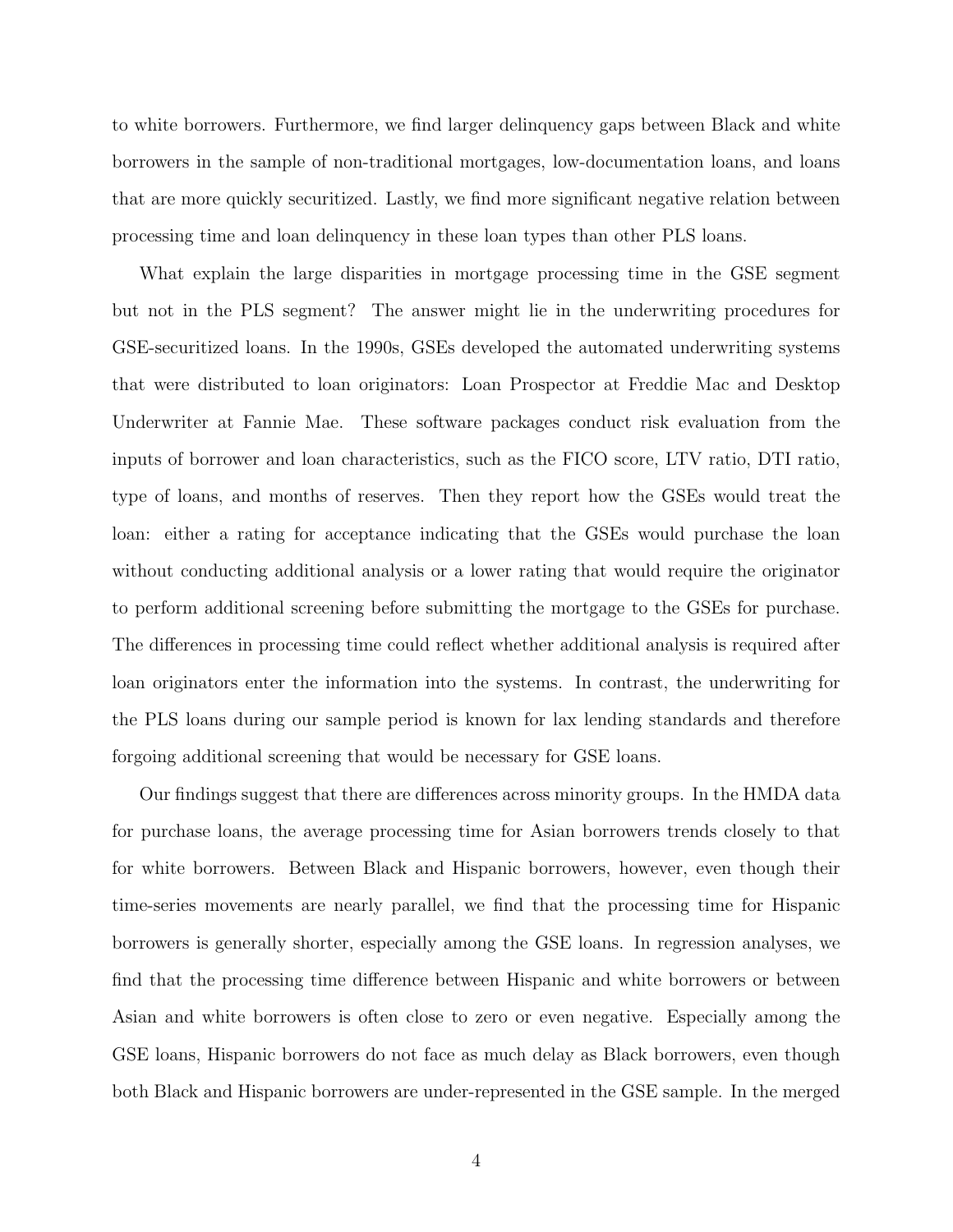HMDA-CoreLogic data for the PLS loans, both Black and Hispanic borrowers are overrepresented, but with different patterns. Among the PLS loans, Hispanic borrowers have higher FICO scores but a higher percentage of low-documentation loans relative to white borrowers, whereas Black borrowers have lower FICO scores but a slightly lower percentage of low-documentation loans relative to white borrowers. The FICO score is based on past credit history, and low documentation reflects insufficient records of income and assets. The GSE loans have requirements for both of these criteria, which could drive Hispanic and Black borrowers to obtain mortgage financing in the PLS segment. Furthermore, among the PLS loans, the loan delinquency rate of Black borrowers is much higher than white borrowers, but Hispanic borrowers have a lower delinquency rate than white borrowers. In this aspect, lax lending standards contribute to the demise of the PLS market, destroy this alternative access to mortgage credit for creditworthy minority borrowers, and potentially exacerbate the disparities in mortgage lending.

Several recent papers examine mortgage origination timeline. [Foote et al.](#page-36-0) [\(2019\)](#page-36-0) show that technology development in mortgage underwriting induces a dramatic decline in the average processing time between 1995 and 1998. [Fuster et al.](#page-36-1) [\(2019\)](#page-36-1) find that FinTech lenders shorten processing time through enhanced efficiency. The dramatic decline in processing time in our paper is related to the rise of non-agency securitization and the associated lax lending standards. Other studies focus on the time span from loan origination to securitization. [Keys](#page-37-1) [et al.](#page-37-1) [\(2012\)](#page-37-1) show that lax screening is more pronounced for loans that have a shorter time to securitization. [Adelino et al.](#page-35-2) [\(2019\)](#page-35-2) show that the PLS mortgages that are sold faster have worse loan performance and a lower selling price. Adding to these findings, we find that loans that are sold faster after origination are also processed faster before origination. Examining the trading costs in the agency mortgage backed securities market with to-be-announced (TBA) trading, [Gao et al.](#page-36-2) [\(2017\)](#page-36-2) show that the TBA trading lowers the transaction costs for the underlying mortgage pools and dealers are reluctant to take inventory of securities that are difficult to hedge. Focusing on the coverage of credit default swaps (CDS) on the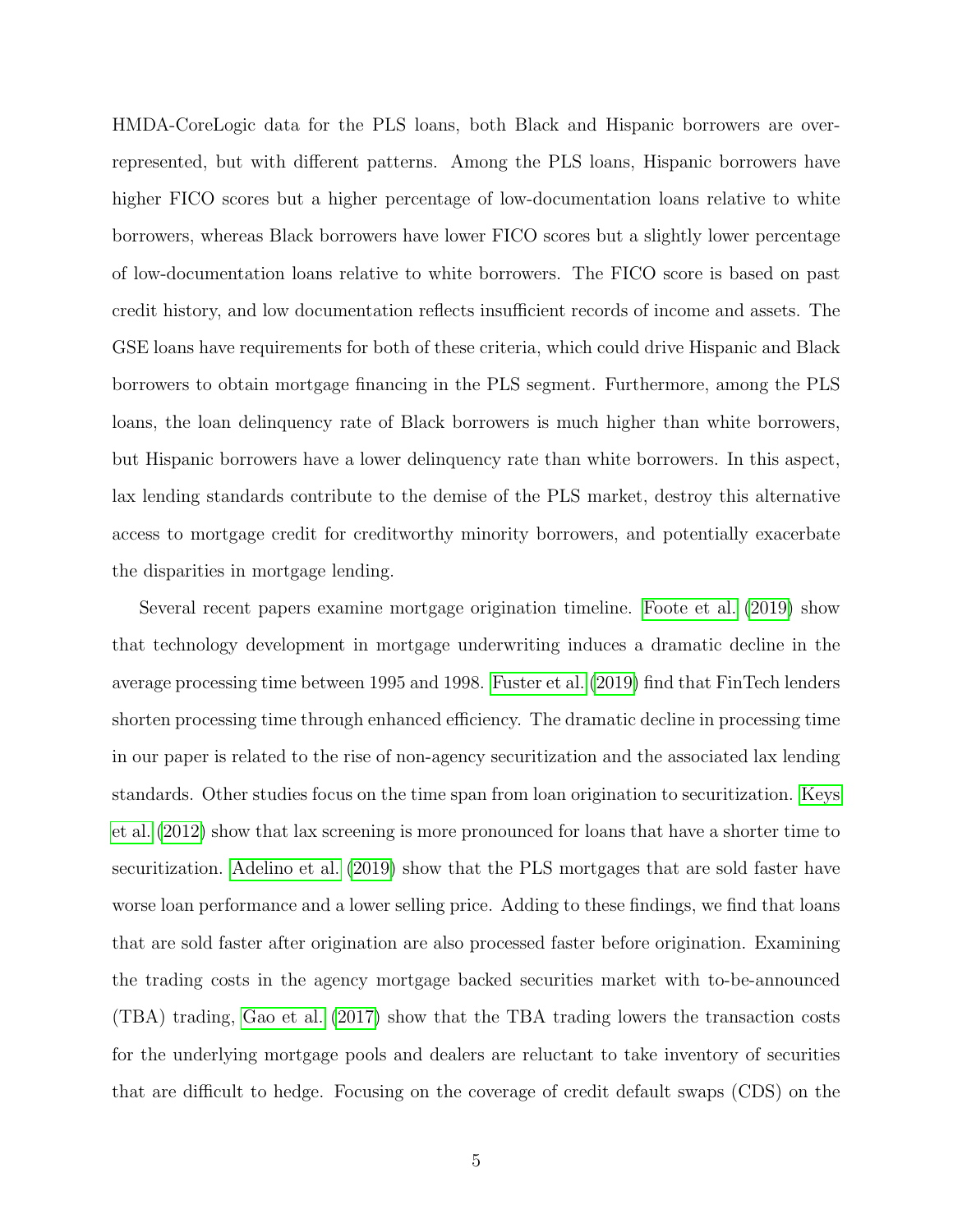subprime mortgage pools, [Arentsen et al.](#page-35-3) [\(2015\)](#page-35-3) find that when the start date of the CDS coverage and the issuance date of the mortgage pools are close the covered pools experience higher defaults, and within these pools the loans originated after or shortly before the start of CDS coverage have an even higher delinquency rate. Our findings indicate that faster processing mortgage market segments, lenders and loan product types have higher defaults.

Our paper contributes to the literature on disparities in mortgage lending. Earlier studies document the phenomenon of redlining against minority neighborhoods (see, e.g., [Holmes](#page-37-2) [and Horvitz, 1994;](#page-37-2) [Ross and Tootell, 2004\)](#page-38-1). Using the HMDA data, [Black et al.](#page-35-4) [\(1978\)](#page-35-4) show that minorities are more likely to be denied a mortgage. [Munnell et al.](#page-37-3) [\(1996\)](#page-37-3) reach a similar conclusion after controlling for borrower characteristics collected from loan applications in Boston in 1990, which are unavailable in the HMDA data. [Giacoletti et al.](#page-36-3) [\(2020\)](#page-36-3) argue that at least half of the observed approval gap for Black borrowers is attributable to within-month variation in loan officers' subjectivity. Conditional on the sample of originated mortgages, studies have shown that minority borrowers have to bear a higher cost [\(Courchane and](#page-36-4) [Nickerson, 1997;](#page-36-4) [Black et al., 2003;](#page-35-5) [Ghent et al., 2014;](#page-36-5) [Cheng et al., 2015;](#page-36-6) [Reid et al.,](#page-37-4) [2017;](#page-37-4) [Bayer et al., 2018;](#page-35-1) [Delis and Papadopoulos, 2018;](#page-36-7) [Ambrose et al., 2020\)](#page-35-6). Studying the incidence of consumer complaints on financial services, [Begley and Purnanandam](#page-35-7) [\(2021\)](#page-35-7) find the level of complaints is significantly higher in markets with lower income, lower educational attainment, and a higher share of minorities. For the mortgage loans securitized by GSEs, [Bartlett et al.](#page-35-0) [\(2021\)](#page-35-0) explore a rule from the U.S. fair lending law for identification and show that Black and Hispanic borrowers pay higher interest rates. [Bhutta and Hizmo](#page-35-8) [\(2020\)](#page-35-8) and [Gerardi et al.](#page-36-8) [\(2020\)](#page-36-8) argue that the rate gap is attributable to differences in discount points or prepayment behavior, respectively. Our findings of longer processing time for Black borrowers among the GSE loans also speak to the disparities in lending practices in this segment.

Our findings also contribute to the understanding on financial development and inequality. The level of inequality in income and wealth has risen significantly in the United States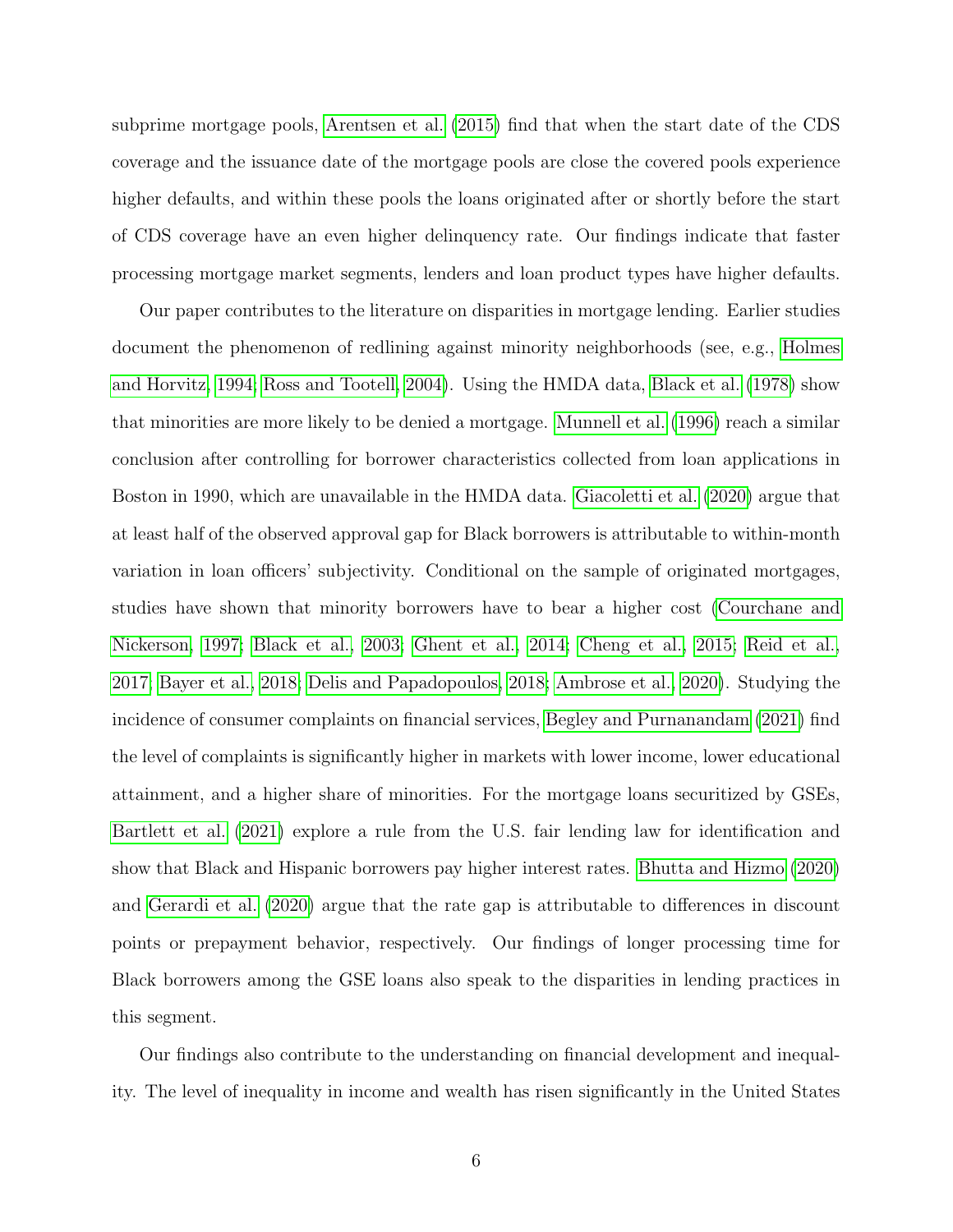in recent decades (see, e.g., [Stiglitz, 2016\)](#page-38-2). The credit expansion leading to the 2007-2008 mortgage crisis was fueled by financial innovation and private securitization, transforming subprime mortgage loans from borrowers with limited income and poor credit history into purportedly "safe" assets to meet investor demand.[5](#page-7-0) Many minority home buyers financed through private securitization which expanded access to credit unavailable through traditional mortgage lending and agency securitization. However, the promise that this financial development would improve economic opportunities for disadvantaged minorities was broken by the collapse of the subprime mortgage market. Minority homebuyers suffered disproportionately from the collapse, and racial and ethnic disparities in homeownership worsen following the 2008 financial crisis (see, e.g., [Bayer et al., 2016\)](#page-35-9). Our findings illustrate the difficulties faced by Black borrowers through the traditional GSE lending channel and provide an explanation for why they pursue alternative channels for financing.

Our paper also relates to a large literature on agency problems in mortgage lending that led to the 2007-2008 mortgage crisis.<sup>[6](#page-7-1)</sup> These agency problems could distort lenders' incentives in loan origination and loosen lending standards, thereby accelerating mortgage processing time. Our findings are relevant to the recent literature on the relation between credit supply and the housing cycle. [Mian and Sufi](#page-37-5) [\(2018\)](#page-37-5) propose the credit-driven household demand channel as a driver for the business cycle. [Justiniano et al.](#page-37-6) [\(2019\)](#page-37-6) argue that an increase in credit supply driven by looser lending constraints can reconcile key empirical features of the housing boom before the Great Recession. [Dokko et al.](#page-36-9) [\(2019\)](#page-36-9) document that in 2005 about 60% of all purchase mortgage loans have non-traditional features, and the rise in the

<span id="page-7-0"></span><sup>5</sup>Faced with a scarcity of safe assets during this period, investors bought these purportedly "safe" securities offering higher yields than traditional safe assets. The shortage of safe assets before the 2008 financial crisis has been well studied (see, e.g., [Gorton, 2017\)](#page-36-10).

<span id="page-7-1"></span> $6N$ otable examples, among others, include [Mian and Sufi](#page-37-7) [\(2009\)](#page-37-7), [Barlevy and Fisher](#page-35-10) [\(2011\)](#page-35-10), [Haughwout](#page-37-8) [et al.](#page-37-8) [\(2011\)](#page-37-8), [Keys et al.](#page-37-1) [\(2012\)](#page-37-1), [Chinco and Mayer](#page-36-11) [\(2012\)](#page-36-11), and [Agarwal et al.](#page-35-11) [\(2014\)](#page-35-11) on weakened standards; [Ben-David](#page-35-12) [\(2011\)](#page-35-12), [Jiang et al.](#page-37-9) [\(2014\)](#page-37-9), [Piskorski et al.](#page-37-10) [\(2015\)](#page-37-10), [Griffin and Maturana](#page-37-11) [\(2016\)](#page-37-11), and [Garmaise](#page-36-12) [\(2015\)](#page-36-12) on misrepresentations and fraud; [Keys et al.](#page-37-0) [\(2010\)](#page-37-0), [Purnanandam](#page-37-12) [\(2011\)](#page-37-12), [Nadauld and Sherlund](#page-37-13) [\(2013\)](#page-37-13), and [Rajan et al.](#page-37-14) [\(2015\)](#page-37-14) on a market fueled by poor ratings models and the rapid expansion of non-agency securitization markets; [Demiroglu and James](#page-36-13) [\(2012\)](#page-36-13) on affiliation-related agency issues; and [Tzioumis and Gee](#page-38-3) [\(2013\)](#page-38-3) and [Agarwal and Ben-David](#page-35-13) [\(2014\)](#page-35-13) on loan officer pay structure and the use of other credit derivatives.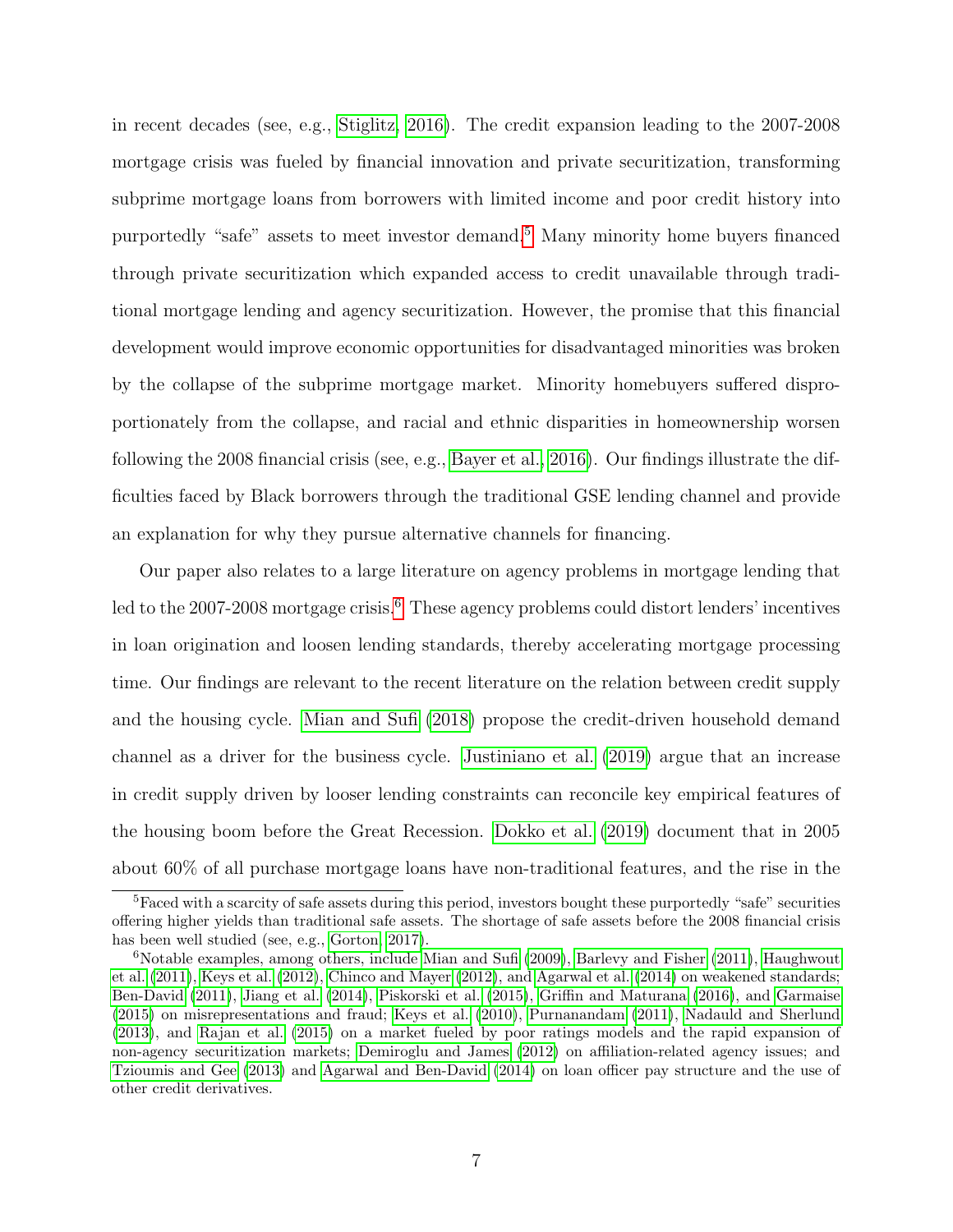number of non-traditional mortgages preceded the housing boom. We find that processing time declines before the 2007-2008 mortgage crisis, led by the PLS segment in the mortgage market, and that the non-traditional mortgages have a faster processing speed relative to traditional mortgages. These findings are consistent with the credit expansion driven by looser lending constraints. Furthermore, our finding that Black borrowers experience a large reduction in processing time by taking on non-traditional mortgages illustrates the rising household demand and leverage.

The road map for the remainder of the paper is as follows. In Section [2,](#page-8-0) we discuss the main data used in our analysis and take a preliminary look at racial disparities based on the summary statistics. Section [3](#page-19-0) contains main results from our regression-based analysis using the comprehensive HMDA data. In this section, we further discuss the racial disparities in processing time in different segments of the mortgage market, such as GSE versus PLS segments. In Section [4,](#page-29-0) we focus on our regression-based analysis on the PLS market using the merged HMDA-CoreLogic data. The analysis in this section further sheds light on racial disparities in loan performance and across loan product types. Section [5](#page-34-0) offers a brief conclusion.

# <span id="page-8-0"></span>2 First Glance at Racial Disparities in Mortgage Processing Time

In this section, we take a first glance at racial disparities in mortgage processing time. We first describe the main sources of data used in our analysis and then report the summary statistics. We find that Black borrowers of home purchase loans have a larger presence in the segments of the mortgage market associated with shorter processing time (e.g., the segments for PLS or non-traditional loans), whereas white borrowers have a predominant presence in the GSE segment, with their loans being processed about 5 days faster than those by Black borrowers.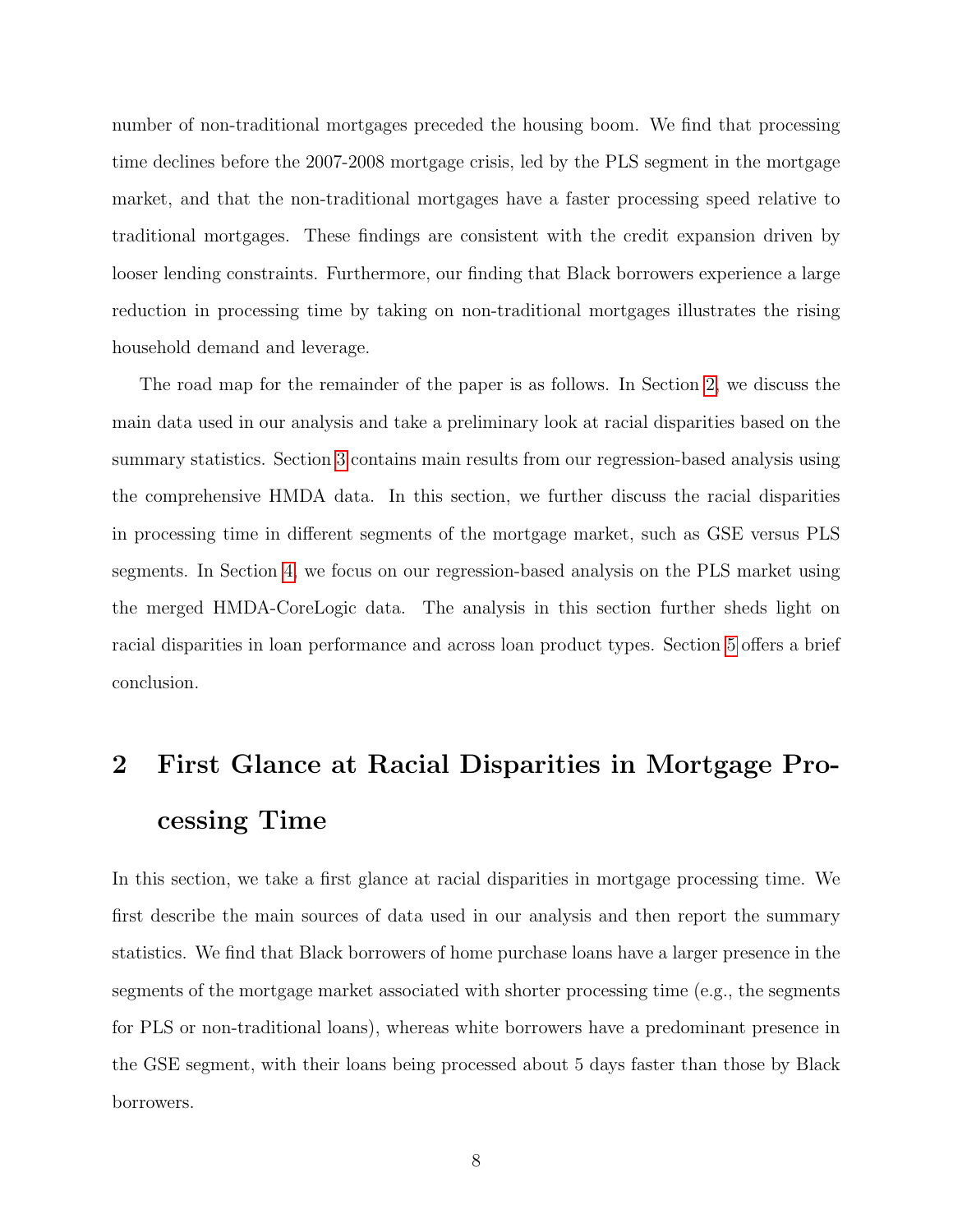#### 2.1 Data

The main dataset used in our analysis is the HMDA dataset, which contains important information on borrower and loan characteristics such as loan amount, census tract of property, loan purpose, loan disposition, and the applicant's income, race, and gender. The HMDA dataset also provides the identity of the lenders, which we use to control for lender fixed effects and also to classify whether the lender is a subprime lender following [Avery et al.](#page-35-14) [\(2007\)](#page-35-14). Subprime lenders take a sizable market share between 2003 and 2007, right before the mortgage crisis.

The confidential HMDA data provide additionally the exact application date and action date (approved or denied). As such, we are able to calculate processing time for a given loan—one key variable of interest in this paper—as the difference between these two dates. Note that the public version of this data cannot be used for such calculation because it only reports the year of mortgage origination. Following [Foote et al.](#page-36-0) [\(2019\)](#page-36-0), we clean the HMDA data by dropping loans that lack information on race and gender, and by removing potentially miscoded outliers in the borrower's income entries. We also drop loans with a processing time in the bottom and top 1% of the distribution, which are most likely due to input errors. We also remove observations for second liens, investment properties, and multi-family residence.

In a typical mortgage processing timeline, a home buyer sometimes will start with getting preapproval from lenders who may or may not be used for the official loan application. In processing a preapproval, a lender will check the borrower's credit history and review information about the borrower's income, debts, and assets. The home buyer then will find a home to buy and sign a purchase agreement after negotiation. The home buyer often shops for a mortgage and chooses a mortgage lender at the start, with the intention of proceeding with the mortgage application. Afterward, a home inspection is scheduled to determine the condition of the home, a home appraisal is done to validate the home's value, and then a title company will research the home's legal history to make sure there are no other liens on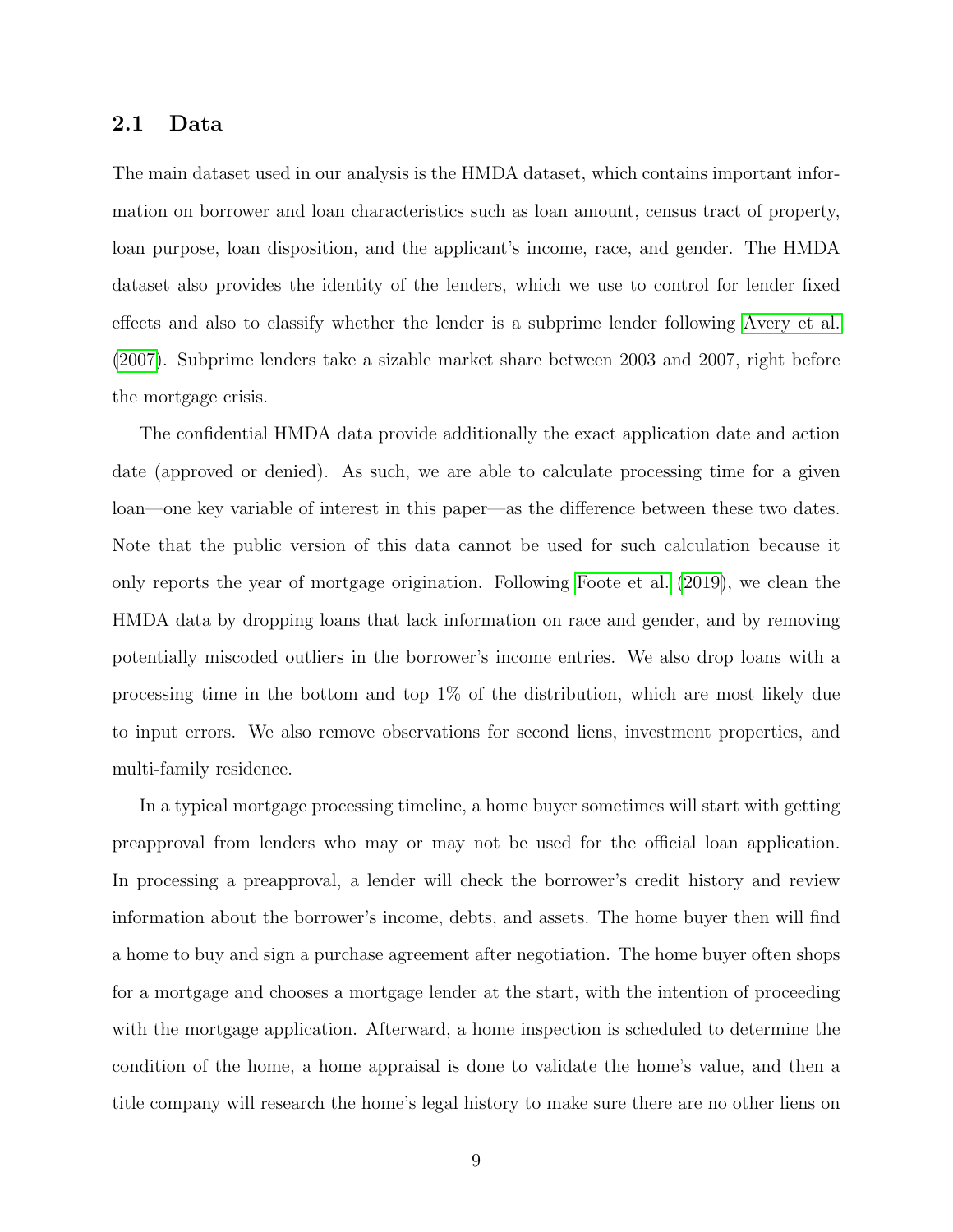the property. The mortgage lender will then verify the borrower's income, assets, debt and home value. The mortgage lender may ask the borrower for additional documents, such as explanations for sources of large bank deposits. Once the mortgage is cleared to close, the lender will provide a closing disclosure and the home buyer will schedule a date for closing.

One caveat in our measure of processing time is that the action date coincides with the settlement or closing date for approved loans. Because some borrowers may have the incentive to close at the end of the month (e.g., to avoid paying additional interest in arrears in closing costs, or to avoid paying another month's rent in the old rental unit), our measure of processing time is also influenced by the endogenous behavior of the buyer to choose the closing date. Additionally, the timeline can vary across racial groups due to circumstances beyond a lender's control such as home inspection and appraisal or the borrower taking the time to submit necessary documents. As a result, we cannot exclude the possibility that racial disparities in processing time found here are attributable to the differences across racial groups that are unrelated to lender behavior and are not captured by the various controls in our regression analysis.

The CoreLogic LoanPerformance dataset is the second main dataset, which has an extensive coverage of privately securitized mortgages and supplements the HMDA data by providing information on whether a loan is current, delinquent, or in foreclosure—the basis for our loan performance measure. We use loan default within 10 to 15 months of origination as our primary loan performance measure. Following the convention in the mortgage loan industry, a loan is classified as being in default if payments on the loan are 60+ days late as defined by the Office of Thrift Supervision, the loan is in foreclosure, or the loan is real estate owned (REO). The CoreLogic LoanPerformance data also provide important information on borrower credit risk characteristics at loan origination, including FICO scores, combined loan-to-value (CLTV) ratios (including first and second liens), back-end debt-toincome (DTI) ratios, and whether the lender has complete documentation on the borrower's income and assets. We also have information on loan origination date, loan amount, ap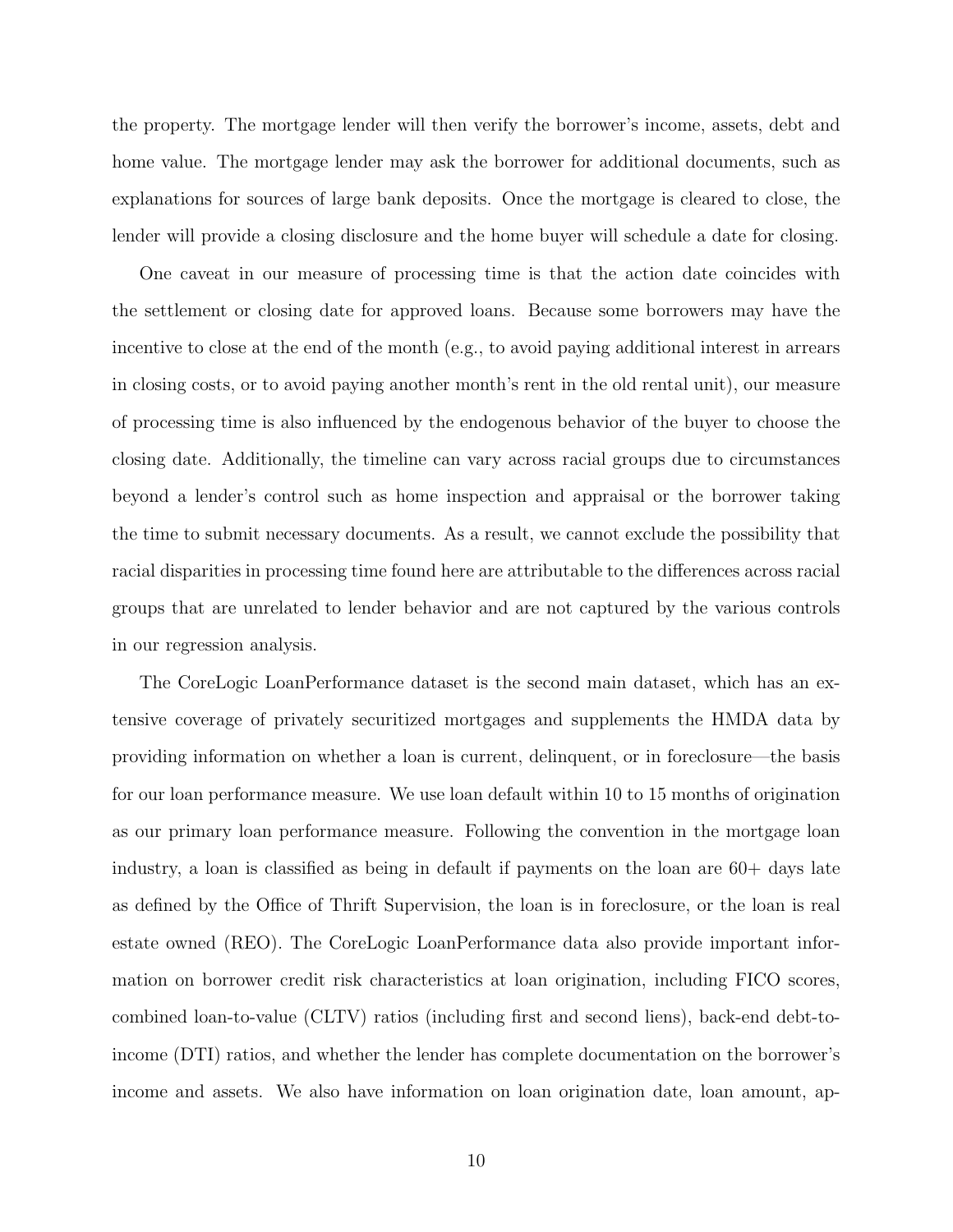praised value or sale price of the property, location of the property (five-digit ZIP code), and whether the borrower-owner occupies the property. As for loan specifics, the data also include information on whether the loan rate is fixed or adjustable, the initial loan rate, the margin and first rate reset for adjustable rate loans, and whether the loan has features such as a prepayment penalty or balloon payment at maturity.

As a key step in our investigation, we merge the HMDA and CoreLogic LoanPerformance data by using the exact application and action dates together with the loan amount and other loan characteristics. The merging algorithm in our paper parallels the one used in [Rosen](#page-37-15) [\(2011\)](#page-37-15) which matches the confidential HMDA data with the McDash data from Black Knight Financial Services. The most important variables used to merge these two datasets include the geographic location (i.e., ZIP code) and certain loan characteristics such as the amount and closing date of the loan. Details about merging these two datasets can be found in [Wei](#page-38-0) [and Zhao](#page-38-0) [\(2020\)](#page-38-0). In Table [1](#page-43-0) we report key variables from these two datasets as well as those measuring local macroeconomic conditions.

#### 2.2 Summary Statistics and Preliminary Findings

In Table [2](#page-44-0) we report the summary statistics for our sample of mortgage applications for the purchase or refinance of owner-occupied homes in 2001-2006 by racial and ethnic groups from the confidential HMDA data. The sample includes both accepted applications that led to mortgage origination and applications rejected by lenders.[7](#page-11-0) Panels A and B of the table report the summary statistics for home purchase and refinanced loans, respectively.

In our HMDA sample, there are 22 million originated home purchase loans, 4 million rejected home purchase loan applications, 37 million originated refinance loans, and 11 million rejected refinance applications. About 24.1% of originated home purchase loans are from minority borrowers, and about 40.6% of the rejected home purchase loan applications are from minority borrowers, which indicates that the unconditional rejection rate is higher

<span id="page-11-0"></span><sup>&</sup>lt;sup>7</sup>We do not include the applications that are approved by lenders but rejected by borrowers because they do not lead to loan origination.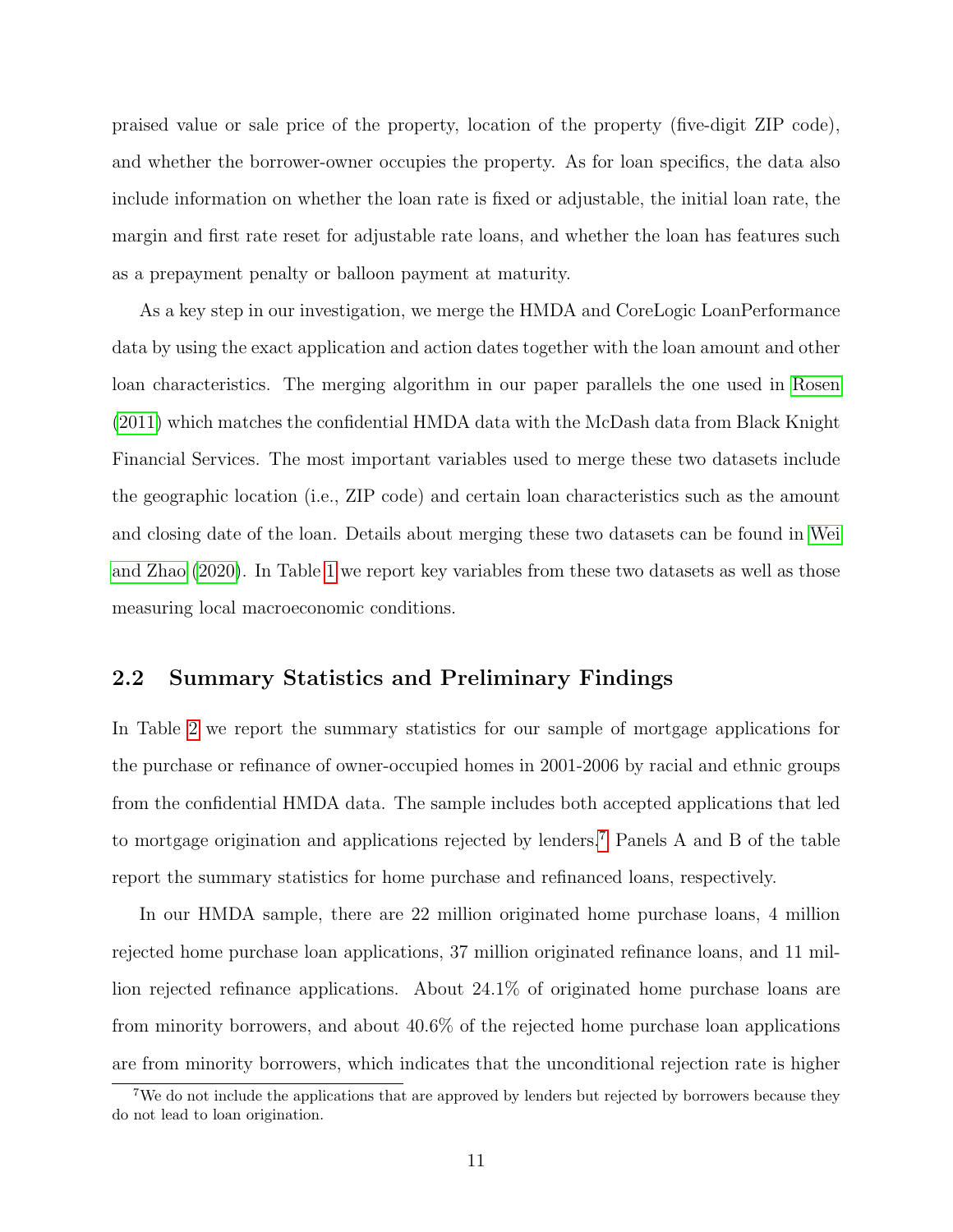for minority relative to white borrowers. Similarly, minority borrowers of refinance loan applications face a higher rejection rate relative to white borrowers.

The average processing time is about 40 days for originated home purchase loans, 24 days for rejected home purchase loan applications, 38 days for originated refinance loans, and 21 days for rejected refinance applications. The unconditional average processing time for originated home purchase loans is longer for white and Asian borrowers relative to Black (by about 4 days) and Hispanic borrowers (by about 6 days). The distribution of processing time is positively skewed, with the averages being higher than the medians.

Within the sample of originated home purchase loans from subprime lenders, the average mortgage processing time is 22.3 days with a standard deviation of 18.3 days, and both are significantly lower than those from the whole sample.<sup>[8](#page-12-0)</sup> Comparing the racial/ethnic representation in the whole sample and in the sample of subprime lenders, we find that Black and Hispanic borrowers are over-represented. Specifically, Black (Hispanic) borrowers account for  $18.8\%$  (27.4%) in the subprime segment, but only 6.9% (11.4%) in the whole sample.

To illustrate the time-series pattern of average processing time by race, we plot in Figure [1](#page-39-0) the averages and standard deviations of processing time by race in each year between 2001 and 2006 based on the originated mortgages for home purchases (Panel A) as well as refinance (Panel B). From Panel A of the figure, we see that the average processing time for home purchase mortgages generally decreases during our sample period and more drastically for Blacks and Hispanics after the year 2003 than for Asians and whites, which shows a bifurcated pattern between Black and Hispanic on one side and white and Asian on the other side. The average processing time for originated home purchase loans decreases by about 3 days for white and Asian borrowers from the period 2001-2003 to the period 2004-2006, whereas it decreases by 9 days for Black and by 7 days for Hispanic borrowers.

<span id="page-12-0"></span>The time-series pattern for the standard deviations of processing time also shows a bi-

<sup>&</sup>lt;sup>8</sup>The average processing time for originated home purchase loans from subprime lenders is 22.3, 21.7, 22.6, and 23.0 days for white, Black, Hispanic, and Asian borrowers, respectively.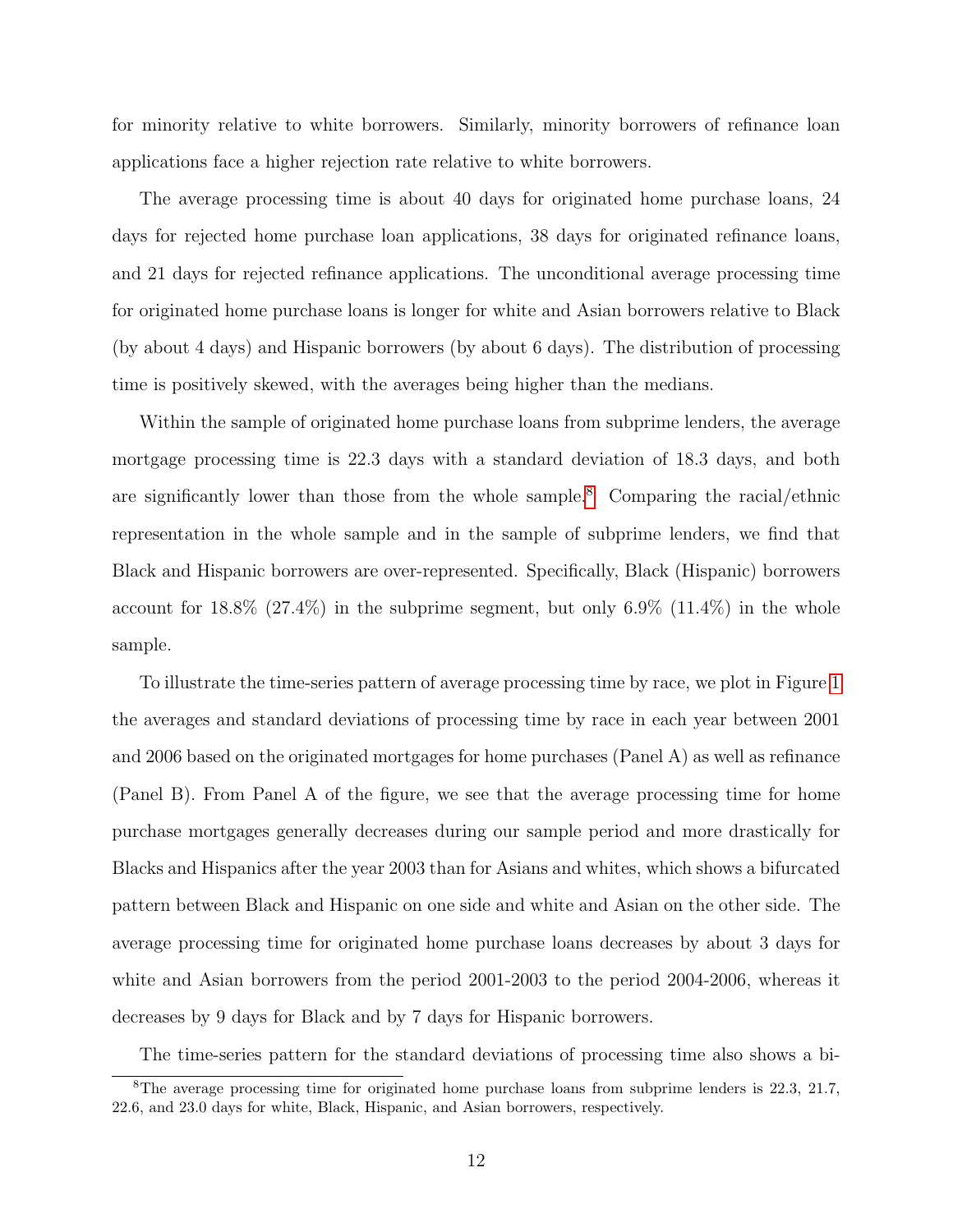furcated pattern of a near-parallel decline for Black and Hispanic borrowers and relative stability for white and Asian borrowers. One interesting observation appears when comparing the averages and standard deviations of processing time between white and Black borrowers. After the year 2003, both the average and the standard deviation of processing time are significantly lower for Black borrowers, which indicates an increase in processing speed for a wide spectrum of Black borrowers. [Wei and Zhao](#page-38-0) [\(2020\)](#page-38-0) argue that the reduction in processing time in the period 2004-2006 indicates a loosening of lending standards, which can provide a potential explanation for these time-series patterns.

Turning to the refinance mortgage, shown in Panel B of Figure [1,](#page-39-0) we observe that the time-series trends in the averages and standard deviations of processing time are almost parallel across all of the groups. Interestingly, the processing time decreases evenly across borrower groups for refinance mortgages, but in a bifurcated pattern for home purchase loans. One explanation is that we focus on owner-occupied mortgages and the sample of home purchase mortgages includes many new entrants into the housing market, a key feature in the credit expansion before the 2008 mortgage crisis.

We plot in Figure [2](#page-40-0) the averages and standard deviations of processing time between 2001 and 2006 for the rejected mortgage applications for home purchases (Panel A) and refinance (Panel B). Interestingly in Panel A, the average processing time for rejected home purchase mortgage applications increases from the period 2001-2003 to the period 2004-2006 for each borrower group (by about 9 days for white applicants and 3 days for other groups). This finding indicates that mortgage rejection takes longer after the year 2003. Note that the standard deviations of processing time actually decline for Black and Hispanic applicants after 2003, even though in the same period the average processing time for these groups increases, which is an indication of more homogeneous mortgage processing for these two groups of borrowers. Panel B of Figure [2](#page-40-0) shows that within rejected refinance applications, the average processing time decreases from the period 2001-2003 to the period 2004-2006 fairly evenly by 6 to 8 days across borrower groups, and the standard deviations also decline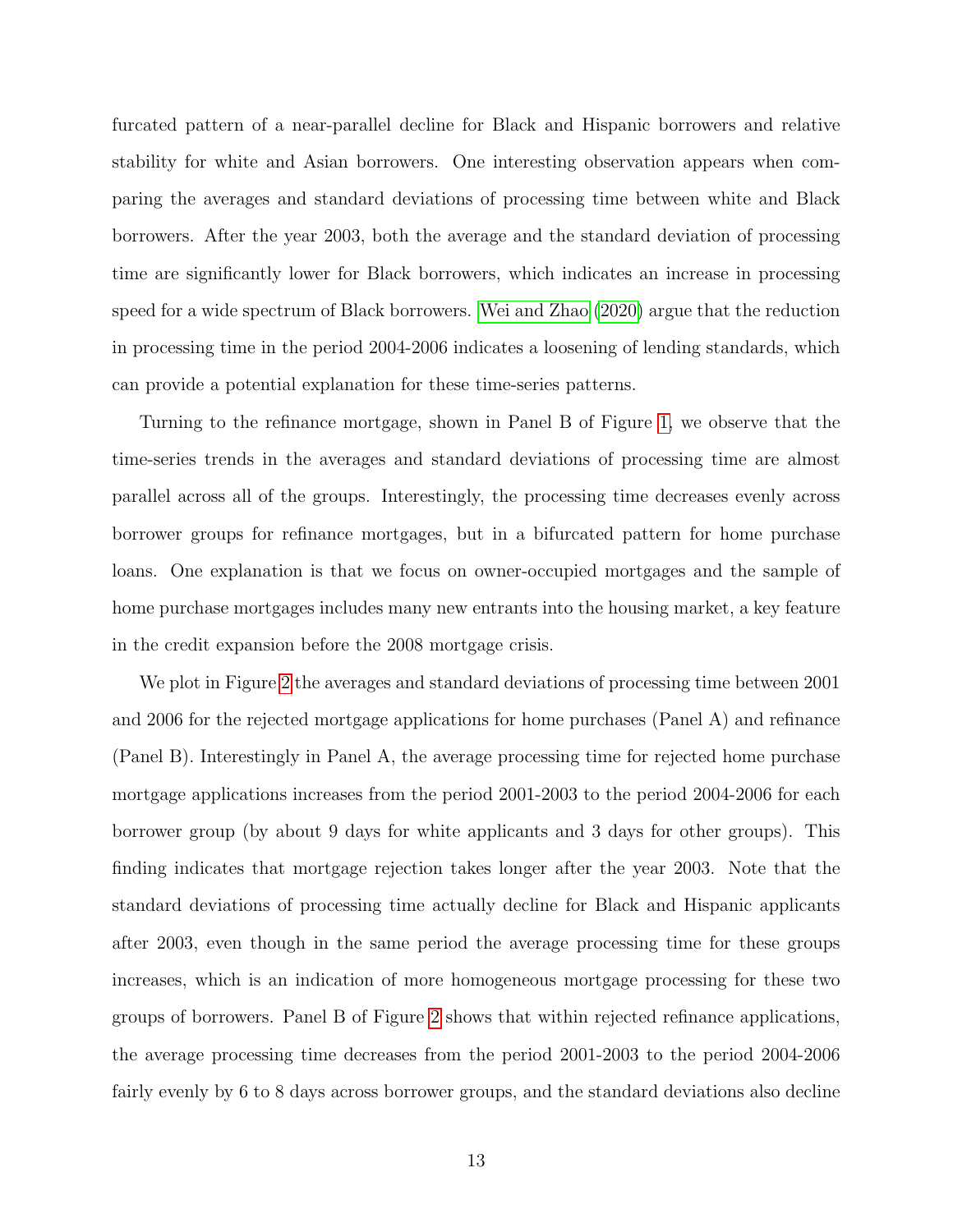fairly evenly.

To sum up, home purchase mortgage applications get faster approvals and slower rejections over our sample period, but refinance applications, either approved or rejected, get processed faster over our sample period. The contrast between home purchase and refinance loans indicates a structural change in the mortgage market for home purchase loans.

The most significant change in the mortgage market during our sample period is the rise of subprime mortgages fueled by private-label securitization, as opposed to securitization by the GSEs. It is therefore important to discern how the changes in the mortgage market contribute to the changes in mortgage processing speed. The HMDA data provide important information on loan purchaser types for us to identify different market segments. The loan purchaser type is the type of institution that purchases a particular loan from the lender that originates the loan. The types of purchasers include GSE, PLS ("PLSP"), commercial banks and savings associations ("Bank"), lender-affiliated institutions ("Affiliate"), insurance companies and mortgage banks and finance companies ("MC"), and an unspecified other type ("Other"). Additionally, if the mortgage loans are not sold to a purchaser within the calendar year of origination ("Unsold"), they are also identified. We label the PLS purchaser type as "PLSP", which refers to the case in which mortgage lenders sell loans directly to private-label securitization. As we show later in the merged HMDA-CoreLogic data of the PLS loans, loans initially unsold or purchased by other types of institutions can eventually be sold to private-label securitization. The HMDA data changes the codification of loan purchaser type after the year 2003 to reflect the changes in the mortgage market: PLSP is added and mortgage banks and finance companies are included with insurance companies.<sup>[9](#page-14-0)</sup>

<span id="page-14-0"></span>In Table [3,](#page-45-0) we report the summary statistics for the home purchase mortgages across

<sup>&</sup>lt;sup>9</sup>The classification of the purchaser type for insurance companies changed after 2004 in the HMDA data. It includes only life insurance companies before 2004 and adds credit union, mortgage bank, and finance company after 2004. The number of loans purchased by insurance companies is negligible before the category expands after 2003. We therefore attribute the loans in this category to mortgage banks and finance companies. While mortgage financing is traditionally done by depository financial institutions—commercial banks, thrifts, and savings and loans—independent mortgage financing companies had taken a sizable market share between 2003 and 2007, right before the mortgage crisis.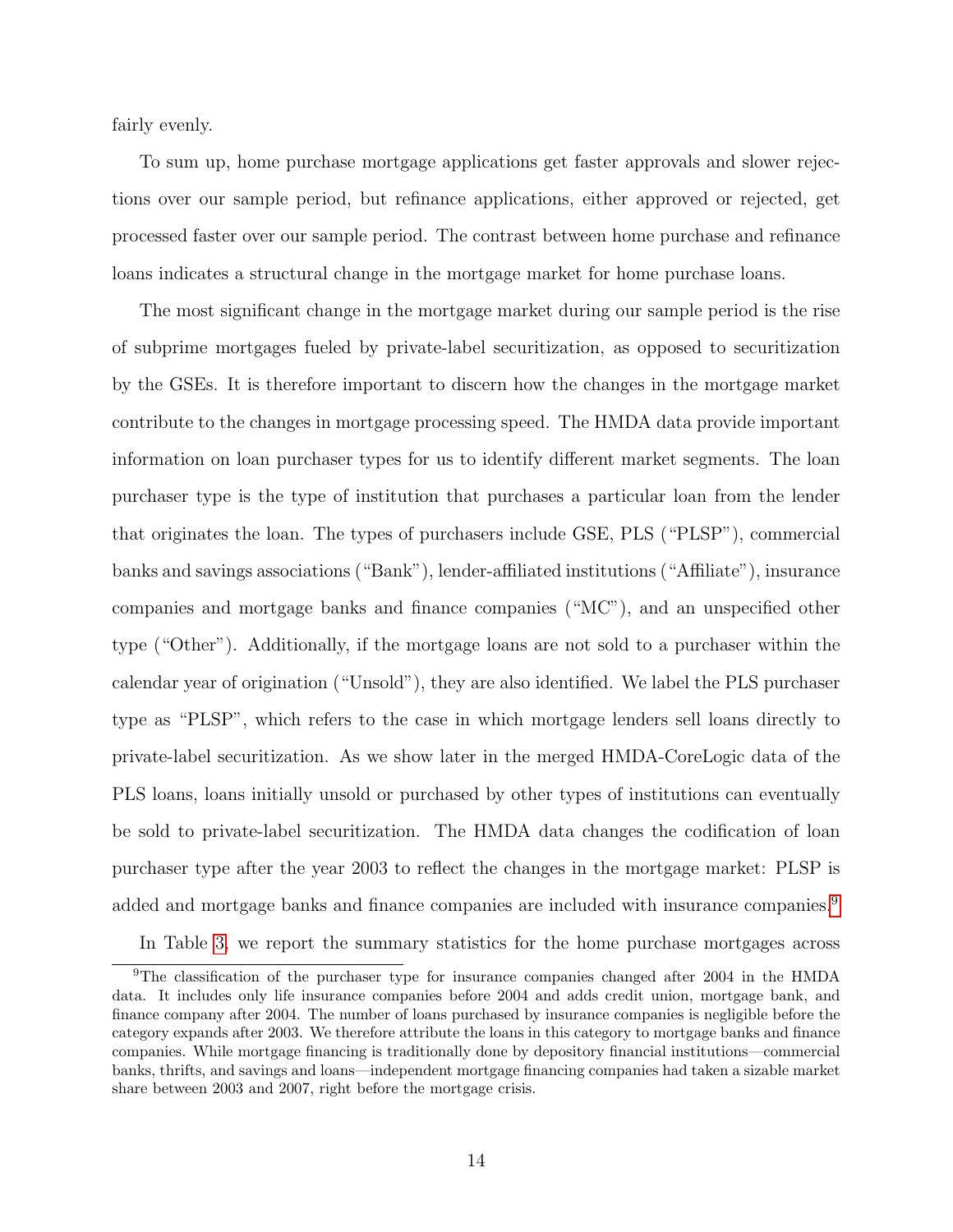loan purchaser types based on the HMDA data. The number of loans broken down by purchaser type is reported in Panel A. There have been significant increases for the purchaser types of PLSP, Bank, Affiliate, and MC. In Panel B, we report the percentage of loans from each borrower group. In aggregate during the period 2001-2003 (2004-2006), 79.6%  $(72.7\%)$  of home purchase loans are originated for white borrowers, 5.6%  $(8.0\%)$  for Black borrowers, 9.3% (13.3%) for Hispanic borrowers, and 5.5% (6.1%) for Asian borrowers. The share of minority borrowers grew during this period, especially the share of Black and Hispanic borrowers. White borrowers are over-represented for the GSE type, making up 82.9% (81.2%) in the period 2001-2003 (2004-2006), whereas Black and Hispanic borrowers are under-represented with  $4.0\%$  ( $4.6\%$ ) and  $7.4\%$  ( $8.1\%$ ), respectively. In sharp contrast to the GSE type, the composition in the PLSP sample is 53.4%, 15.2%, 24.5%, and 7.0% for white, Black, Hispanic, and Asian borrowers, respectively. Black and Hispanic borrowers are also over-represented in the unspecified other type and the type including mortgage bank and finance companies, but to a lesser degree. These types also sell a higher volume of loans to private securitization.

In Panel C of Table [3,](#page-45-0) we report average processing time by the borrower's racial/ethnic group and purchaser type. In the period 2001-2003, the average processing time for white, Black, and Asian borrowers is comparable and 2-3 days faster for Hispanic borrowers. This pattern holds across purchaser types with two notable exceptions. First, for the GSE type, it takes about 5 more days of processing time for Black borrowers than for white borrowers. Second, for the other type, the processing time for Black borrowers is about 6 days shorter than for white borrowers. As Black borrowers are least represented in the GSE type and most represented in the other type, we argue that Black borrowers may have their preferred segments in obtaining mortgage credits, possibly related to the length of mortgage processing time.

In the period 2004-2006, we observe a prominent decreasing trend in processing time across all purchaser types. The average processing time for Black borrowers becomes closer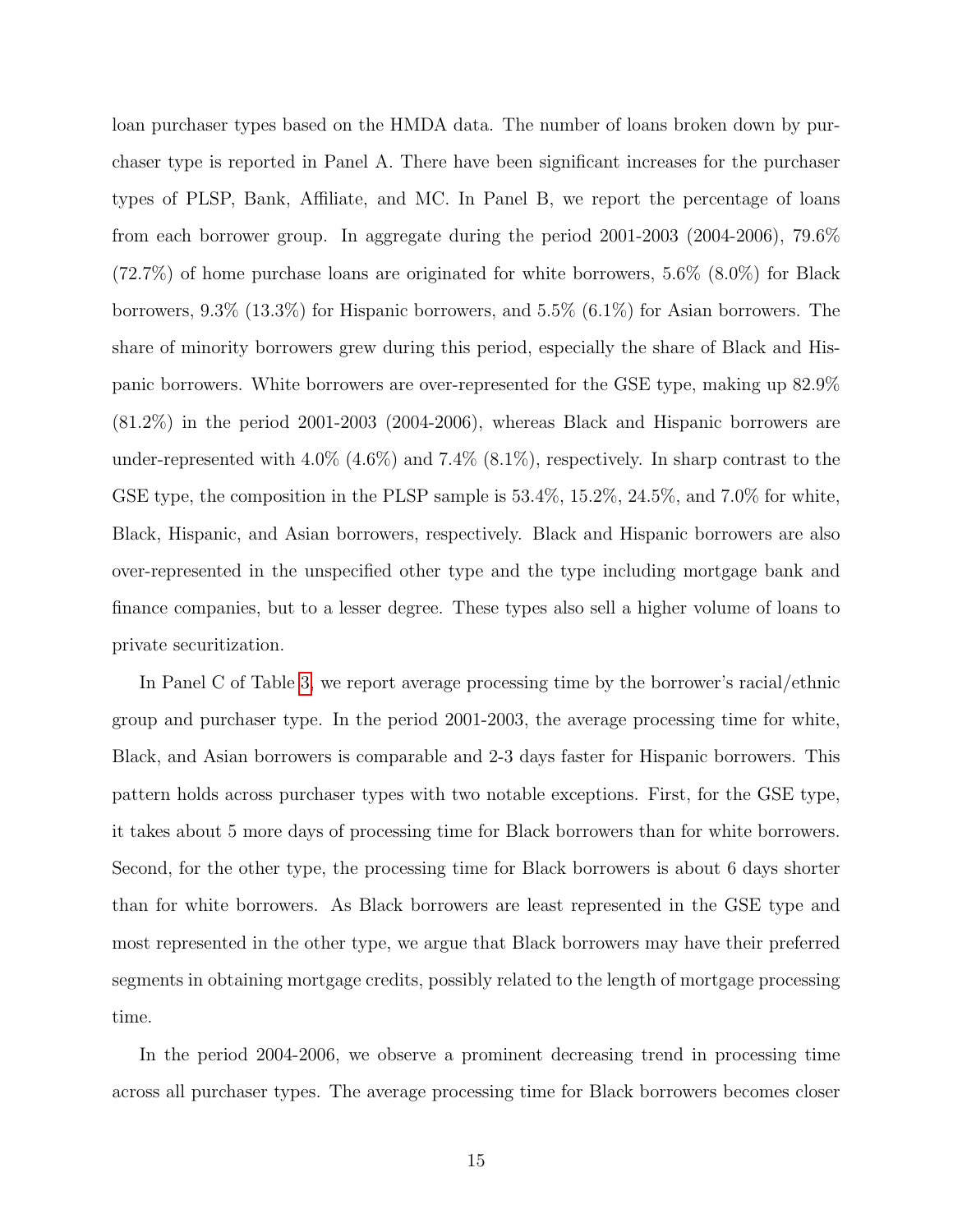to that of Hispanic borrowers. Across purchaser types, PLSP loans are processed the fastest and GSE loans the slowest, with PLSP loans processed faster by 15, 24, 17, and 16 days for white, Black, Hispanic, and Asian borrowers, respectively. Interestingly, the processing time for Black and Hispanic borrowers is also shorter among the MC and other type of purchasers. All three types consist of a higher proportion of Black and Hispanic borrowers, whereas these two groups of borrowers are most under-represented in the GSE type.

In Panel D of Table [3,](#page-45-0) we report the standard deviation of processing time by the borrower's racial/ethnic group and purchaser type. The GSE (PLSP) type has the highest (lowest) standard deviation among all types. For the PLSP type, the standard deviations are 7 days shorter for Black and Hispanic borrowers relative to white and Asian borrowers.

We next explore the time-series patterns in different segments of the mortgage market. The time-series patterns of processing time in Figure [1](#page-39-0) show the more drastic decline in processing time for Black and Hispanic borrowers relative to white and Asian borrowers in the sample of home purchase mortgages. By exploring the patterns in the different segments, we can discover the roots of the change in the aggregate market. In Figure [3,](#page-41-0) we plot the averages and standard deviations of processing time based on the originated mortgages for home purchases from the sample of the GSE purchaser type (Panel A) and the PLS sample from the merged HMDA-CoreLogic data (Panel B).[10](#page-16-0) Panel A of the figure shows that the average processing time for the GSE type generally decreases during our sample period, but is still longest for Black borrowers. Both the averages and standard deviations have similar trends across borrower groups. When we turn to the PLS sample in Panel B, we make a striking observation that the averages across borrower groups move in tandem and stay close to each other, especially between Black and white borrowers. The standard deviations for Black and white borrowers also closely track each other, whereas the standard deviation for Hispanic borrowers is further away from the rest.

<span id="page-16-0"></span><sup>10</sup>The PLS sample includes loans initially sold to all purchaser types and unsold during the origination year and covers our sample period from 2001 to 2006. The PLSP type in the HMDA data only starts from 2004.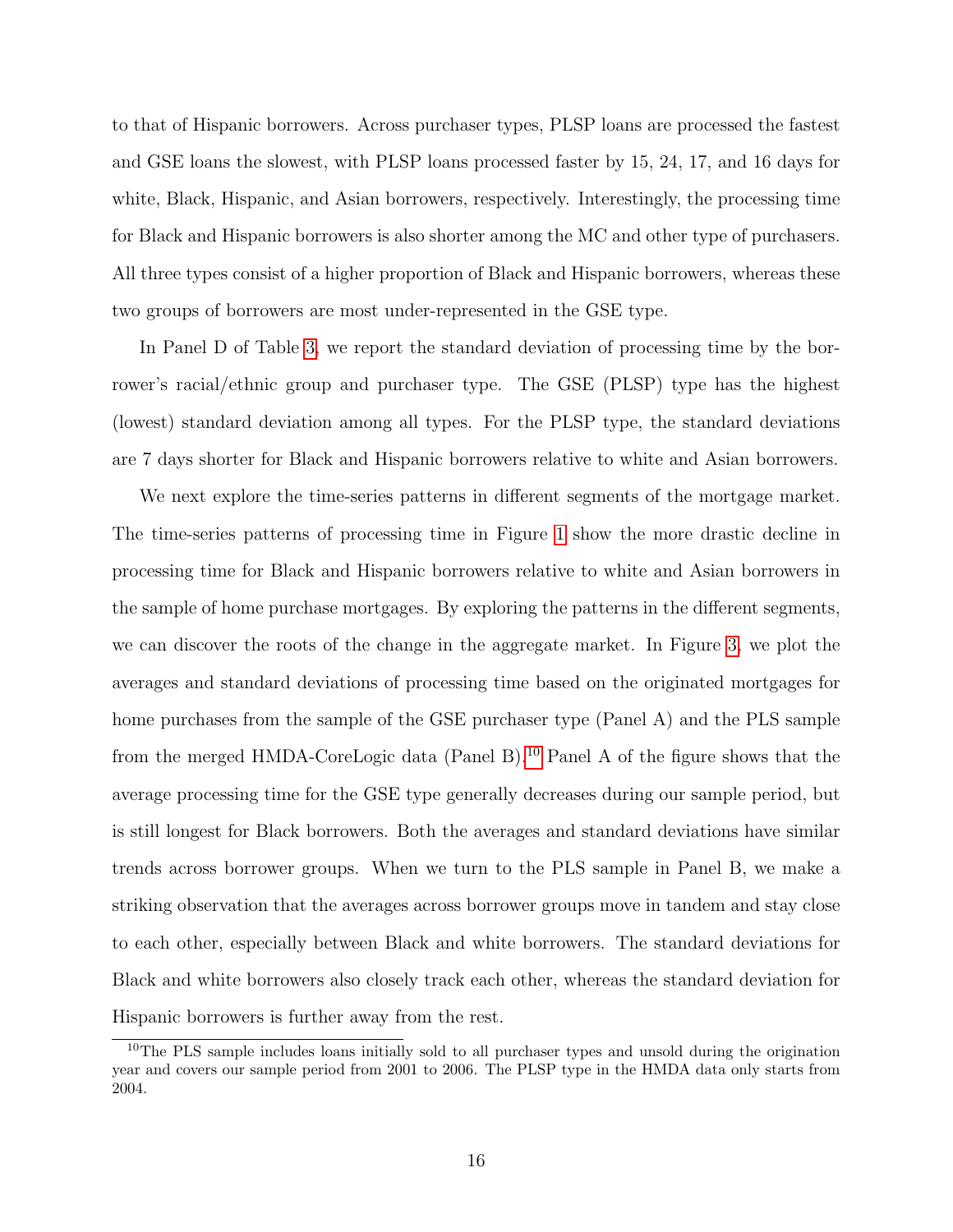In Panel A of Figure [4,](#page-42-0) we plot the averages and standard deviations of processing time based on the originated mortgages for home purchases from the sample mortgages from the subprime lenders identified in the HMDA data. Strikingly, focusing on the loan sample by subprime lenders, the ranges for the averages and standard deviations across borrower groups are tight over time, indicating few differences in processing speed across the groups. We also note that the average processing time from subprime lenders is similar to that of the PLS sample, and both are much shorter than the GSE sample shown in Figure [3.](#page-41-0) The timeseries patterns for the GSE type, the PLS sample, and the subprime lender sample, are in contrast to the pattern in the whole sample, which shows a bifurcated pattern for Black and Hispanic borrowers and for white and Asian borrowers. We argue that Black and Hispanic borrowers are over-represented in the fast-processing segments, such as the PLS sample and the subprime lender sample, which accounts for a larger market share in the later years of our sample period, and therefore these borrowers experience a much faster processing time than white and Asian borrowers.

We next turn to other segments in the mortgage market. In Panel B of Figure [4,](#page-42-0) we plot the time-series pattern for the Bank purchaser type and find a bifurcated pattern for Black and Hispanic borrowers and for white and Asian borrowers. Both the averages and standard deviations for Black and Hispanic borrowers declined more than for white and Asian borrowers. In our data, we find an increased presence in the PLS sector by commercial banks in the latter part of our sample period, which can explain the time-series pattern for the Bank purchaser type.

So far, our results show that the rise of the private-label securitization greatly speeds up mortgage processing time for Black and Hispanic borrowers. To delve into the PLS segment, we provide summary statistics for the merged HMDA-CoreLogic data on the PLS loans in Table [4.](#page-46-0) In Panel A, we report the mean and standard deviation of processing time, the percentage of borrowers from each racial/ethnic group, the average FICO score, the average combined LTV ratio, the percentage of low-documentation loans, and the average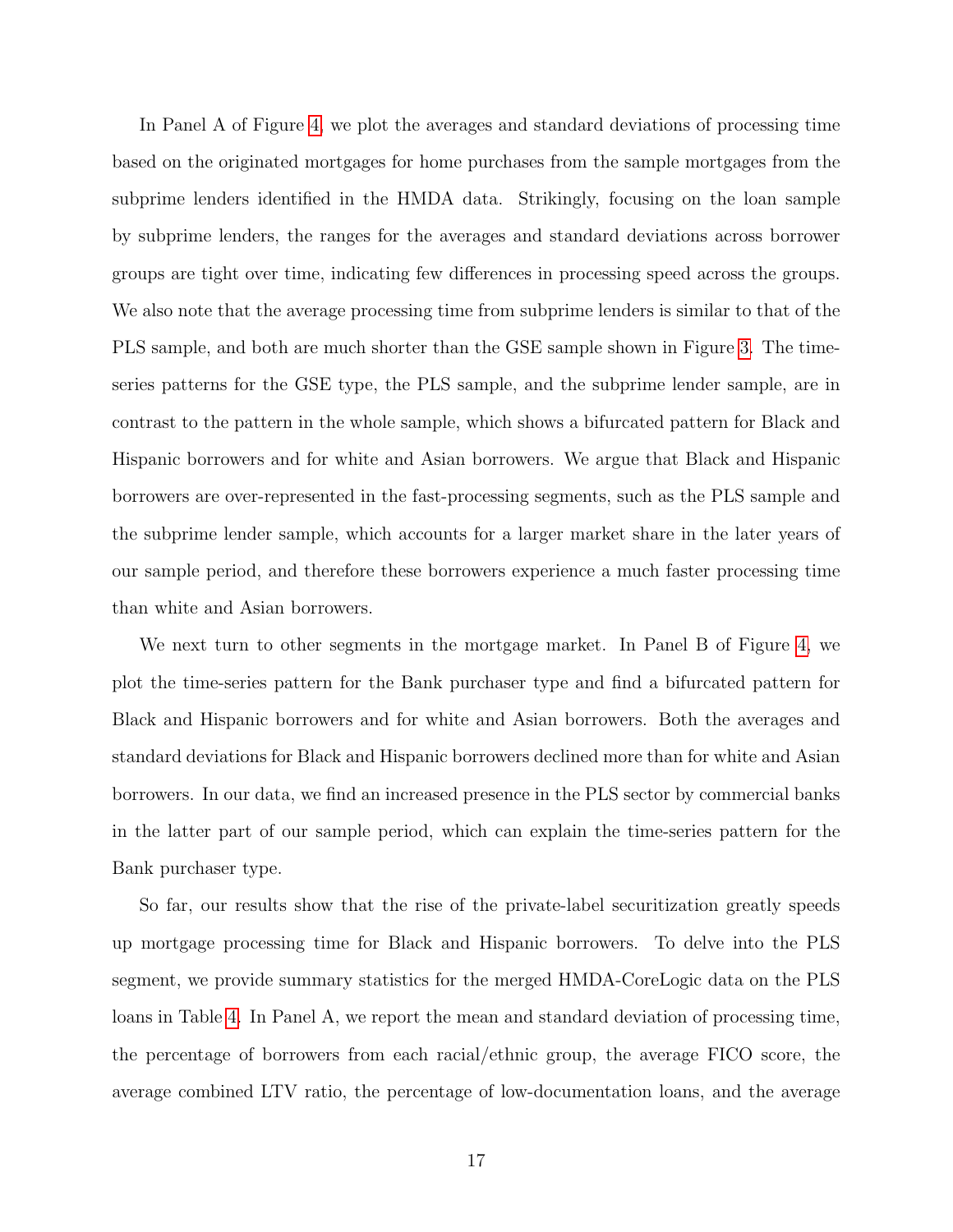delinquency rate. While the mean processing time is close among the borrower groups, the standard deviation is lower for Hispanic borrowers. The racial/ethnic representation is similar to that for the PLSP type in the HMDA data, except that the percentage for Black borrowers is higher. The average FICO score of Black borrowers is the lowest, whereas the Hispanic and Asian borrowers have higher average FICO scores than white borrowers. The combined LTV ratios are above 90% across all groups. Hispanic and Asian borrowers have a higher percentage of low-documentation loans than Black and white borrowers. The average delinquency rate is similar at around 10% for white, Hispanic, and Asian borrowers, but much higher at 19.4% for Black borrowers.

In Panel B, we break down the processing time and racial representation by loan product type. We consider different amortization schedules such as fixed rate mortgage (FRM), interest only (IO), balloon, and hybrid mortgages that have a low initial loan rate for the first 24 or 36 months and then reset to a higher loan rate. These non-traditional mortgages, as opposed to the FRM, allow borrowers to make lower monthly mortgage payments in the early years of the mortgage and require substantially higher payments later on. [Demyanyk](#page-36-14) [and Van Hemert](#page-36-14) [\(2009\)](#page-36-14) show that these mortgages experienced a much higher default rate than the FRMs in the aftermath of the mortgage crisis. Interestingly, we find that these non-traditional mortgages are processed faster than the FRMs, consistent with the notion that these mortgages suffer from loose lending standards. The differences in processing time across borrower groups are small; however, we find that Black and Hispanic borrowers are over-represented in the sample of non-traditional mortgages and under-represented in the sample of FRMs. We further compare loans with low and full documentation and find, somewhat surprisingly, that they have a similar processing time with few differences across borrower groups. Consistent with existing observations, white borrowers are under- (over-) represented in low- (full-) documentation loans. However, we also find that Black borrowers are under-represented in low-documentation loans, whereas Hispanic borrowers are overrepresented in low-documentation loans. Lastly, we compare loans in terms of the time span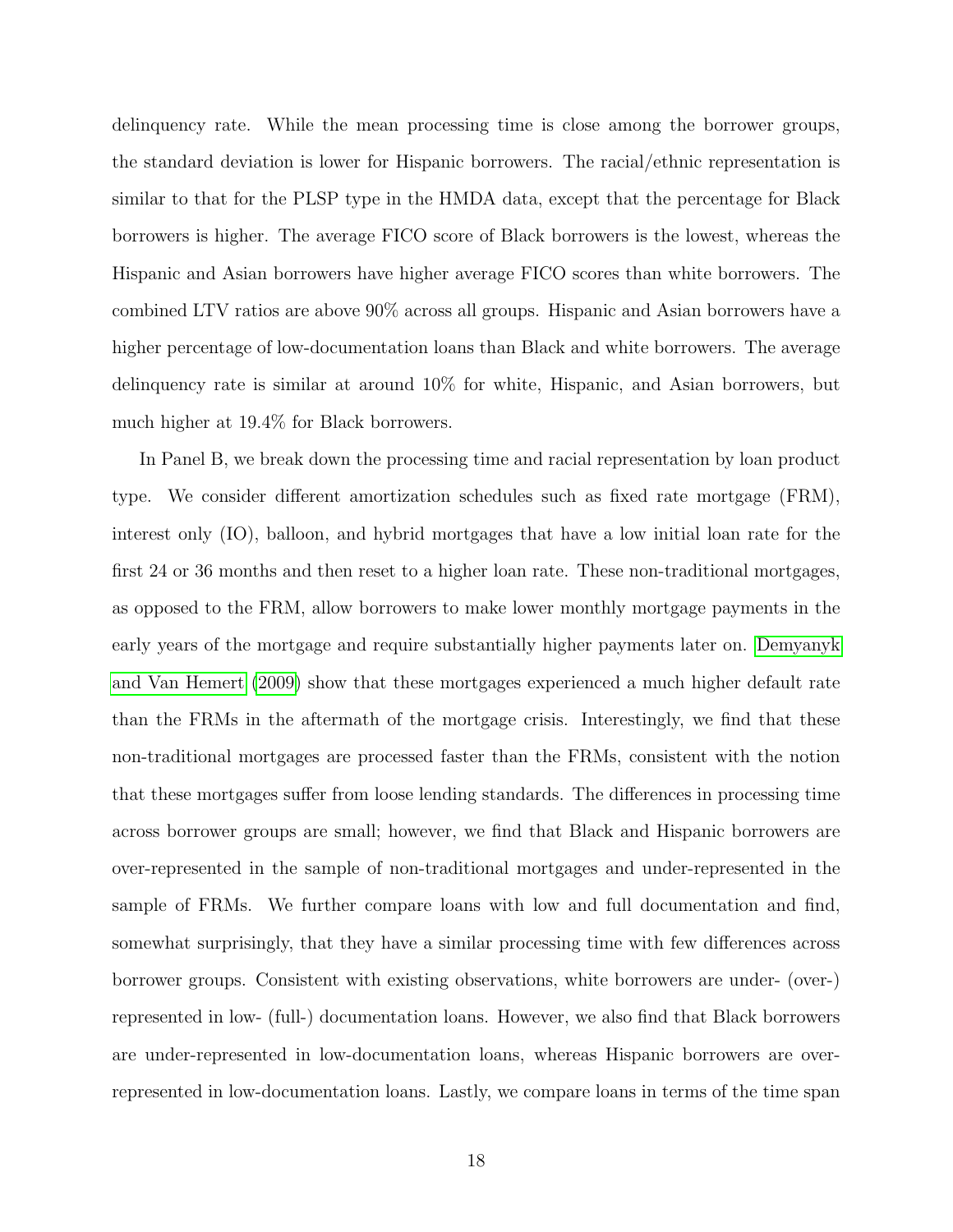from loan origination to securitization (OTS), defining the loans in the longest (shortest) quartile of OTS as slow (fast) OTS. [Keys et al.](#page-37-1) [\(2012\)](#page-37-1) show that lax screening is more pronounced for loans that have faster OTS. Consistent with their finding, we find that loans with fast OTS are processed faster than loans with slow OTS. The patterns of the standard deviations of processing time follow those of the averages, but the differences are much larger in magnitude. The difference in the averages between fast and slow OTS is 2.3 days for Black borrowers, whereas the difference in the standard deviations is 8.8 days, indicating a much wider distribution.

## <span id="page-19-0"></span>3 Racial Disparities in Processing Time

In this section we investigate empirically whether there are racial disparities in processing time based on the HMDA data. The sample period is from 2001 to 2006.

#### 3.1 Baseline Results

As our first analysis, we examine whether there are systematic differences in processing time for borrowers with different racial and ethnic backgrounds. We first focus on the evidence based on the HMDA data. Although it has incomplete information on borrower creditworthiness, it is by far the most comprehensive universe of mortgage loans and serves as a benchmark for comparison.

We consider the following loan-level regression specification:

<span id="page-19-1"></span>
$$
PT_{i,j,c,t} = \alpha + \beta \times Race_i + \gamma \times X_{i,j,t} + \delta_{c,t} + \delta_j + \epsilon_{i,j,c,t},\tag{1}
$$

where  $PT_{i,j,c,t}$  denotes the processing time for loan i originated by lender j in county c and year t, and  $Race_i$  denotes the racial and ethnic background of the borrower. We also control for other borrower and loan characteristics in  $X_{i,j,t}$ , such as loan amount and borrower's income and gender. Loan purchaser information is also included in loan characteristics since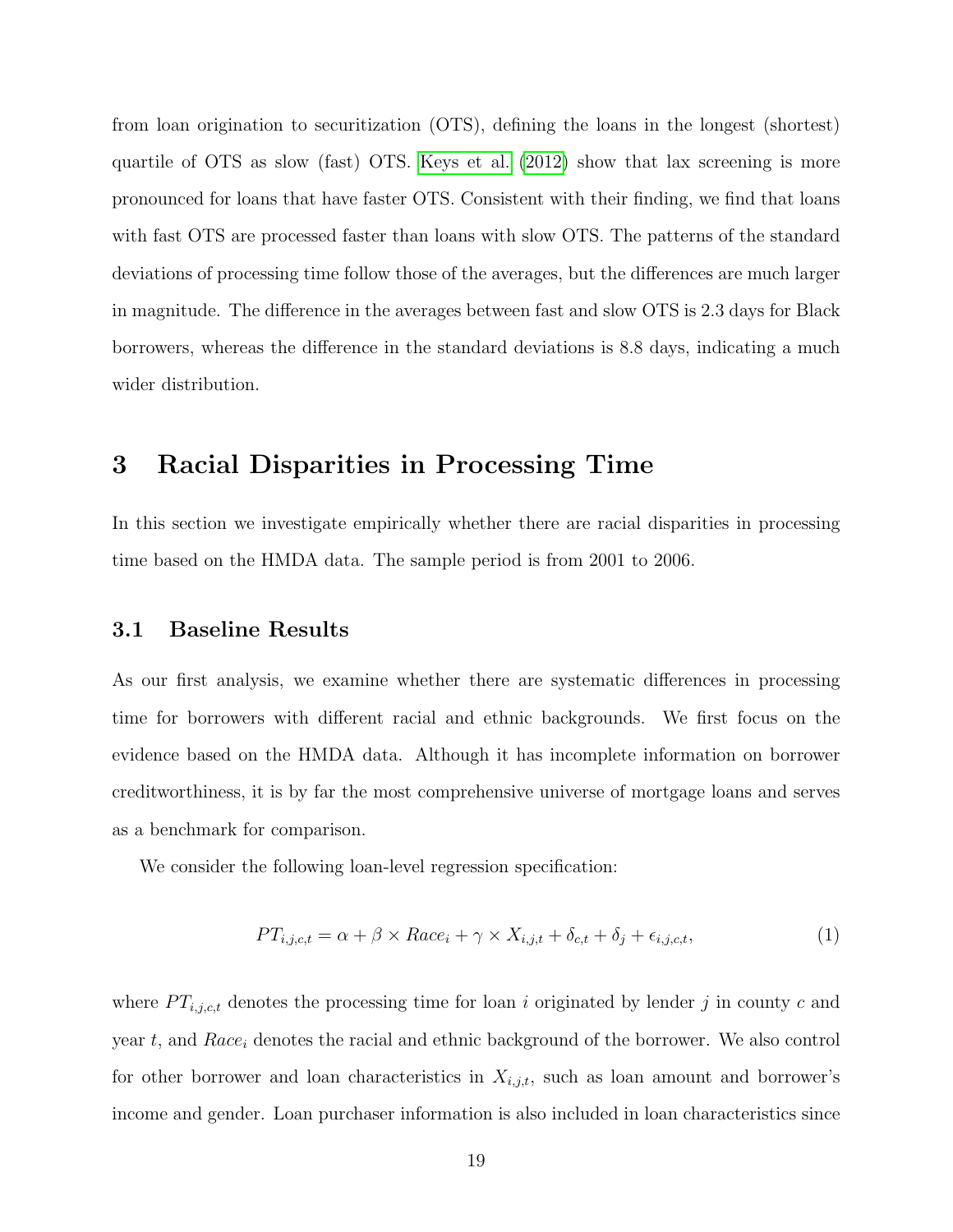summary statistics show that processing time varies across loan purchaser types, with the GSE being the slowest and the PLSP being fastest. Therefore, any racial disparities in processing time can be the result of different levels of exposure to these characteristics.

We include county-month fixed effects,  $\delta_{c,t}$ , so that we can control for the variations across geographic locations and origination cohorts. The county-month fixed effects can account for varied local and macroeconomic conditions, such as local housing price dynamics, local mortgage origination volume, labor market conditions, and average household income, in addition to the overall time trend that processing time declines during the sample period. We further include regression specifications with and without lender fixed effects,  $\delta_j$ . Mortgage processing time varies across lenders as subprime lenders tend to be faster. Black and Hispanic borrowers are more likely to finance through subprime lenders and therefore can have a faster processing time on average. In assessing racial/ethnic disparities in processing time, we explore both between-lender and within-lender variations.

Table [5](#page-47-0) reports the results in the whole sample of originated home purchase loans and the subsamples based on mortgage purchaser types from the regression [\(1\)](#page-19-1) of processing time on borrower's racial/ethnic background, controlling for other loan and borrower characteristics available in the HMDA data and county-month fixed effects. The standard errors are clustered by lender and month. We run the regression separately for the two subperiods of 2001-2003 and 2004-2006 because some HMDA variables become available or change classification after 2003, and, more importantly, the summary statistics of processing time display distinct patterns in the two subperiods. The racial/ethnic dummy variables capture the differences in processing time from the base group (white borrowers).

As reported in Table [5](#page-47-0) for the whole sample, we find that, during the period 2001-2003, the difference in processing time between Black and white borrowers is 2.561 (4.996) days without (with) lender fixed effects,  $-0.545$  (1.502) days between Hispanic and white borrowers, and -0.287 (-0.485) day between Asian and white borrowers. These estimates show an interesting twist from what we report in the summary statistics. After controlling for various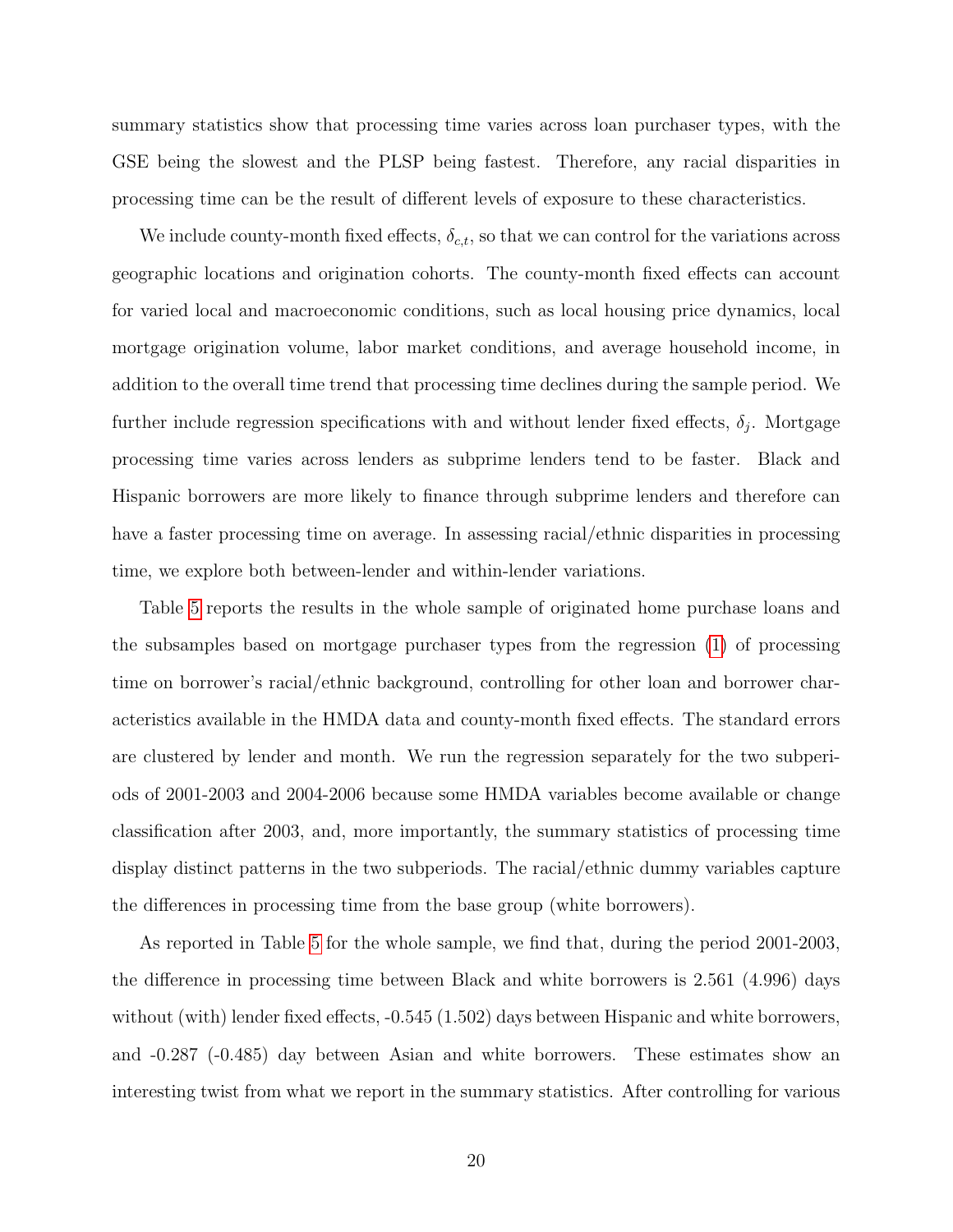loan characteristics and fixed effects, the processing time is longer for Black borrowers than white borrowers, whereas the difference is small unconditionally. Hispanic borrowers have a shorter average processing time (4 days) than white borrowers unconditionally, and a longer processing time conditionally. The difference is still small between white borrowers and Asian borrowers both unconditionally and conditionally. These comparisons indicate a potential association between Black and Hispanic borrowers and loan and lender characteristics related to faster processing. In other words, Black and Hispanic borrowers are likely to be selected into the fast-processing loan sample, and when we compare like with like, Black and Hispanic borrowers have a longer processing time.

Across the two subperiods, the difference in processing time for Black borrowers are much reduced during the period 2004-2006, as reported for the whole sample results in Table [5,](#page-47-0) to 1.235 (2.416) days without (with) lender fixed effects in 2004-2006. The estimates for Hispanic borrowers are also reduced to -1.717 (0.118) days without (with) lender fixed effects in 2004-2006. The estimates for Asian borrowers increase in 2004-2006, but still statistically insignificant. These estimates show that the differences across borrower groups become smaller during the later part of the sample period, or the disparities become smaller, differing from the unconditional averages reported in the summary statistics.

The summary statistics show that processing time decreases by 3.5, 9.0, 7.1, and 2.5 days for originated purchase loans for white, Black, Hispanic and Asian borrowers respectively from the period 2001-2003 to the period 2004-2006. The regression results also show that processing time for Black and Hispanic borrowers decreases more than for white borrowers with and without lender fixed effects. The decreasing trend in processing time is documented in [Wei and Zhao](#page-38-0) [\(2020\)](#page-38-0), who argue that mortgage lenders may form overly optimistic beliefs by extrapolating from the recent housing price growth and subsequently make loans hastily by loosening lending standards. One potential explanation for the more pronounced decreasing trend for Black and Hispanic borrowers than for white and Asian borrowers is that Black and Hispanic borrowers are more likely to be associated with faster processing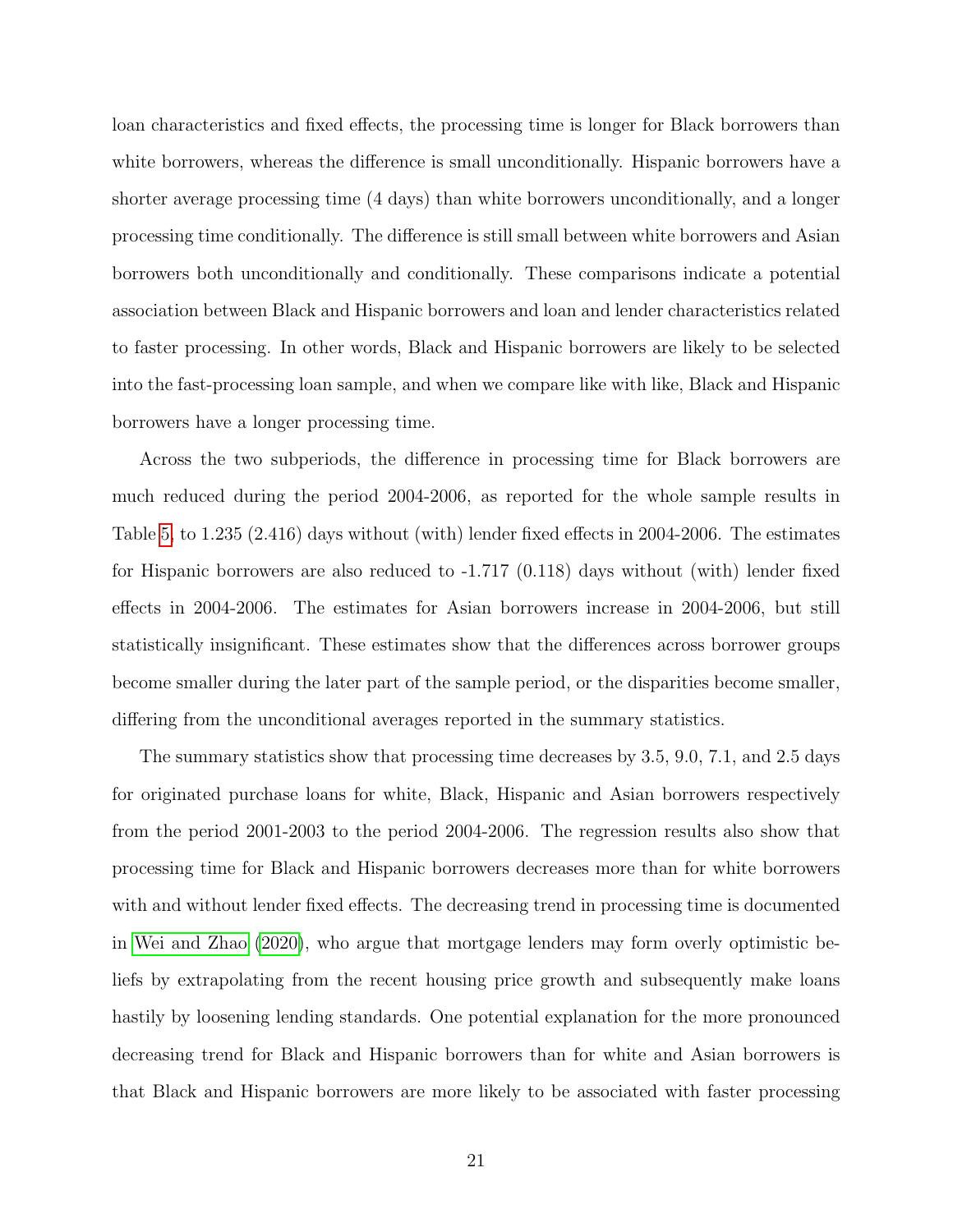lenders with growing market share during our sample period. We next try to shed some light on the association between minority borrowers and lenders.

Comparing the estimates with and without lender fixed effects, we find that the estimates for Black and Hispanic borrowers increase when lender fixed effects are included. The estimates with lender fixed effects illustrate within-lender variations since we compare Black borrowers to white borrowers using the same lender. The estimates without lender fixed effects further reflect between-lender variations. When Black borrowers are more likely to use faster processing lenders than white borrowers, the estimates are less positive than those with lender fixed effects, as we find comparing column (a) to (b) in Table [5.](#page-47-0) Specifically, we find that the differences in the estimates with and without lender fixed effects are around 2.4 (1.2) days in 2001-2003 (2004-2006) for Black borrowers, and around 2.0 (1.8) days for Hispanic borrowers in 2001-2003 (2004-2006). These results suggest that both Black and Hispanic borrowers are more likely to be associated with faster processing lenders relative to white borrowers.

We next briefly discuss the estimates for other control variables in the regression results for the whole sample, which are reported in the Internet Appendix for brevity. The estimates on purchaser types are consistent with the summary statistics on the differences in processing time in the mortgage market. We find that the GSE loans are processed at about the same speed as other types during the period 2001-2003 but more slowly during the period 2004- 2006. PLSP loans are processed the fastest. We also find that loans purchased by commercial banks and saving associations are processed slower in 2001-2003, but faster in 2004-2006 than the GSE loans.[11](#page-22-0) These findings are consistent with the growing demand pressure from the secondary loan markets during our sample period, especially for the segments associated with non-GSE securitization. As for other loan characteristics, we find that processing time is increasing in loan amount, decreasing in borrower's income, and longer when there is a co-applicant or preapproval is requested. Interestingly, we also find that high-cost loans

<span id="page-22-0"></span><sup>&</sup>lt;sup>11</sup>We also find that loan purchases by commercial banks are much more likely to eventually end up in the PLS deals in 2004-2006, relative to 2001-2003.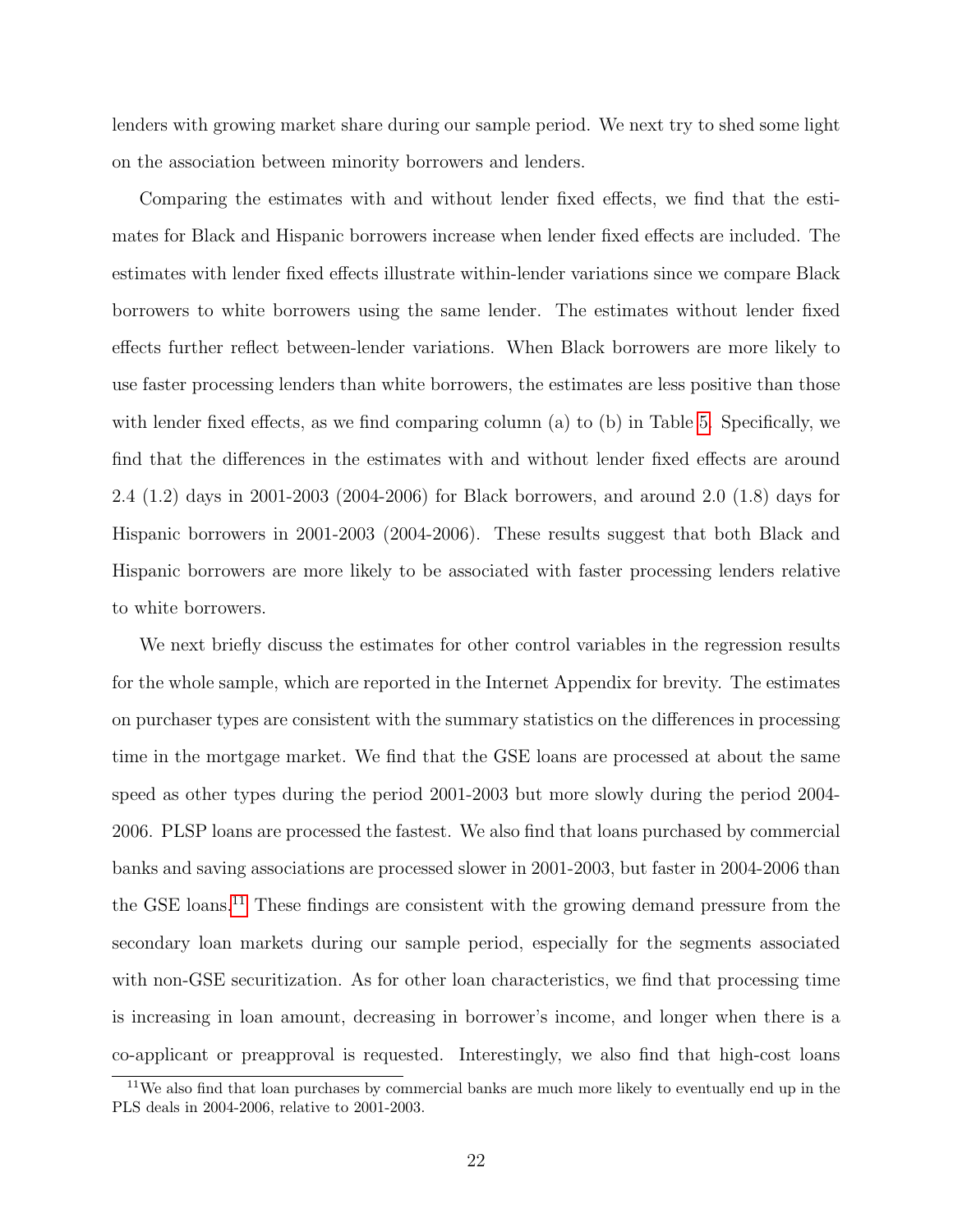and loans with higher rate spreads are processed faster, especially when comparing across lenders.<sup>[12](#page-23-0)</sup> This result is consistent with the observation that borrowers may be able to lower loan rates with the submission of extra documentation, provided that the loan applications are approved, which can delay the process. When controlling for loan rates, we focus on the variations from the lender side, not the borrower side.

One special feature of our sample period is the rise of the subprime mortgage market, which offers borrowers mortgage credits with lower lending standards relative to traditional mortgages. When we examine the subsample of loans that are originated by subprime lenders, we find that the differences in processing time between Black or Hispanic and white borrowers are much smaller than in the whole sample. We also find the differences are much smaller in the subsample of high-cost mortgages. These results are reported in the Internet Appendix. The findings of less disparity in processing time in these subsamples are consistent with the patterns in Figure [3.](#page-41-0)

We further conduct the analysis of refinance loans. The application process for refinances is typically simpler and the processing time shorter because the borrower is not required to move to new residences. [Foote et al.](#page-36-0) [\(2019\)](#page-36-0) show a dramatic decline in the average processing time for refinances between 1995 and 1998, but no such pattern for purchase loans. [Fuster et al.](#page-36-1) [\(2019\)](#page-36-1) also find that FinTech lenders shorten the processing time more for refinances than for home purchase loans. We find that the differences in processing time between Black and white borrowers are smaller in the refinance sample and the decline in processing time from the period 2001-2003 to the period 2004-2006 is weaker for refinance loans. These findings are consistent with the time-series plots and indicate that the changes in the mortgage market have less of an impact on refinance loans than on home purchase loans. Finally, we investigate the differences in processing time for denied mortgage applications and find no evidence of slower processing for Black and Hispanic borrowers. These results are also reported in the Internet Appendix.

<span id="page-23-0"></span> $12$ In the HMDA data, the rate spreads for high-cost loans, whose rates are higher than the prevailing comparison rate, are reported after 2004.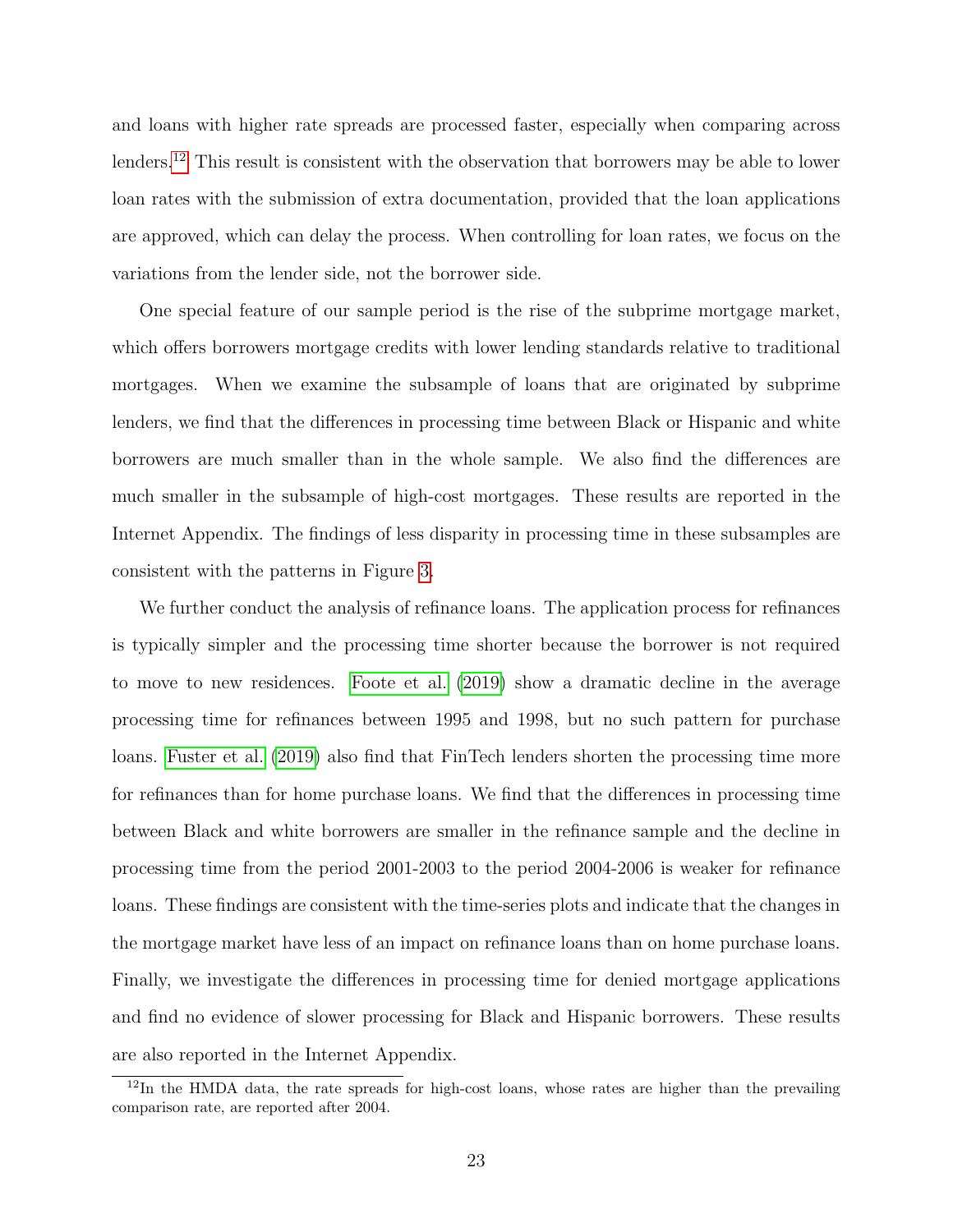#### 3.2 Disparities across Mortgage Purchaser Types

Disparities in processing time can arise if delays in the screening process vary systematically across racial/ethnic groups or if loan demand from the secondary market affects minorities differently from white borrowers. Purchaser types in the HMDA data can be exploited to disentangle these two determinants of processing time. The most prominent phenomenon during our sample period is the rise of the PLS market, where most subprime mortgages are securitized. As we show in the summary statistics, Black and Hispanic borrowers account for almost half of the HMDA-CoreLogic merged sample, and the PLS market has a disproportional impact on minority borrowers. In the HMDA data, we draw a comparison between GSE loans, PLSP loans, commercial banks, mortgage financing companies, and lender-affiliated institutions.

Table [5](#page-47-0) reports the results from the regression [\(1\)](#page-19-1) for originated home purchase loans across loan purchaser type. For each purchaser type, we report the regression results for 2001-2003 and 2004-2006 separately with and without lender fixed effects, controlling for loan and borrower characteristics and county-month fixed effects.

In the GSE sample, the processing time for Black borrowers is 8.26 (7.16) days longer than for white borrowers without (with) lender fixed effects during 2001-2003 and 5.15 (5.25) days during 2004-2006. These differences are both statistically and economically significant. The close estimates from specifications with and without lender fixed effects indicate that the differences are mostly from within-lender variations. In the summary statistics, the differences in average processing time between Black and white borrowers are 5.5 days during 2001-2003 and 2.1 days during 2004-2006. After including various controls, the differences become even larger. The estimates for Hispanic borrowers are much smaller: about one day slower than for white borrowers during 2001-2003 and near zero during 2004-2006 with lender fixed effects. The processing time for Asian borrowers is about one day faster during both subperiods.

The large gap of 7 to 8 days in processing time for Black borrowers in the GSE segment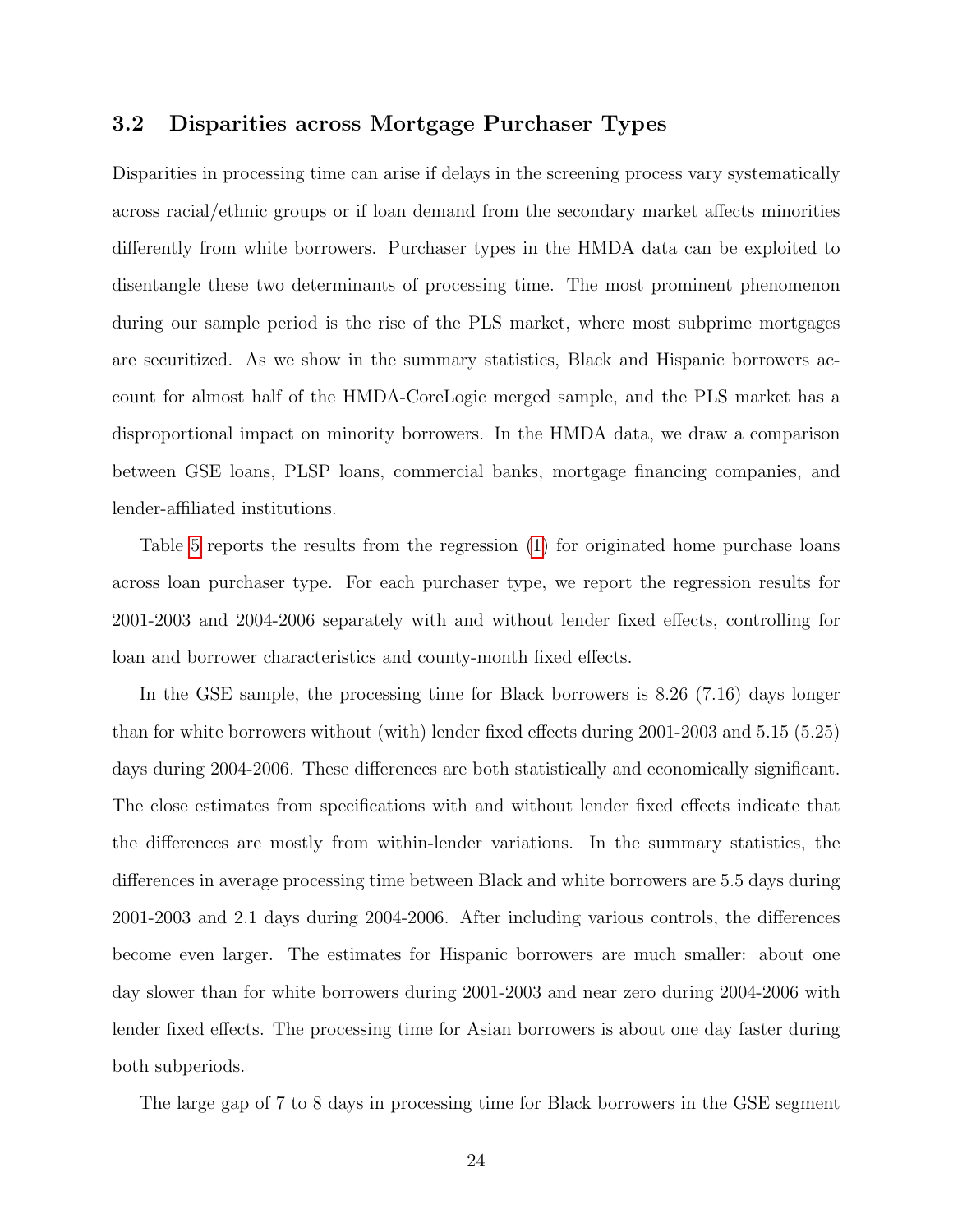may result from the observation that a larger portion of Black applicants do not get the approval from the GSEs' automated underwriting systems and need to go through manual underwriting with additional analysis before obtaining final approval of their loan applications. For instance, [Giacoletti et al.](#page-36-3) [\(2020\)](#page-36-3) show that Black applicants are recommended for approval approximately 6 percentage points less frequently in the post-2018 HMDA data containing the recommendations of the automated underwriting systems. The GSEs' procedural underwriting process may be less flexible to speed up the timeline, which can explain the persistent disparities in processing time.

In the PLSP sample, which covers the period 2004-2006, the differences between Black and Hispanic borrowers and white borrowers are quite small: less than one day with lender fixed effects. Interestingly, as shown in the summary statistics, the differences in average processing time between Black (Hispanic) and white borrowers are 6.3 (4.5) days during 2004-2006. These unconditional differences disappear after adding various controls, again indicating an association between Black borrowers and loan and lender characteristics related to faster processing.

As shown in Figure [4,](#page-42-0) commercial banks reduce the mortgage processing time for Black and Hispanic borrowers dramatically during our sample period. In our regression analysis, the processing time for Black borrowers is 6.25 days longer than for white borrowers during 2001-2003, one of the longest among purchaser types, and 1.77 days during 2004-2006, one of the shortest among purchaser types, both with lender fixed effects. The processing time for Hispanic borrowers also decreases, but to a lesser extent. These changes may illustrate that commercial banks have responded to the rise of PLS and subprime markets by speeding up mortgage processing. The regression results from the samples of lender-affiliated institutions also show reduced processing time for Black and Hispanic borrowers relative to white borrowers. But the reduction for Black borrowers is smaller relative to commercial banks. [Demiroglu and James](#page-36-13) [\(2012\)](#page-36-13) show that mortgage screening is positively associated with the incentive alignment between the lender and sponsor (i.e. "skin in the game"). When lenders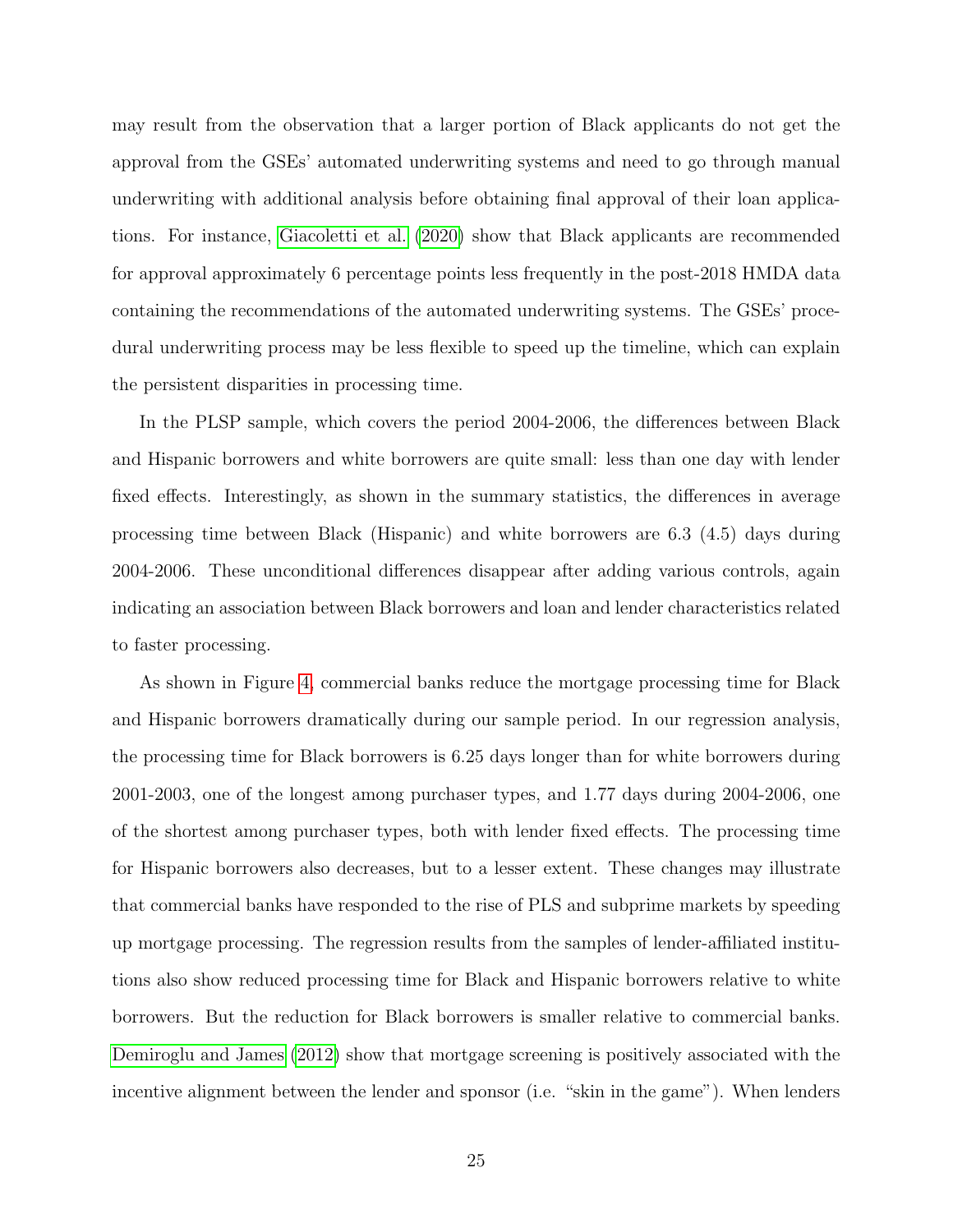sell loans to affiliated sponsors, their incentives are better aligned, and thus the problem of lax lending standards is less severe. Lastly, consistent with the observation that mortgage financing companies are often associated with lax lending standards, the estimates for Black and Hispanic borrowers from the sample of mortgages purchased by mortgage financing companies are closer to the PLSP type than to the GSE type.

Comparing the estimates with and without lender fixed effects, we find Black borrowers tend to select fast processing lenders for each purchaser type except for the GSE segment since estimates are generally larger with lender fixed effects. The processing time for Asian borrowers is usually not much slower relative to white borrowers, but we find significant differences in the samples for the MC and Other types during 2004-2006 without lender fixed effects, which indicates that Asian borrowers tend to select certain slow lenders in these types.

Overall, the GSE sample shows persistent disparities in processing time for Black borrowers, whereas evidence of disparities exists mostly during 2001-2003 for other types, but is not as pronounced during 2004-2006. We do not find evidence of disparities for the PLSP type. The impact of the PLS market on the overall mortgage markets during 2004-2006 can help explain the time variation in disparities since loan purchasers such as commercial banks become more involved in the PLS market.

An alternative explanation to our finding of longer processing time for Black borrowers is that Black borrowers could be economically disadvantaged so that they may choose a later closing date to minimize prepaid interests in closing costs and the overlap in rent and mortgage payments.<sup>[13](#page-26-0)</sup> However, this explanation has difficulty to reconcile the contrast between regression-based (Table [5\)](#page-47-0) and unconditional (based on summary statistics in Table [3\)](#page-45-0) results in the GSE sample. Specifically for the GSE sample, in Table [3](#page-45-0) the differences in processing time between Black and white borrowers are 5.5 days in 2001-2003 and 2.1 days in 2004-2006, and in Table [5](#page-47-0) the differences widen to around 7-8 days in 2001-2003 and 5

<span id="page-26-0"></span><sup>&</sup>lt;sup>13</sup>This can also fit the patterns of small disparities in processing time in the PLS sample since those borrowers may have similar economic situations across Black and white groups.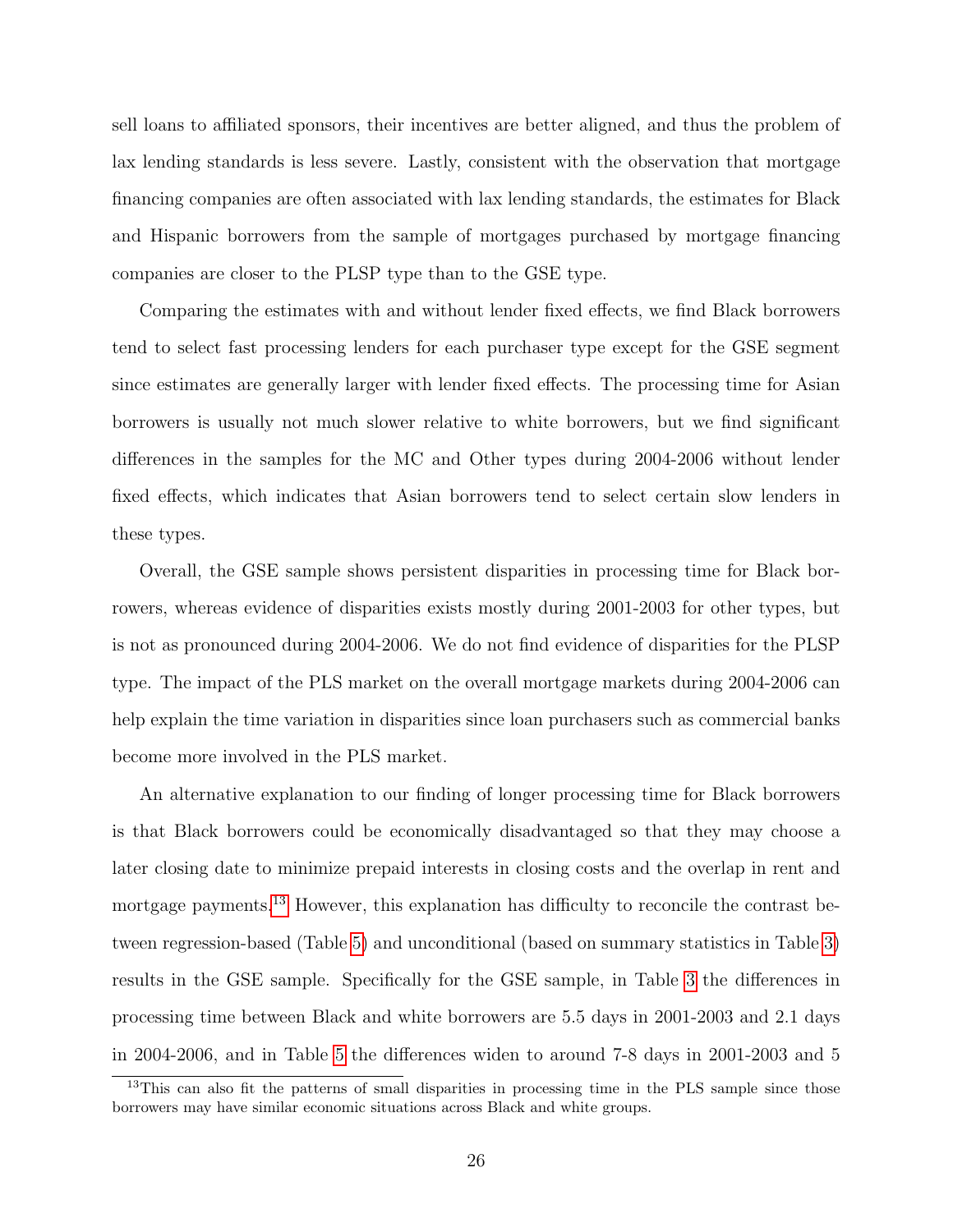days in 2004-2006 after controlling for borrower income and other loan characteristics, and fixed effects for county and lender. If household economic conditions are the main reason for longer processing time for Black borrowers, we would expect that the differences shrink in the regression analyses. Another alternative explanation is that the additional delay faced by Black borrowers is unrelated to household economic conditions, or exogenous to our control variables but correlated with race. However, this explanation is challenged by the summary statistics in Table [3](#page-45-0) across purchaser types in that the processing time for Black borrowers is similar to or several days shorter than that for white borrowers for all the purchaser types except the GSE. If the Black borrowers have a preference for a later closing date, unrelated to household social economic conditions, we should observe longer processing time for Blacks borrowers in non-GSE purchaser types as well. Therefore, our findings cast doubt on these alternative explanations based on borrowers' choice, rather than lending standards. Furthermore, [Wei and Zhao](#page-38-0) [\(2020\)](#page-38-0) provide evidence showing that shorter processing time is associated with lax lending standards during this sample period.

#### 3.3 Application Volume and Disparities in Processing Time

The mortgage application volume has risen significantly during our sample period and more so for home purchases than refinances. [Fuster et al.](#page-36-1) [\(2019\)](#page-36-1) find that shocks in the volume of mortgage applications can significantly affect lenders' capacity constraints and thus mortgage processing time. These shocks can potentially affect disparities in processing time during our sample period.

To compare the impacts of shocks in application volume across racial and ethnic groups, we run the following regressions:

<span id="page-27-0"></span>
$$
PT_{i,j,c,t} = \alpha \times Applications_t + \beta \times Race_i + \gamma \times Applications_t \times Race_i + \theta \times Controls_{i,c,t} + \delta_j + \delta_c + \epsilon_{i,j,c,t},
$$
\n
$$
(2)
$$

where  $Applications_t$  is the log of aggregate mortgage applications or refinance applications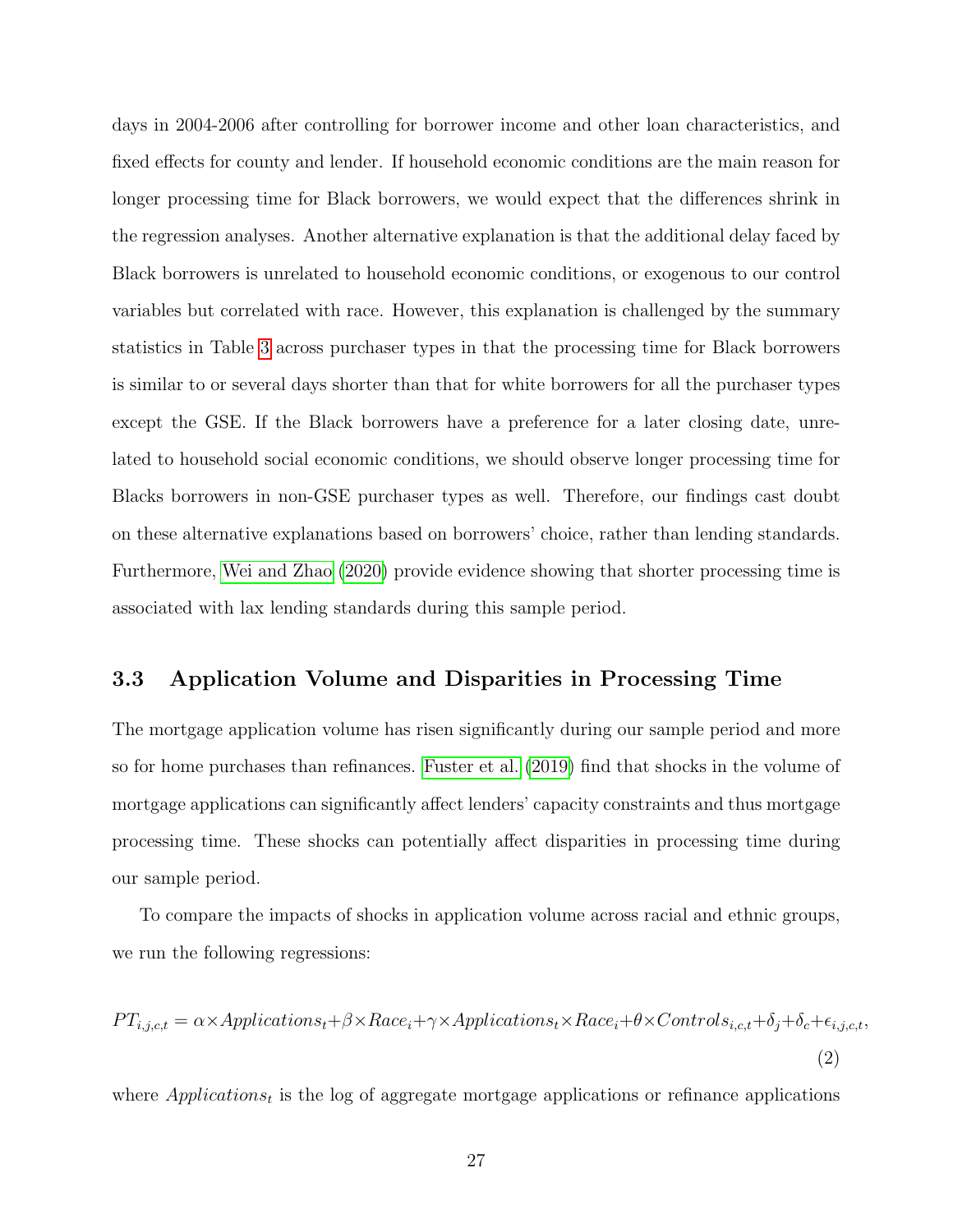in month t, and the control variables include borrower and loan characteristics and calendar month dummies to account for seasonality. We also include fixed effects for lenders and counties. Standard errors are clustered by lender and month of origination.

Table [6](#page-48-0) reports the results in the sample of originated home purchase loans and refinance loans separately from the regression [\(2\)](#page-27-0) of processing time on borrower's racial/ethnic background and application volumes, controlling for other loan and borrower characteristics available in the HMDA data and for county and lender fixed effects. In the sample of home purchase loans, we find that an increase of a one standard deviation change in aggregate application volume (refinance application volume) lengthens loan processing by 0.83 (0.81) day, and both have a 1% statistical significance. Furthermore, we find that an increase in application volume will lengthen the processing time for Black applicants even more by 0.50 (0.73) day than white applicants. The increase in processing time for Hispanic applicants is much smaller in comparison at 0.12 (0.14) day, and both are statistically insignificant. We do not find evidence of additional delays for Asian applicants. In contrast, in the sample of refinance loans, we find that the impacts on processing time by an increase in application volume are larger in magnitude, but have little additional impact on Black applicants. Notably, our estimates on race dummy variables remain similar to what we have without including application volumes, which indicates that our previous findings are robust to shocks to mortgage application volume.<sup>[14](#page-28-0)</sup>

Interestingly, the finding that processing time for Black applicants for home purchase mortgage increases more than white borrowers when application volume increases indicates that the rise in application volume is not the driver for the reduction in processing time for Black borrowers relative to white borrowers in 2004-2006, but rather works against such reductions.

<span id="page-28-0"></span><sup>14</sup>We standardize the variables, log of aggregate mortgage applications and refinance applications, to have zero means, so their interactions with racial/ethnic dummy variables do not affect the estimates on these dummy variables given that the application variables are at average.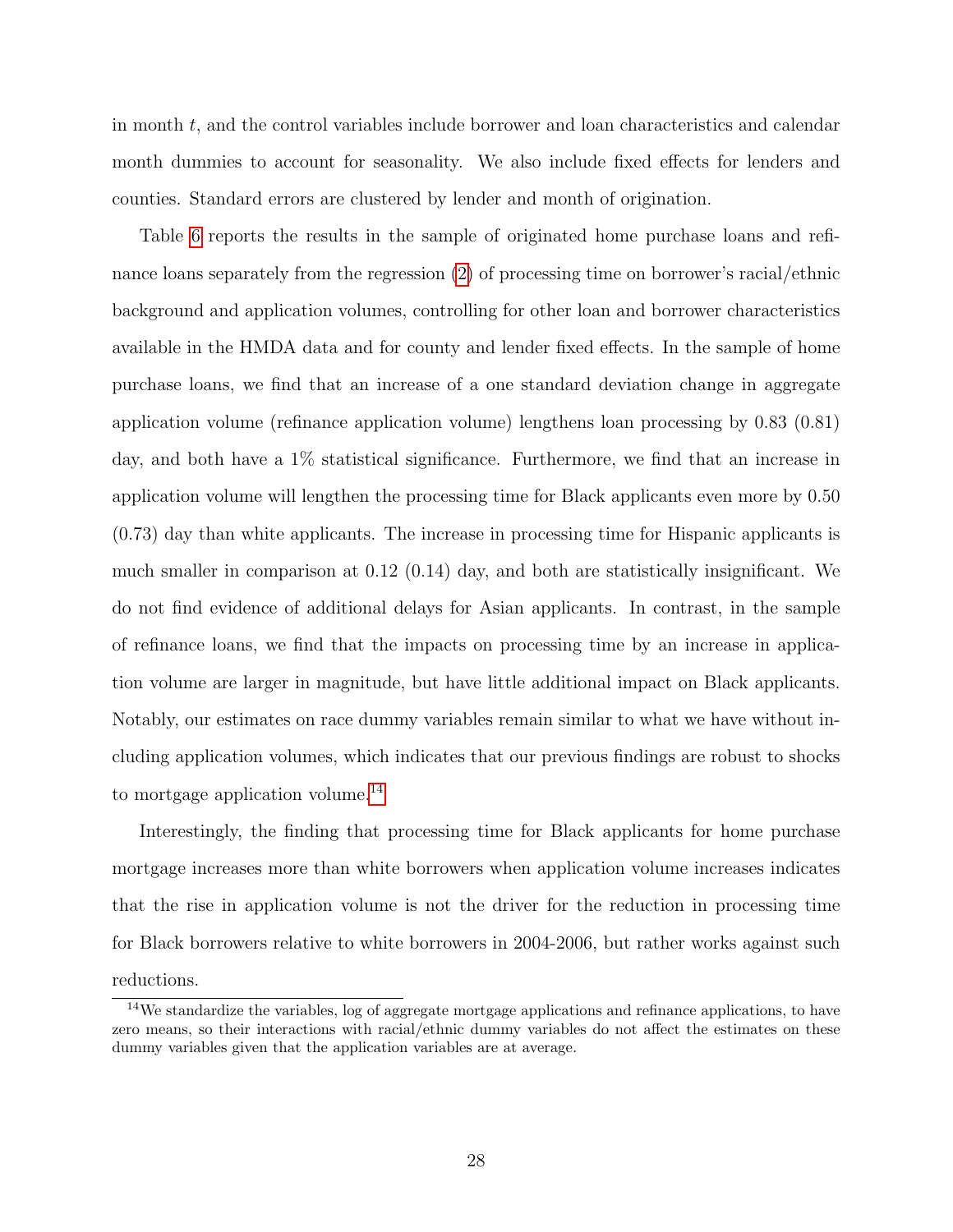## <span id="page-29-0"></span>4 Disparities in Processing Time and Delinquency

Our results based on the HMDA data suggest that the rise of the PLS market contributes to the reduction in processing time during our sample period and especially so for Black and Hispanic borrowers since they are over-represented in this market. The disparities in mortgage processing time may be the result of differential lending standards or unobserved credit quality issues that are associated with borrower demographics. Is the reduction in disparities in processing time the result of removing differential standards or lax underwriting by the lenders? To shed light on this question, we delve into the PLS market using the merged HMDA-CoreLogic data.

The merged data provides loan performance information on whether a loan is current, delinquent, or in foreclosure. If the reduction in processing time is related to lax screening, we would expect worse loan performance or a higher default rate unexplained by our observable control variables. The unexplained loan delinquency is often considered as an indication of lax lending standards (see, e.g., [Keys et al., 2010\)](#page-37-0). Thus, drawing inferences from both processing time and loan default can shed light on the causes for the reduction in processing time.

Furthermore, the merged HMDA-CoreLogic data add additional loan and borrower characteristics, including FICO scores, combined loan-to-value (CLTV) ratios (including first and second liens), back-end debt-to-income (DTI) ratios, and whether the lender has complete documentation on the borrower's income and assets. These additional characteristics can be used to corroborate our findings from the HMDA data on the PLS loans. We also have information on various loan product types, which enables us to compare processing time across different loan products.

With the merged HMDA-CoreLogic data on the PLS loans, we first compare processing time for borrowers with varied backgrounds and examine whether processing time varies systematically with borrower background beyond the differences in borrower creditworthiness. In particular, we expand the control variables  $X_{i,j,t}$  in the regression specification [\(1\)](#page-19-1) to in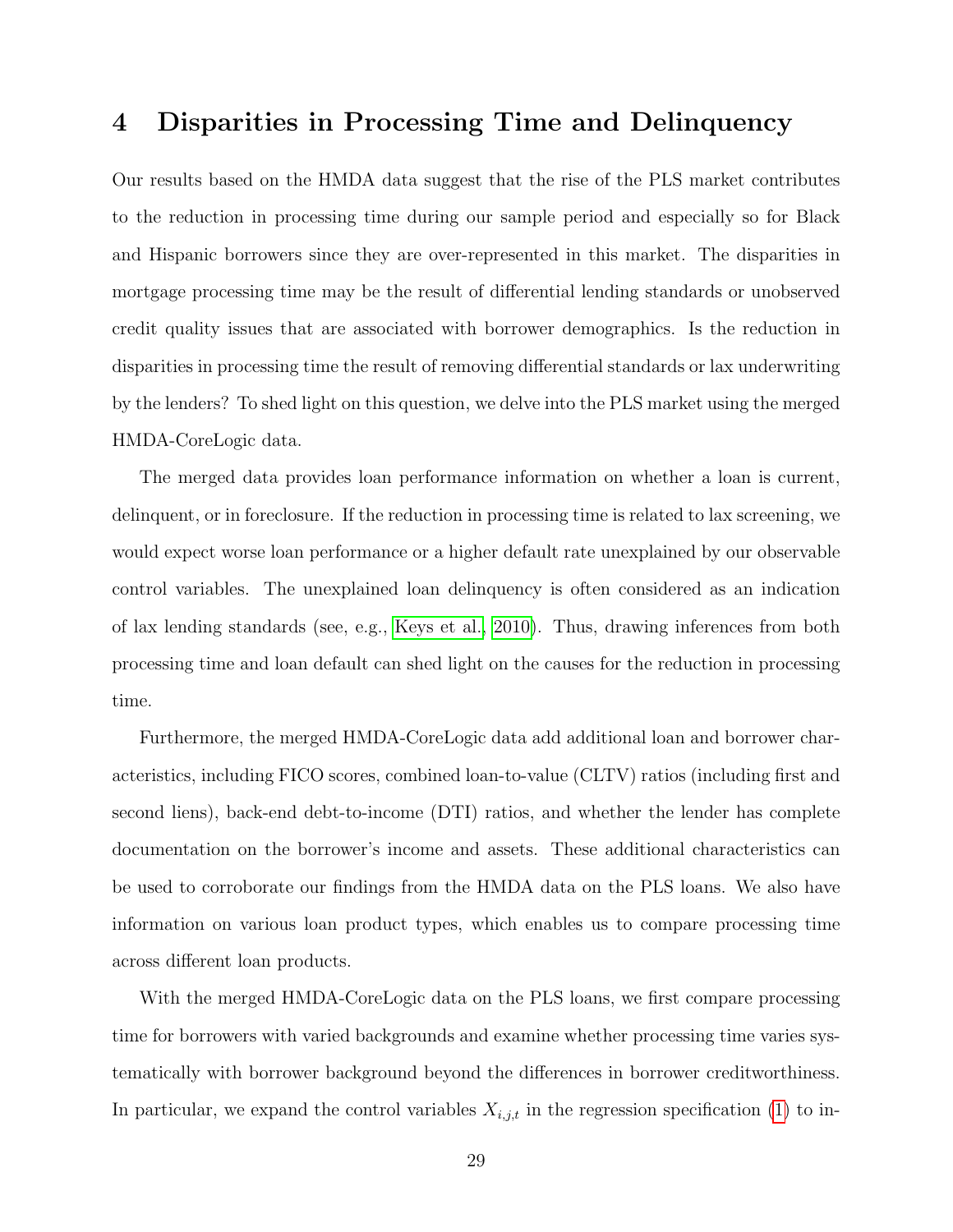clude additional variables, such as FICO, LTV, DTI, and indicator variables for loan product type, initial loan rate, margin for adjustable rate mortgages, and an indicator variable for a prepayment penalty. We also include lender, origination year, and county fixed effects in the regression.

To compare the ex post loan delinquency across racial and ethnic groups, we run similar regressions for processing time, but now replace processing time by a loan delinquency dummy variable that equals one if the loan becomes delinquent within 10-15 months of origination, or zero otherwise. We also control for processing time in the delinquency regression and expect a negative relation if reduction in processing time relates to lax underwriting.

Table [7](#page-49-0) reports the results from the regression based on the merged HMDA-CoreLogic data on PLS loans during 2001-2006. We repeat our analysis for all loans in the merged data, and across various subsamples. The results based on all loans on processing time show that the differences between Black and white borrowers are much smaller than the estimates for the whole sample reported in Table [5,](#page-47-0) unsurprisingly because the merged HMDA-CoreLogic data contains mortgage loans that are privately securitized. The differences between Hispanic and white borrowers are small based on the HMDA data, and also small in the merged data. One interesting observation is that Asian borrowers have a slightly longer processing time than white borrowers in the merged data, but not in the HMDA data. We also compare to the results in Table [5](#page-47-0) for the PLSP type during 2004-2006 and find the estimates are quite close, which ensures that our results based on the HMDA data are robust to the expanded set of control variables.<sup>[15](#page-30-0)</sup>

The summary statistics show that the loan delinquency rate for Black borrowers is 19.4% and 10% for white borrowers. The results from the loan delinquency regression show that the delinquency rate is 6.0% higher for Black borrowers than for white borrowers after controlling for various loan characteristics and fixed effects. On the other hand, the delinquency rate is

<span id="page-30-0"></span><sup>&</sup>lt;sup>15</sup>The PLSP sample represents the portion of the PLS loans that are directly purchased from the lenders by the non-agency securitizers, who also acquire loans from commercial banks and others after they purchase loans from the lenders.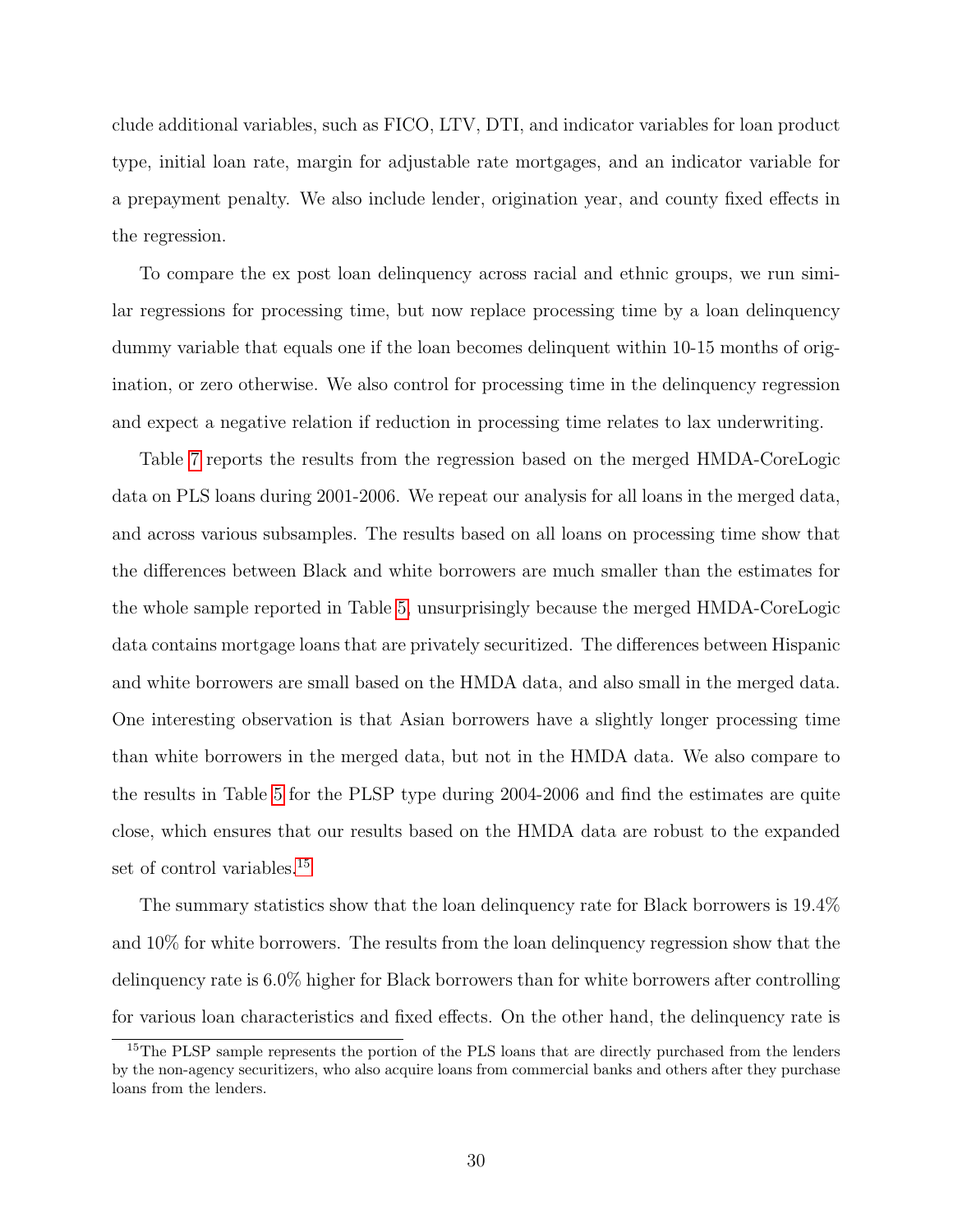about 1% lower for Hispanic borrowers than for white borrowers and also about 0.4% lower for Asian borrowers. Given that we include detailed controls on loan characteristics and various fixed effects, the magnitude of the unexplained delinquency gap between Black and white borrowers is economically significant.

We find significantly negative relation between processing time and loan delinquency, in the magnitude of 0.7 bp lower delinquency for one day increase in processing time, an indication of lax underwriting by the lenders since their loan performance benefits from additional processing time. On the relation between other loan characteristics and processing time and delinquency, we find that the borrower's FICO score is negatively correlated with processing time or delinquency, low-documentation loans have a faster processing time and higher delinquency rate than full-documentation loans, the LTV ratio is positively associated with the delinquency rate and negatively associated with processing time, and the DTI ratio is positively associated with the delinquency rate and positively (negatively) associated with processing time in 2001-2003 (2004-2006).[16](#page-31-0) These findings are consistent with the previous studies [\(Demyanyk and Van Hemert, 2009\)](#page-36-14) that show pervasive lax underwriting in the PLS market especially in the latter years preceding the GFC.

The time period leading up to the 2007-2008 mortgage crisis has seen the proliferation of many non-traditional mortgage loan products, as opposed to the traditional fixed rate mortgages in the PLS market. Non-traditional mortgages have been shown to have a larger impact on the housing price cycle than the FRMs. [Dokko et al.](#page-36-9) [\(2019\)](#page-36-9) document that about 60% of all purchase mortgage loans have non-traditional features and the rise of nontraditional mortgages preceded the housing boom. [Demyanyk and Van Hemert](#page-36-14) [\(2009\)](#page-36-14) show that these mortgages experienced a much higher default rate than the FRMs in the aftermath of the mortgage crisis. These non-traditional features include hybrid loans with a low initial rate, interest only (IO), and balloon. As reported in the summary statistics, these nontraditional mortgages are processed faster than the FRMs, and Black and Hispanic borrowers

<span id="page-31-0"></span> $16$ For brevity, we report these estimates in the Internet Appendix.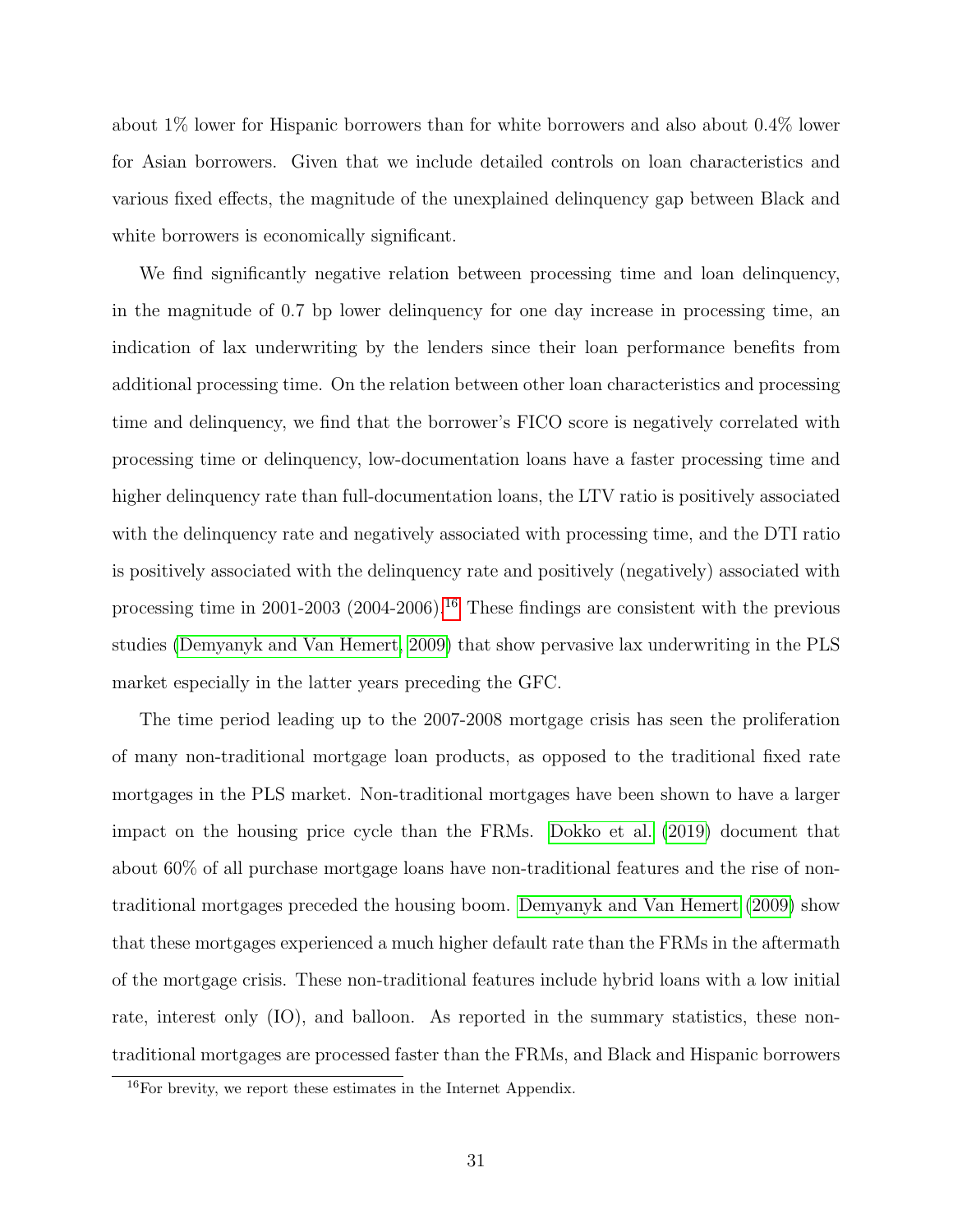are over-represented in the sample of non-traditional mortgages and under-represented in the sample of FRMs.

Table [7](#page-49-0) also reports the results from the regression based on the merged HMDA-CoreLogic data on the PLS loans by loan types. The overall patterns in loan delinquency remain: the loans from Black borrowers experience a significantly higher default rate than those of white borrowers. The differences in processing time are generally small in magnitude. However, a comparison across different loan types sheds light on the differences within the PLS sample. We find that the differences in processing time between Black and white borrowers are the largest for the FRM type, at 1.35 days, and less than 0.6 day for non-traditional loan types. The differences in the delinquency rate across different loan types are more pronounced. The delinquency gap between Black and white borrowers is 4.3% for the FRM type and 6.2%, 4.5% and 7.2% for the Hybrid, IO, and Balloon types, respectively. Given that the delinquency gap is 6.0% for all of the merged sample, these differences are economically significant. The relation between processing time and loan delinquency varies by loan type, strongest for the Balloon type, with 2.8 bps reduction in delinquency for one day increase in processing time, and in contrast insignificant for the FRM type. Interestingly, the largest (smallest) delinquency gap is for the Balloon (FRM) type, which also has the smallest (largest) difference in processing time. These findings are consistent with the notion that non-traditional mortgages are more likely to have lax lending standards relative to the FRMs.

The growth of non-traditional mortgages is fueled by extraordinary demand for securities backed by these loan products. The heightened demand is reflected in the shortening of the shelf time of the mortgages, the time span from loan origination to securitization (OTS). We classify the loans in the longest (shortest) quartile of OTS as slow (fast) OTS. [Keys et al.](#page-37-1) [\(2012\)](#page-37-1) show that lax screening is more pronounced for loans that have faster OTS. Our summary statistics also show that fast OTS loans have a faster processing time. In Table [7,](#page-49-0) we report the results on the fast and slow OTS loans based on the merged HMDA-CoreLogic data on the PLS loans. We find a consistent pattern when comparing fast and slow OTS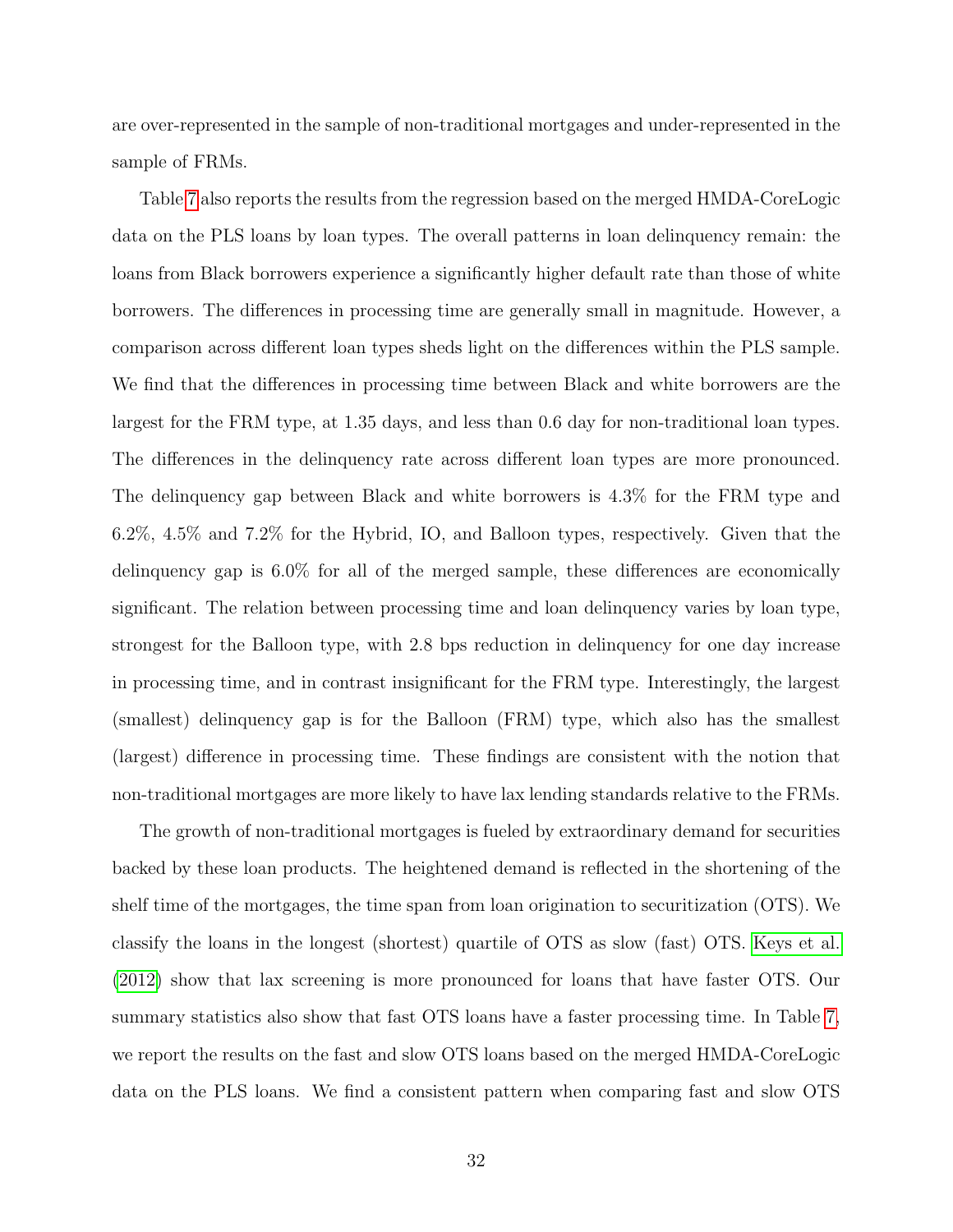loans: fast OTS loans have a greater delinquency gap between Black and white borrowers and a smaller difference in processing time relative to slow OTS loans.

Mortgage lenders screen applicants by collecting both "hard" information, such as credit score, and "soft" information that can help predict borrowers' future income stability. While hard information, by definition, can easily be verified and credibly transmitted, lenders have to exert effort to collect and process soft information [\(Stein, 2002\)](#page-38-4). Because investors purchase securitized loans based on mostly hard information, lenders bear the cost of producing soft information in the screening process. So, lax lending standards can be more severe for low-doc loans, as argued in [Keys et al.](#page-37-0) [\(2010\)](#page-37-0).

Table [7](#page-49-0) reports the results for low- and full-doc loans based on the merged HMDA-CoreLogic data on the PLS loans. We find that the delinquency gap between Black and white borrowers is about 7.2% in the low-doc sample and 5.2% in the full-doc sample, and the difference in processing time is higher in the full-doc sample.<sup>[17](#page-33-0)</sup> The relation between processing time and delinquency is also more negative in the low-doc sample. These findings are consistent with the argument of lax lending standards for low-doc loans.

We further break down the merged HMDA-CoreLogic data on the PLS loans by the initial loan purchaser type as defined in the HMDA data. Loan purchasers may sell the loans to the PLS after initial purchase. The GSEs are more likely to keep the loans for their own securitization and may occasionally put back mortgages to the lenders due to quality problems, which may then be sold to others including the PLS. We find that the difference in processing time between Black and white borrowers is larger, and the delinquency gap smaller for the GSE purchaser type than other purchaser types. The negative relation between processing time and delinquency is strongest for the PLSP type and insignificant for the GSE type.[18](#page-33-1)

<span id="page-33-0"></span>Our results from analyzing cross-sectional variations by loan types echo the same message

<sup>&</sup>lt;sup>17</sup>The smaller difference in processing time in the low-doc sample can also result from less information to process for low-doc loans relative to full-doc loans.

<span id="page-33-1"></span><sup>&</sup>lt;sup>18</sup>These results are reported in the Internet Appendix.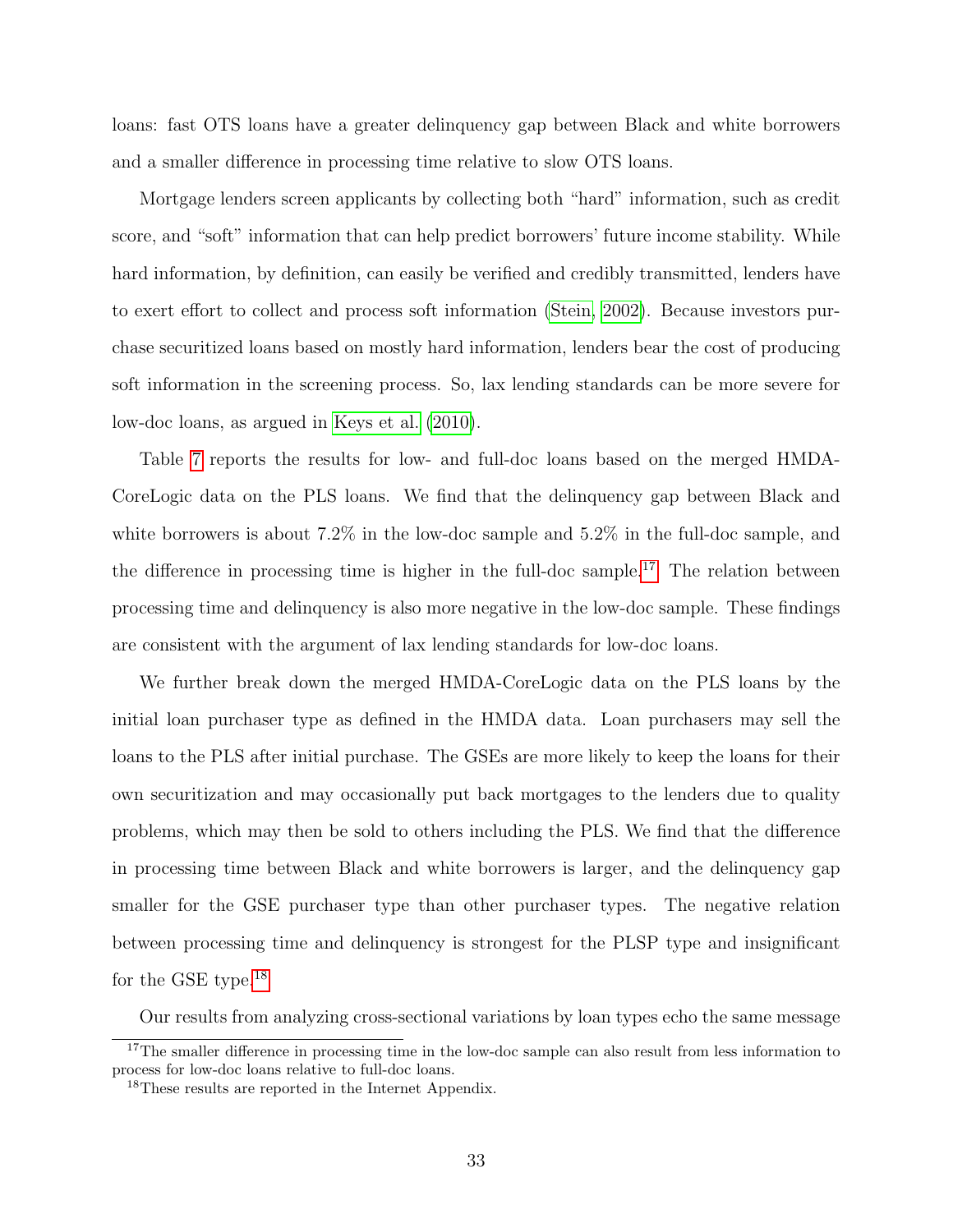as the results from the comparison across segments in the HMDA data: the differences in processing time between Black and white borrowers are smaller in the type of mortgages with lax lending standards, such as comparing the PLS to the GSE, non-traditional mortgages to the FRMs, fast to slow OTS loans, and low-doc to full-doc loans.

## <span id="page-34-0"></span>5 Conclusion

We examine racial disparities in mortgage lending along a novel dimension: processing time. In the period of 2001-2006 prior to the global financial crisis, processing time shortened substantially at aggregate, reflecting lax lending standards [\(Wei and Zhao, 2020\)](#page-38-0). In this paper, we further show that the PLS segment of mortgage markets—which had grown rapidly during the same period and started to surpass the GSE segment in 2004—had the shortest processing time with an average of 26 days. In contrast, the average processing time in the GSE segment was 44 days.

In the PLS segment during our sample period, Black borrowers were over-represented, had similar processing time as white borrowers, but defaulted much more often. A larger racial gap in processing time existed in the GSE segment where Black borrowers, who were under-represented, faced a one-week delay in processing time compared to white borrowers. Including lender fixed effects further widens the gap.

Another important finding in this paper is evidence for the concentration of Black borrowers in the space of non-traditional loans and subprime lenders. Our findings point to the shift of Black borrowers from the traditional mortgage financing channel (e.g., GSE) to alternative mortgage financing channel (e.g., PLS) during our sample period. As a future research direction, it would be interesting to further analyze the possible causes behind the obstacles that minority borrowers face in obtaining mortgage financing.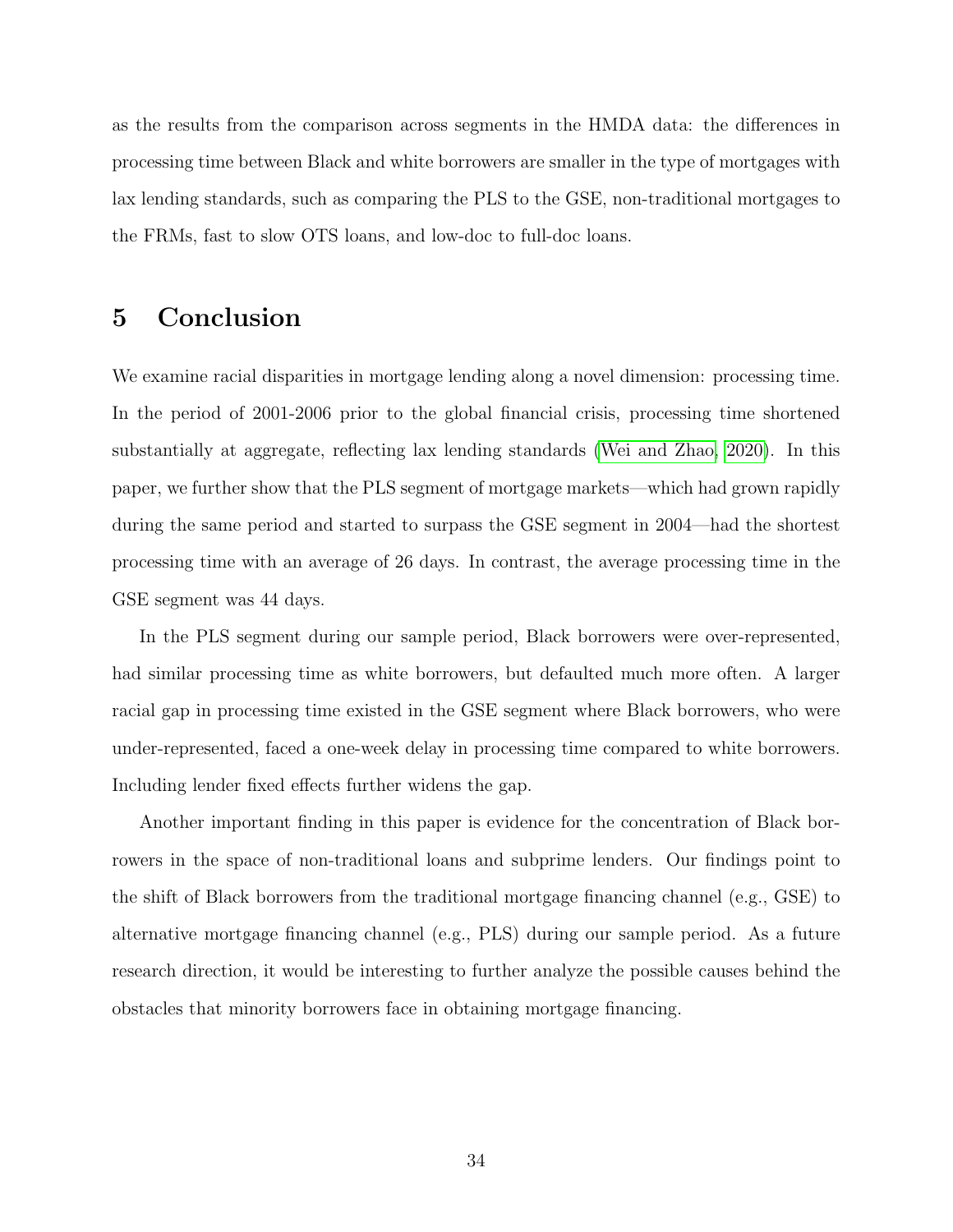## References

- <span id="page-35-2"></span>Adelino, M., K. Gerardi, and B. Hartman-Glaser (2019). Are lemons sold first? dynamic signaling in the mortgage market. Journal of Financial Economics  $132(1)$ , 1–25.
- <span id="page-35-11"></span>Agarwal, S., G. Amromin, I. Ben-David, S. Chomsisengphet, and D. D. Evanoff (2014). Predatory lending and the subprime crisis. Journal of Financial Economics 113(1), 29– 52.
- <span id="page-35-13"></span>Agarwal, S. and I. Ben-David (2014). Do loan officers' incentives lead to lax lending standards? Working Paper.
- <span id="page-35-6"></span>Ambrose, B. W., J. N. Conklin, and L. A. Lopez (2020, 08). Does Borrower and Broker Race Affect the Cost of Mortgage Credit? Review of Financial Studies 34(2), 790–826.
- <span id="page-35-3"></span>Arentsen, E., D. C. MAUER, B. ROSENLUND, H. H. ZHANG, and F. ZHAO (2015). Subprime mortgage defaults and credit default swaps. The Journal of Finance  $70(2)$ , 689–731.
- <span id="page-35-14"></span>Avery, R., K. Brevoort, and G. Canner (2007). Opportunities and issues in using hmda data. Journal of Real Estate Research 29 (4), 351–380.
- <span id="page-35-10"></span>Barlevy, G. and J. D. Fisher (2011). Mortgage choices and housing speculation. Federal Reserve Bank of Chicago Working Paper.
- <span id="page-35-0"></span>Bartlett, R., A. Morse, R. Stanton, and N. Wallace (2021). Consumer-lending discrimination in the fintech era. Forthcoming in the Journal of Financial Economics.
- <span id="page-35-9"></span>Bayer, P., F. Ferreira, and S. L. Ross (2016, February). The vulnerability of minority homeowners in the housing boom and bust. American Economic Journal: Economic Policy  $8(1)$ , 1–27.
- <span id="page-35-1"></span>Bayer, P., F. Ferreira, and S. L. Ross (2018). What drives racial and ethnic differences in high-cost mortgages? the role of high-risk lenders. Review of Financial Studies  $31(1)$ , 175–205.
- <span id="page-35-7"></span>Begley, T. A. and A. Purnanandam (2021). Color and credit: Race, regulation, and the quality of financial services. Journal of Financial Economics  $141(1)$ , 48–65.
- <span id="page-35-12"></span>Ben-David, I. (2011). Financial constraints and inflated home prices during the real estate boom. American Economic Journal: Applied Economics 3 (3), 55–87.
- <span id="page-35-8"></span>Bhutta, N. and A. Hizmo (2020, 04). Do Minorities Pay More for Mortgages? Review of Financial Studies 34 (2), 763–789.
- <span id="page-35-4"></span>Black, H., R. L. Schweitzer, and L. Mandell (1978). Discrimination in mortgage lending. American Economic Review 68 (2), 186–191.
- <span id="page-35-5"></span>Black, H. A., T. P. Boehm, and R. P. DeGennaro (2003). Is there discrimination in mortgage pricing? the case of overages. Journal of Banking  $\mathcal{C}$  Finance  $\mathcal{Z}^{\gamma}(6)$ , 1139–1165.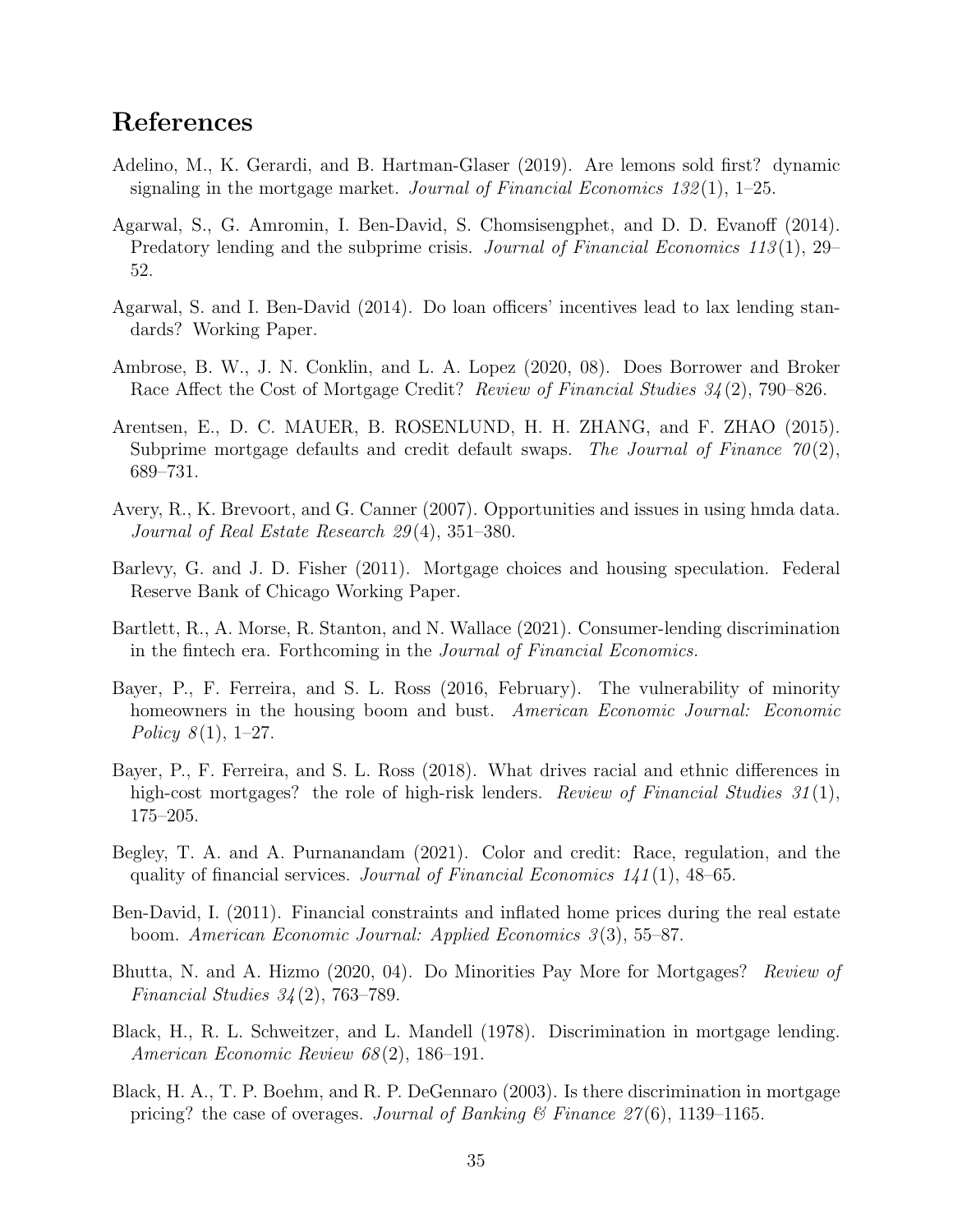- <span id="page-36-6"></span>Cheng, P., Z. Lin, and Y. Liu (2015). Racial discrepancy in mortgage interest rates. Journal of Real Estate Finance and Economics 51 (1), 101–120.
- <span id="page-36-11"></span>Chinco, A. and C. Mayer (2012). Distant speculators and asset bubbles in the housing market. Working Paper.
- <span id="page-36-4"></span>Courchane, M. and D. Nickerson (1997). Discrimination resulting from overage practices. Journal of Financial Services Research 11 (1), 133–151.
- <span id="page-36-7"></span>Delis, M. D. and P. Papadopoulos (2018). Mortgage lending discrimination across the u.s.: New methodology and new evidence. Journal of Financial Services Research 56 (3), 341– 368.
- <span id="page-36-13"></span>Demiroglu, C. and C. James (2012, November). How important is having skin in the game? originator-sponsor affiliation and losses on mortgage-backed securities. Review of Financial Studies 25 (11), 3217–3258.
- <span id="page-36-14"></span>Demyanyk, Y. and O. Van Hemert (2009, 05). Understanding the Subprime Mortgage Crisis. Review of Financial Studies 24 (6), 1848–1880.
- <span id="page-36-9"></span>Dokko, J., B. J. Keys, and L. Relihan (2019). Affordability, financial innovation, and the start of the housing boom. FRB of Chicago Working Paper No. WP-2019-1, Available at SSRN: https://ssrn.com/abstract=3341616 or http://dx.doi.org/10.21033/wp-2019-01.
- <span id="page-36-0"></span>Foote, C. L., L. Loewenstein, and P. S. Willen (2019). Technological innovation in mortgage underwriting and the growth in credit, 1985–2015. Federal Reserve Bank of Boston Research Department Working Papers No. 19–11. https://doi.org/10.29412/res.wp.2019.11.
- <span id="page-36-1"></span>Fuster, A., M. Plosser, P. Schnabl, and J. Vickery (2019, 04). The Role of Technology in Mortgage Lending. Review of Financial Studies 32 (5), 1854–1899.
- <span id="page-36-2"></span>Gao, P., P. Schultz, and Z. Song (2017). Liquidity in a market for unique assets: Specified pool and to-be-announced trading in the mortgage-backed securities market. Journal of Finance 72 (3), 1119–1170.
- <span id="page-36-12"></span>Garmaise, M. J. (2015). Borrower misreporting and loan performance. Journal of Finance  $70(1)$ , 449–484.
- <span id="page-36-8"></span>Gerardi, K., P. Willen, and D. H. Zhang (2020). Mortgage prepayment, race, and monetary policy. Working Paper.
- <span id="page-36-5"></span>Ghent, A. C., R. Hernández-Murillo, and M. T. Owyang (2014). Differences in subprime loan pricing across races and neighborhoods. Regional Science and Urban Economics 48, 199–215.
- <span id="page-36-3"></span>Giacoletti, M., R. Z. Heimer, and E. G. Yu (2020). Using high-frequency evaluations to estimate discrimination: Evidence from mortgage loan officers. Working Paper.
- <span id="page-36-10"></span>Gorton, G. (2017). The history and economics of safe assets. Annual Review of Economics  $9(1)$ , 547–586.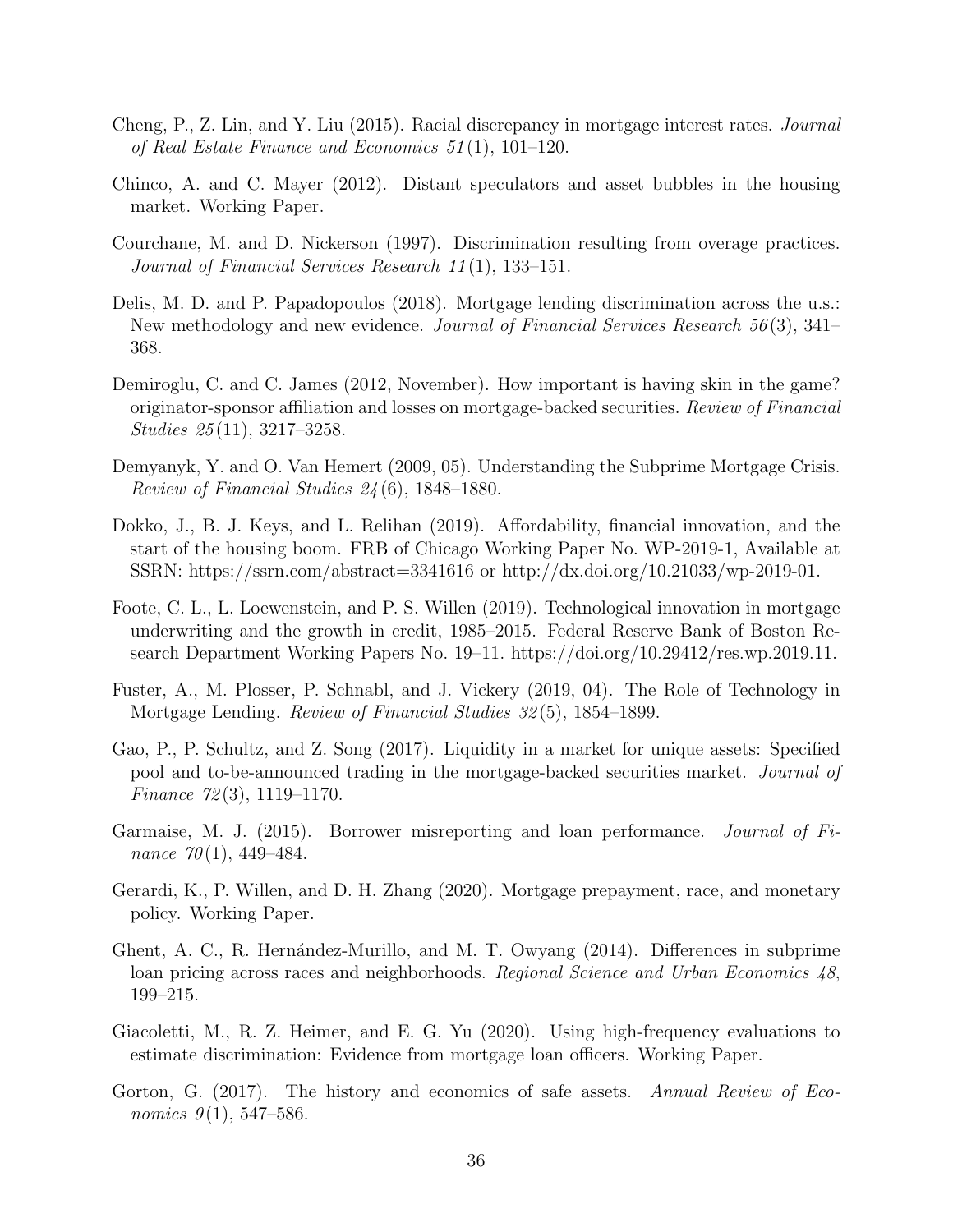- <span id="page-37-11"></span>Griffin, J. M. and G. Maturana (2016, 01). Who Facilitated Misreporting in Securitized Loans? Review of Financial Studies 29(2), 384-419.
- <span id="page-37-8"></span>Haughwout, A., D. Lee, J. S. Tracy, and W. Van der Klaauw (2011). Real estate investors, the leverage cycle, and the housing market crisis. FRB of New York Staff Report (514).
- <span id="page-37-2"></span>Holmes, A. and P. Horvitz (1994). Mortgage redlining: Race, risk, and demand. *Journal of* Finance  $49(1)$ , 81–99.
- <span id="page-37-9"></span>Jiang, W., A. Nelson, and E. Vytlacil (2014). Liar's loan? – effects of origination channel and information falsification on mortgage loan delinquency. Review of Economics and Statistics 91, 1–18.
- <span id="page-37-6"></span>Justiniano, A., G. E. Primiceri, and A. Tambalotti (2019). Credit supply and the housing boom. The Journal of political economy  $127(3)$ , 1317–1350.
- <span id="page-37-0"></span>Keys, B. J., T. Mukherjee, A. Seru, and V. Vig (2010). Did securitization lead to lax screening? evidence from subprime loans. Quarterly Journal of Economics 125, 307-362.
- <span id="page-37-1"></span>Keys, B. J., A. Seru, and V. Vig (2012, July). Lender screening and the role of securitization: Evidence from prime and subprime mortgage markets. Review of Financial Studies 25(7), 2071–2108.
- <span id="page-37-7"></span>Mian, A. and A. Sufi (2009). The consequences of mortgage credit expansion: Evidence from the u.s. mortgage default crisis. Quarterly Journal of Economics 124, 1449–1496.
- <span id="page-37-5"></span>Mian, A. and A. Sufi (2018, August). Finance and business cycles: The credit-driven household demand channel. *Journal of Economic Perspectives* 32(3), 31–58.
- <span id="page-37-3"></span>Munnell, A. H., G. M. B. Tootell, L. E. Browne, and J. McEneaney (1996). Mortgage lending in boston: Interpreting hmda data. American Economic Review 86, 25–53.
- <span id="page-37-13"></span>Nadauld, T. D. and S. M. Sherlund (2013, February). The impact of securitization on the expansion of subprime credit. Journal of Financial Economics  $107(2)$ , 454–476.
- <span id="page-37-10"></span>Piskorski, T., A. Seru, and J. Witkin (2015). Asset quality misrepresentation by financial intermediaries: Evidence from the RMBS market. Journal of Finance  $70(6)$ , 2635–2678.
- <span id="page-37-12"></span>Purnanandam, A. (2011, June). Originate-to-distribute model and the subprime mortgage crisis. Review of Financial Studies 24 (6), 1881–1915.
- <span id="page-37-14"></span>Rajan, U., A. Seru, and V. Vig (2015). The failure of models that predict failure: Distance, incentives, and defaults. Journal of Financial Economics 115 (2), 237–260.
- <span id="page-37-4"></span>Reid, C. K., D. Bocian, W. Li, and R. G. Quercia (2017). Revisiting the subprime crisis: The dual mortgage market and mortgage defaults by race and ethnicity. Journal of Urban Affairs  $39(4)$ ,  $469-487$ .
- <span id="page-37-15"></span>Rosen, R. (2011). Competition in mortgage markets: The effect of lender type on loan characteristics. Federal Reserve Bank of Chicago Economic Perspectives.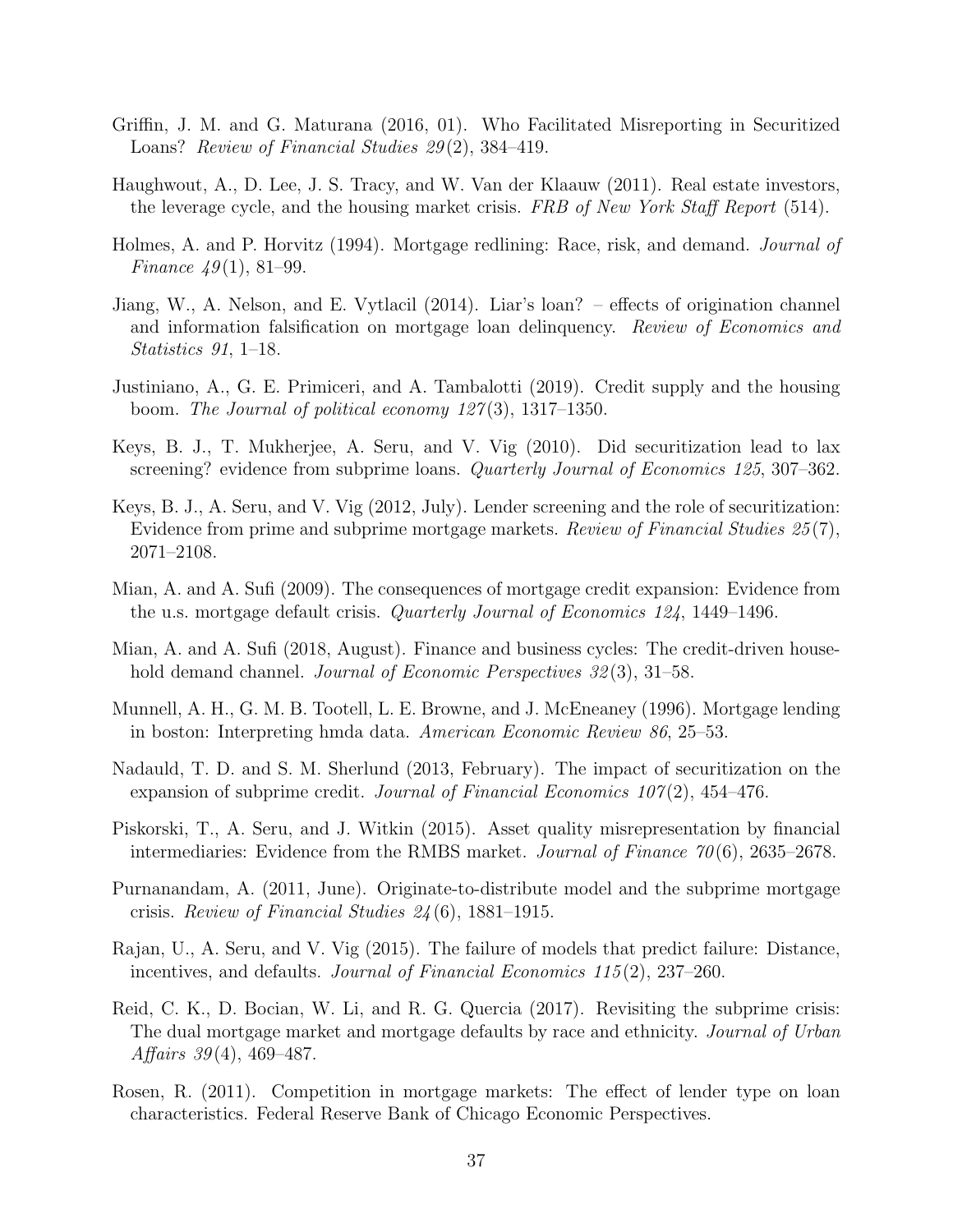- <span id="page-38-1"></span>Ross, S. L. and G. M. Tootell (2004). Redlining, the community reinvestment act, and private mortgage insurance. Journal of Urban Economics 55 (2), 278–297.
- <span id="page-38-4"></span>Stein, J. C. (2002). Information production and capital allocation: Decentralized versus hierarchical firms. *Journal of Finance* 57, 1891–1921.
- <span id="page-38-2"></span>Stiglitz, J. E. (2016). New theoretical perspectives on the distribution of income and wealth among individuals, In: Stiglitz, J. E., Basu, K. (Eds.), Inequality and Growth: Patterns and Policy Volume I: Concepts and Analysis. Pallgrave Macmillan.
- <span id="page-38-3"></span>Tzioumis, K. and M. Gee (2013, February). Nonlinear incentives and mortgage officers' decisions. Journal of Financial Economics  $107(2)$ , 436-453.
- <span id="page-38-0"></span>Wei, B. and F. Zhao (2020). Processing time and lending standards: The role of extrapolative expectations in mortgage loans. Working Paper.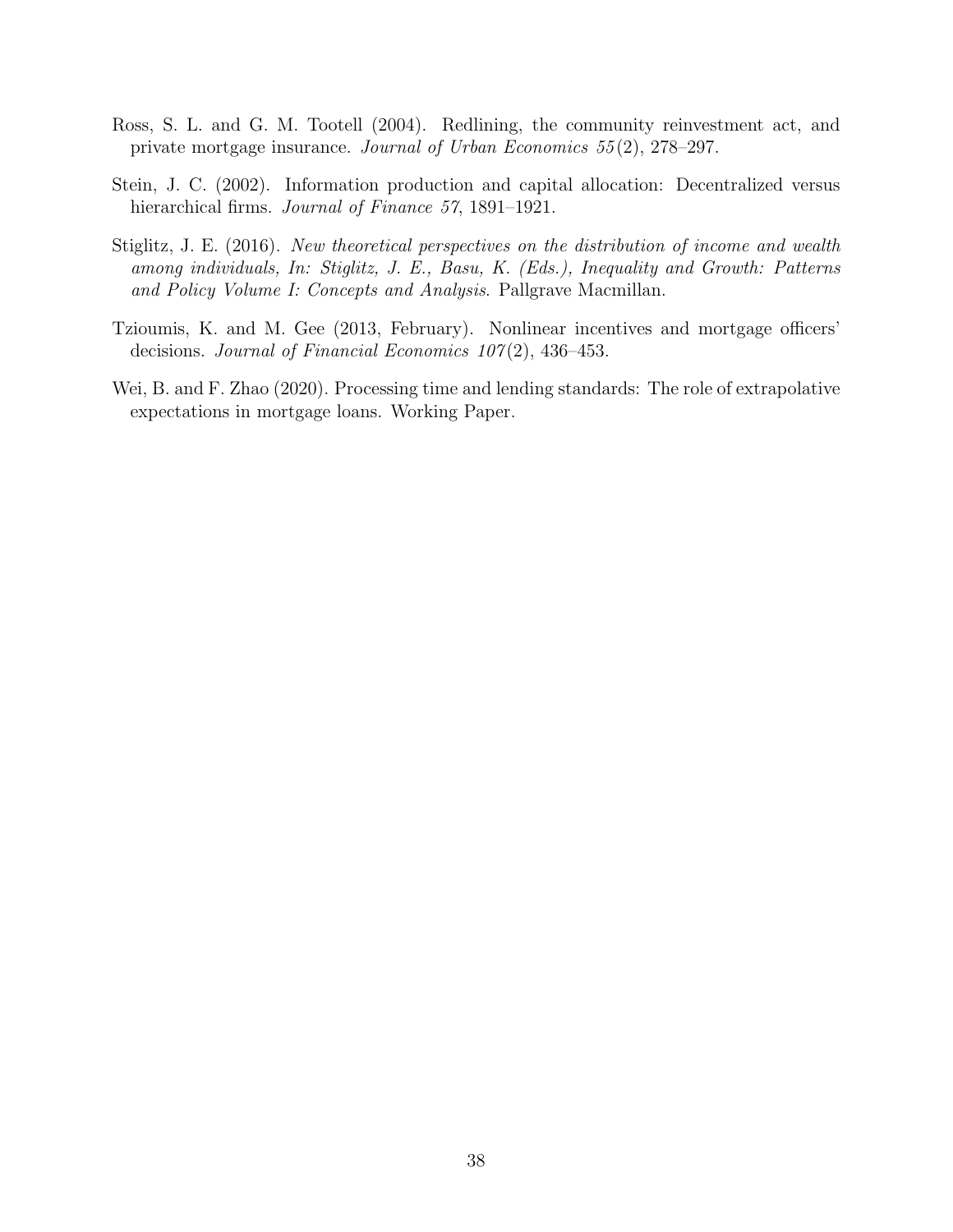## <span id="page-39-0"></span>Figures & Tables



Figure 1: Processing Time for Originated Mortgage Loans

A. Home Purchase Mortgage



B. Refinance Mortgage

NOTE: This figure presents the time series of processing time for mortgage loan applications that were approved and originated between 2001 and 2006. Panel A and Panel B plot the average processing time (left panels) and the standard deviation (right panels) for home purchase loans and refinancing loans, respectively.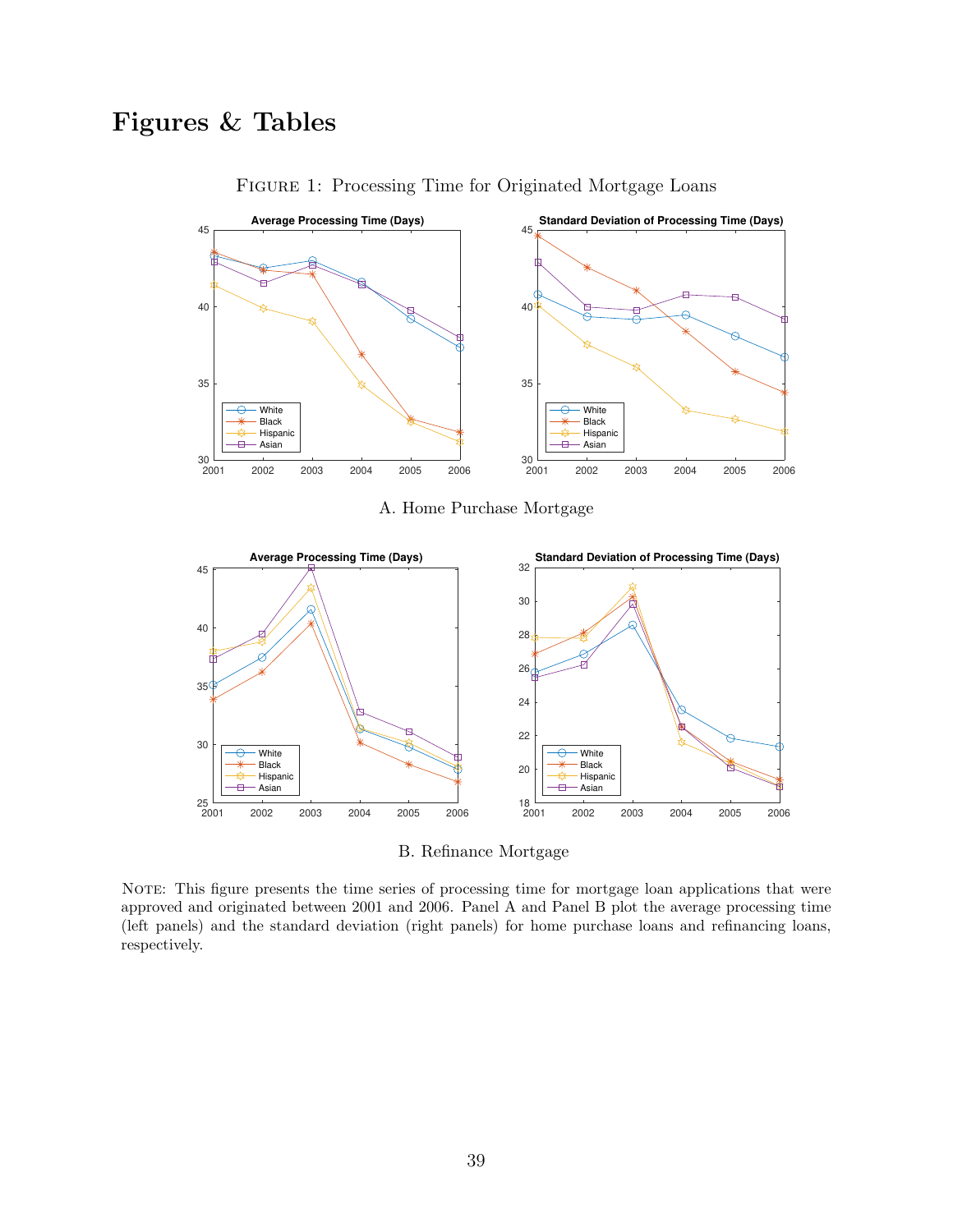<span id="page-40-0"></span>

Figure 2: Processing Time for Denied Mortgage Applications

A. Home Purchase Mortgage



B. Refinance Mortgage

NOTE: This figure presents the time series of processing time for mortgage loan applications that were denied between 2001 and 2006. Panel A and Panel B plot the average processing time (left panels) and the standard deviation (right panels) for home purchase loans and refinancing loans, respectively.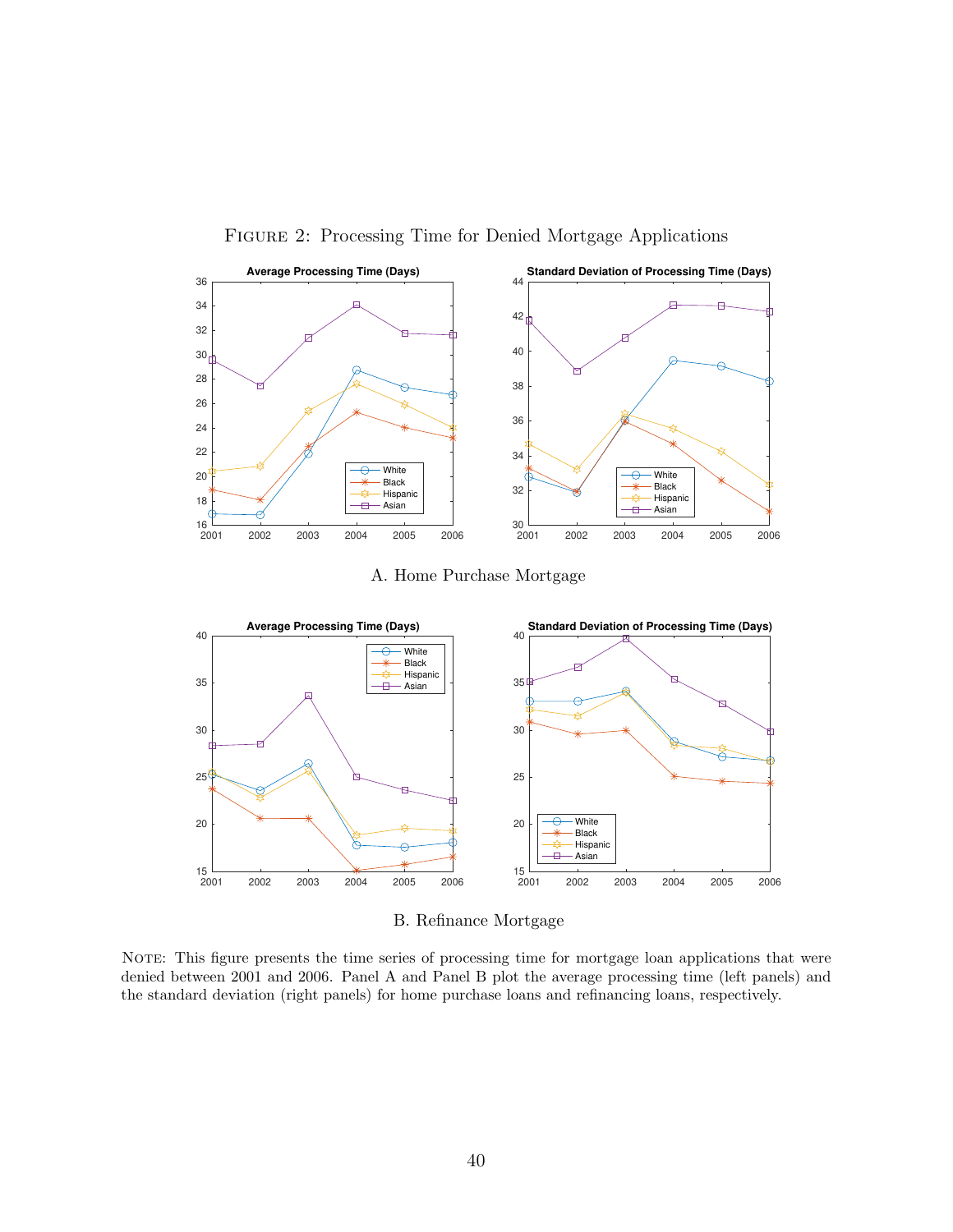

<span id="page-41-0"></span>Figure 3: Processing Time for Originated Mortgage from GSE and PLS





B. PLS

NOTE: This figure presents the time series of processing time for home purchase mortgage loans that were approved and originated between 2001 and 2006. Panels A and B plot the average processing time (left panels) and the standard deviation (right panels) for home purchase loans purchased by GSE and PLS, respectively.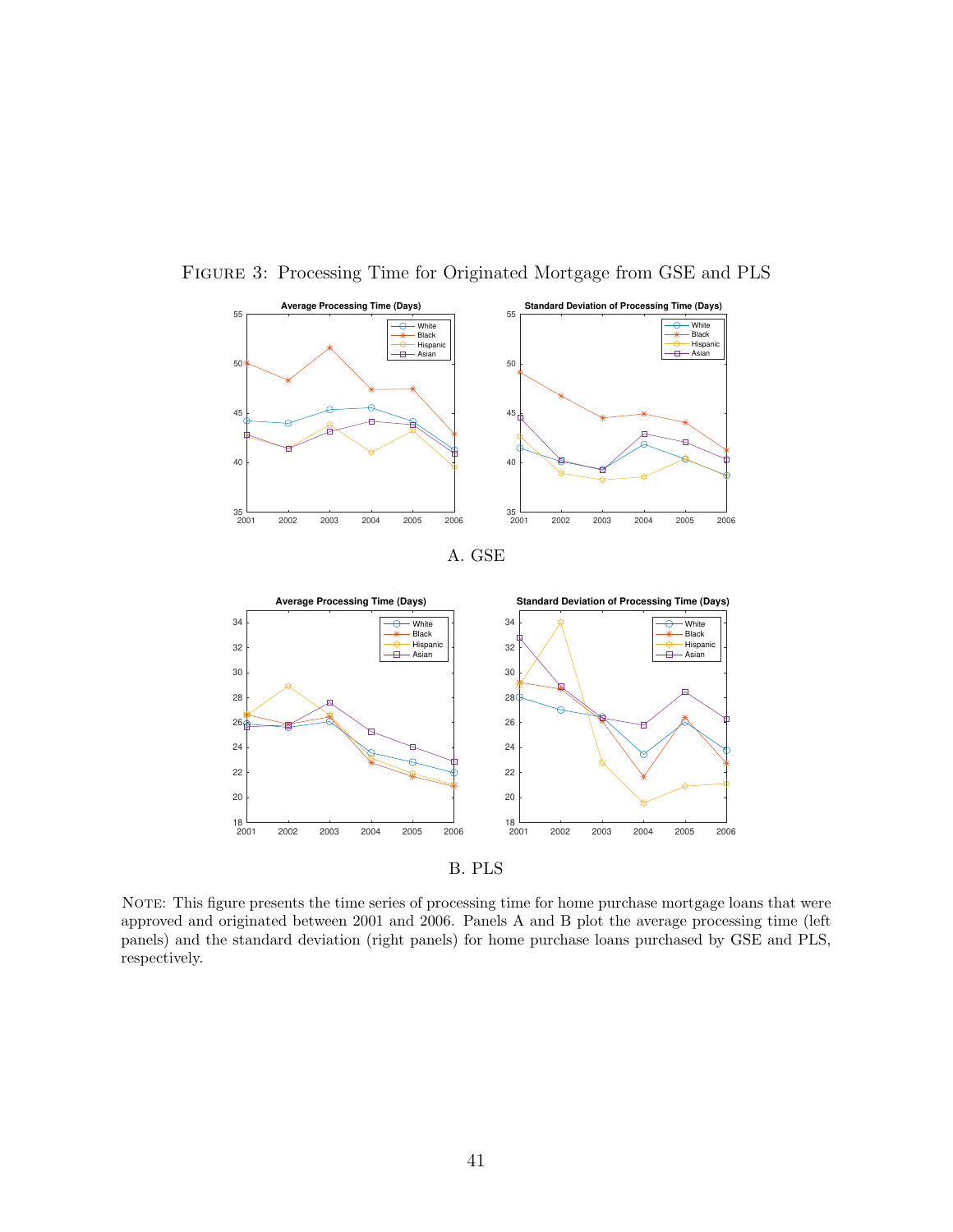

#### <span id="page-42-0"></span>Figure 4: Processing Time for Originated Mortgage from Subprime Lenders and Bank Purchasers

B. Banks

NOTE: This figure presents the time series of processing time for home purchase mortgage loans that were approved and originated between 2001 and 2006. Panels A and B plot the average processing time (left panels) and the standard deviation (right panels) for home purchase loans originated by subprime lenders and purchased by banks, respectively.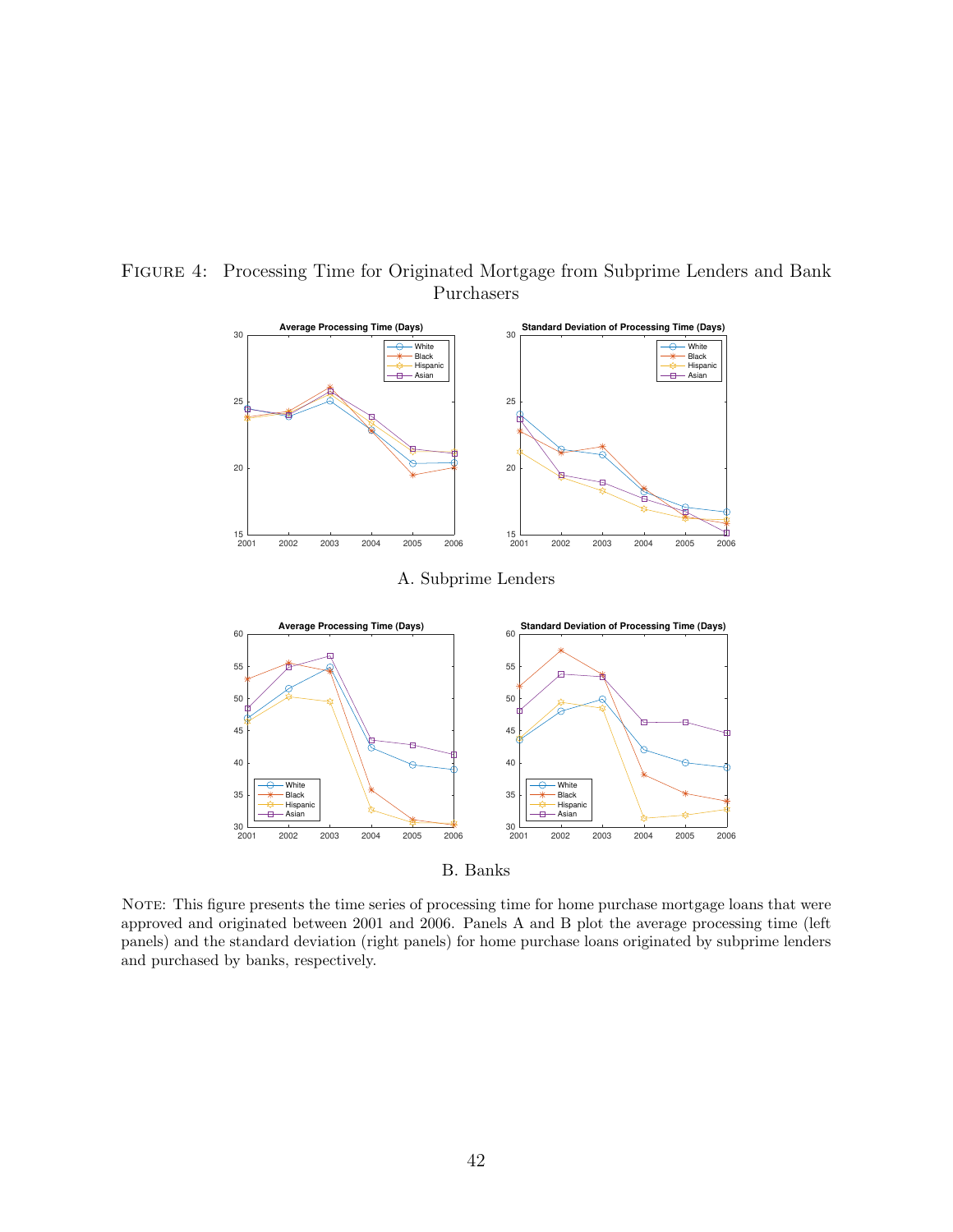<span id="page-43-0"></span>

| Variable List                  | Definition                                                                                                            |
|--------------------------------|-----------------------------------------------------------------------------------------------------------------------|
|                                | Panel A: Variables from the confidential HMDA data                                                                    |
| <b>Action Date</b>             | Date that action was taken on application                                                                             |
| Applicant Race                 | Indicator variable for the race and ethnicity of the loan applicant                                                   |
| Applicant Sex                  | Indicator variable to classify male or female                                                                         |
| Applicant Income               | Total gross annual income of applicant in thousands of dollars (nominal)                                              |
| <b>Application Date</b>        | Date of loan application                                                                                              |
| Loan Amount                    | Loan amount granted or requested in thousands of dollars                                                              |
| Coapplicant                    | Indicator variable that equals one if there is a coapplicant in the application                                       |
| Preapproval                    | Indicator variable that equals one if the preapproval is requested in the application                                 |
| <b>High Cost</b>               | Indicator variable that equals one if the mortgage rate is higher than                                                |
|                                | the prevailing benchmark rate                                                                                         |
| Rate Spread                    | The difference between the mortgage rate and the prevailing benchmark rate;<br>only available for high cost mortgages |
| Jumbo                          | Indicator variable that equals one if the mortgage is a jumbo loan                                                    |
| Purchaser type                 | The types of institutions purchasing loans from the originators, including                                            |
|                                | Government-Sponsored Enterprises ("GSE"), private-label securitization ("PLSP"),                                      |
|                                | commercial banks and savings associations ("Bank"), lender-affiliated institutions                                    |
|                                | ("Affiliate"), insurance companies and mortgage banks and finance companies                                           |
|                                | ("MC"), an unspecified other type ("Other"). The mortgage loans that                                                  |
|                                | are not sold to a purchaser within the calendar year of origination                                                   |
|                                | are also identified ("Unsold").                                                                                       |
|                                | Panel B: Variables from the CoreLogic LoanPerformance data                                                            |
| Delinquency                    | Indicator variable for whether the loan is in default within 10-15 months                                             |
|                                | of origination: (a) payments on the loan are $60+$ days late; (b) the loan is                                         |
|                                | in foreclosure; or (c) the loan is real estate owned (REO)                                                            |
| Document Type                  | Loan documentation level (low or full)                                                                                |
| <b>DTI</b>                     | Back-end debt-to-income ratio                                                                                         |
| <b>FICO</b>                    | FICO score at origination                                                                                             |
| Initial Rate                   | Initial or original interest rate as of the loan's first payment date                                                 |
| <b>LTV</b>                     | Combined loan-to-value (CLTV) ratio (including first and second liens)                                                |
| <b>Prepayment Penalty</b>      | Indicator variable for whether the loan has a prepayment penalty                                                      |
| Loan product type              | Fixed rate mortgage (FRM), adjustable rate mortgage (ARM),                                                            |
|                                | interest only (IO), balloon, and hybrid mortgages                                                                     |
| Margin                         | Margin for an adjustable-rate or hybrid mortgage over an index                                                        |
| MBS Issuance Date              | Date that the MBS is issued, used to calculate the time                                                               |
|                                | span from loan origination to securitization (OTS)                                                                    |
| Panel C: Local macro variables |                                                                                                                       |
| Wage                           | The average wage in the borrower's county in the year of loan origination                                             |
| <b>HPA</b>                     | The 36-month change in the housing price index for the borrower's county                                              |
|                                | prior to loan origination                                                                                             |
| Loan Number                    | The number of loans originated in the borrower's county in the origination year                                       |

TABLE 1: Key Variables

NOTE: This table reports the list of key variables used in our empirical analysis.

Unemployment The unemployment rate in the borrower's state in the year of loan origination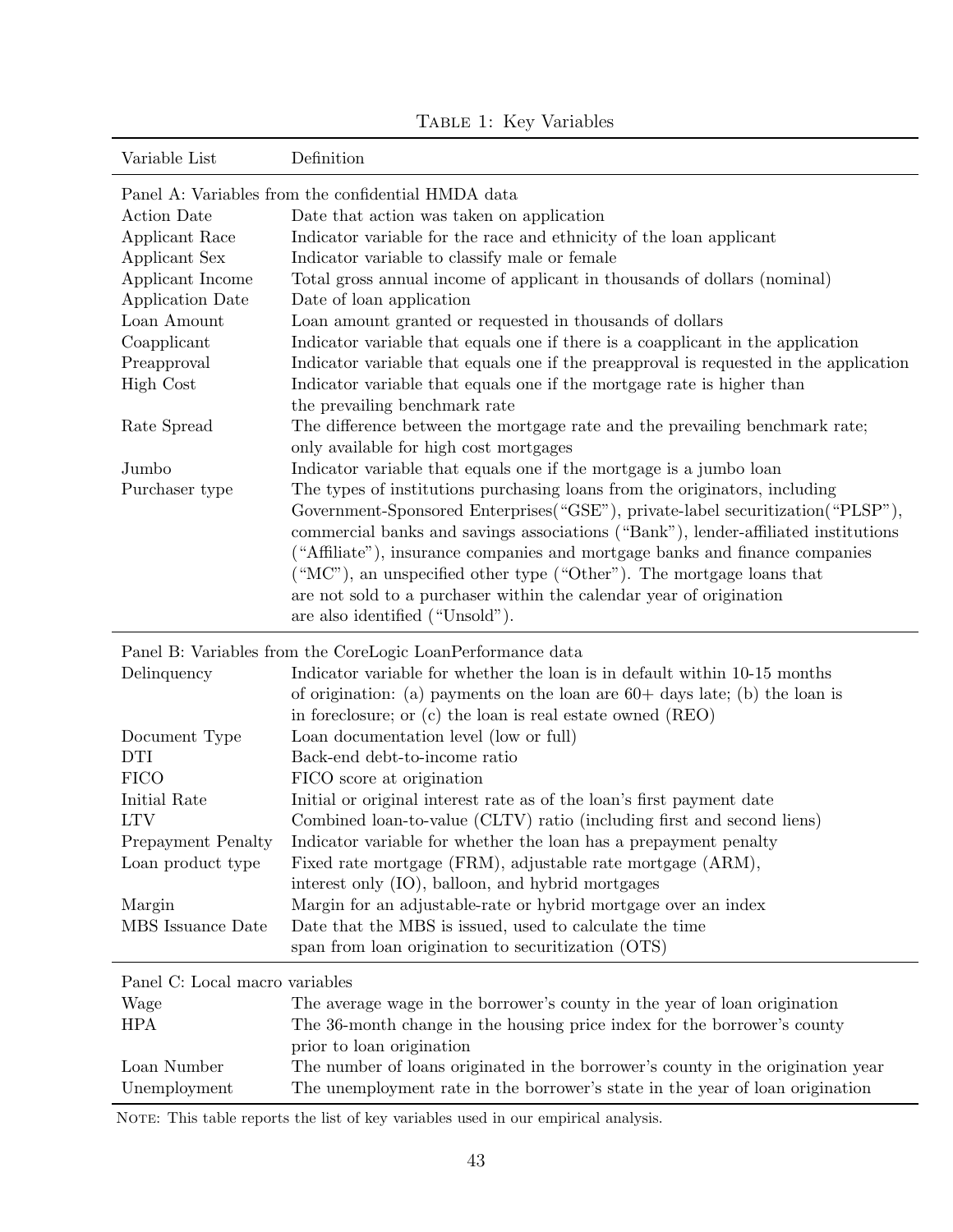<span id="page-44-0"></span>

|                        |        |       | Accepted |          |         |      |       | Rejected     |              |                |
|------------------------|--------|-------|----------|----------|---------|------|-------|--------------|--------------|----------------|
|                        | All    | White | Black    | Hispanic | Asian   | All  | White | Black        | Hispanic     | Asian          |
| Panel A: Home Purchase |        |       |          |          |         |      |       |              |              |                |
| PT(Mean)               | 40.2   | 41.2  | 37.0     | 35.5     | 41.0    | 23.6 | 22.9  | 22.3         | 24.5         | 31.5           |
| PT(SD)                 | 38.7   | 39.0  | 38.9     | 34.7     | 40.5    | 36.0 | 36.6  | 33.1         | 34.3         | 41.9           |
| PT(P25)                | 17     | 18    | 14       | 15       | 17      | 1    | 1     | $\mathbf 1$  | 1            | 3              |
| PT(Med.)               | 29     | 30    | 25       | 25       | 28      | 8    | 7     | 8            | 11           | 15             |
| PT(P75)                | 49     | 50    | 44       | 42       | 47      | 31   | 29    | 31           | 34           | 42             |
| Obs.(M)                | 22.5   | 17.1  | 1.6      | 2.6      | 1.3     | 4.1  | 2.4   | 0.7          | 0.8          | 0.2            |
| % of Appl.             |        | 75.9% | $6.9\%$  | 11.4%    | 5.8%    |      | 59.4% | 16.7%        | 18.6%        | 5.4%           |
| Panel B: Refinance     |        |       |          |          |         |      |       |              |              |                |
| PT(Mean)               | 35.7   | 35.9  | 32.7     | 35.2     | 38.1    | 20.9 | 21.2  | 17.8         | 21.4         | 27.1           |
| PT(SD)                 | 26.2   | 26.3  | 25.4     | 25.7     | 26.3    | 30.2 | 30.7  | 26.9         | 29.9         | 35.5           |
| PT(P25)                | 19     | 19    | 17       | 19       | 21      | 1    | 1     | $\mathbf{1}$ | $\mathbf{1}$ | $\overline{2}$ |
| PT(Med.)               | $29\,$ | 29    | 26       | 28       | 31      | 8    | 8     | 6            | 9            | 14             |
| PT(P75)                | 45     | 45    | 41       | 43       | 48      | 29   | 29    | 25           | 30           | 38             |
| Obs.(M)                | 36.9   | 29.8  | 2.3      | $3.1\,$  | 1.7     | 11.2 | 7.5   | 1.8          | 1.5          | 0.4            |
| % of Appl.             |        | 80.8% | 6.3%     | $8.3\%$  | $4.5\%$ |      | 67.0% | 16.1%        | 13.3%        | 3.5%           |

Table 2: Summary Statistics

NOTE: This table reports summary statistics for processing time for all applicants, white, Black, Hispanic, and Asian applicants, respectively, based on the confidential HMDA data. We report the mean, standard deviation (SD), median, 25- and 75-percentile (P25 and P75) for the processing time, the number of applications in millions, and the percentage of applicants for each racial/ethnic group.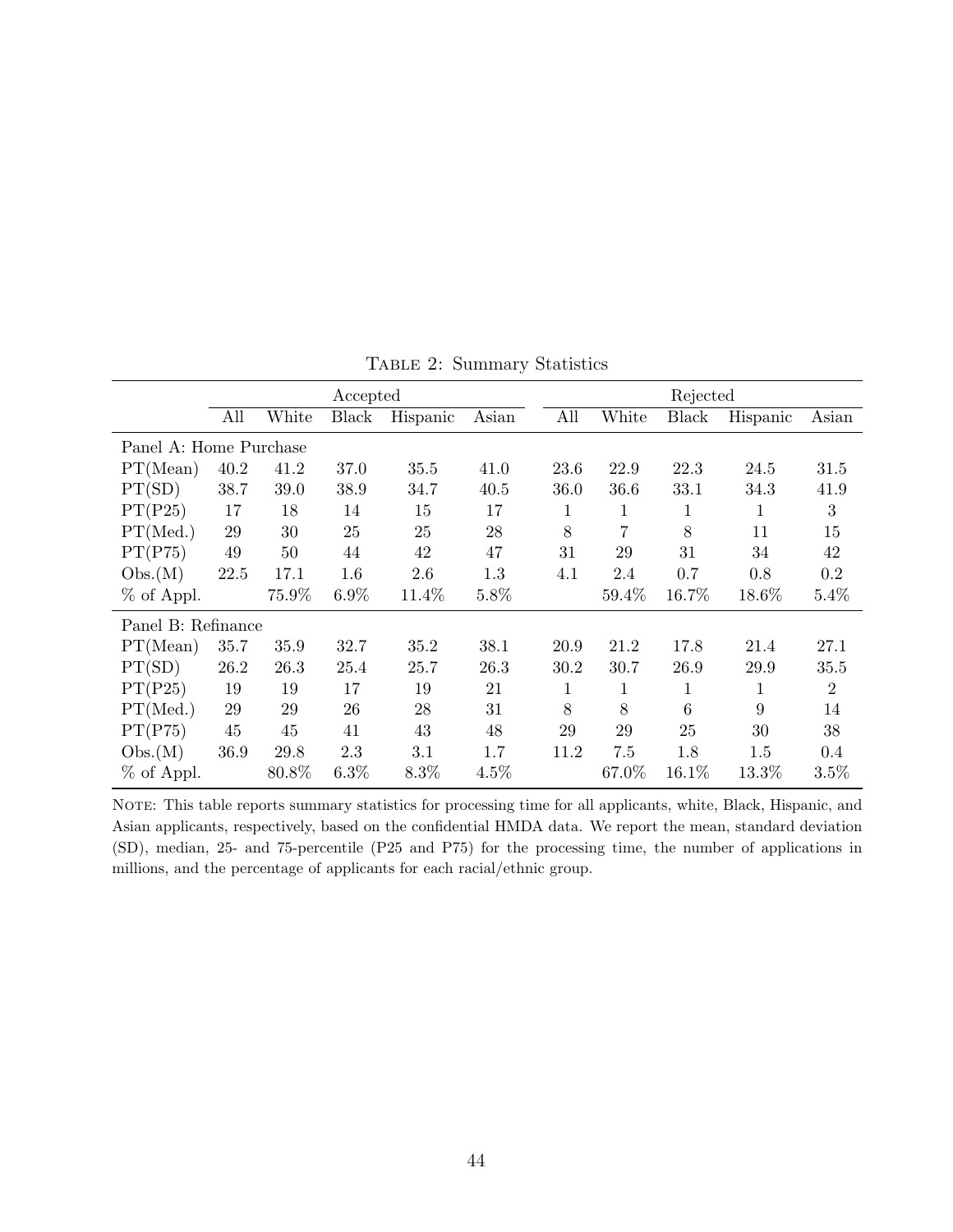<span id="page-45-0"></span>

|                                                       |          |                         |                          |             | Panel A. Total number of originated home purchase loans (in Thousands)       |                        |         |          |
|-------------------------------------------------------|----------|-------------------------|--------------------------|-------------|------------------------------------------------------------------------------|------------------------|---------|----------|
|                                                       | All      | GSE                     | PLSP                     | <b>Bank</b> | Affiliated                                                                   | MC                     | Unsold  | Other    |
| 2001-2003                                             | 10,556   | 3,240                   |                          | 301         | 664                                                                          |                        | 4,140   | 2,179    |
| $2004 - 2006$                                         | 11,969   | 2,877                   | $535\,$                  | 604         | 984                                                                          | 937                    | 3,799   | 2,233    |
|                                                       |          |                         |                          |             | Panel B. Percentage of originated home purchase loans in each borrower group |                        |         |          |
|                                                       | All      | <b>GSE</b>              | $\overline{\text{PLSP}}$ | <b>Bank</b> | Affiliated                                                                   | $\rm MC$               | Unsold  | Other    |
|                                                       |          |                         |                          |             | 2001-2003                                                                    |                        |         |          |
| White                                                 | 79.6%    | $82.9\%$                |                          | 81.9%       | 77.2%                                                                        |                        | 79.7%   | 74.8%    |
| <b>Black</b>                                          | 5.6%     | 4.0%                    |                          | 4.7%        | $6.9\%$                                                                      |                        | 5.8%    | 7.6%     |
| Hispanic                                              | 9.3%     | 7.4%                    |                          | 7.3%        | 9.5%                                                                         |                        | 9.5%    | 11.8%    |
| Asian                                                 | 5.5%     | 5.7%                    |                          | $6.0\%$     | 6.4%                                                                         |                        | $5.0\%$ | 5.7%     |
|                                                       |          |                         |                          |             | 2004-2006                                                                    |                        |         |          |
| White                                                 | 72.7%    | 81.2%                   | 53.4%                    | 71.8%       | $72.4\%$                                                                     | 67.3%                  | 74.4%   | 65.8%    |
| <b>Black</b>                                          | $8.0\%$  | $4.6\%$                 | 15.2%                    | 7.4%        | 7.5%                                                                         | 10.2%                  | 7.7%    | 11.0%    |
| Hispanic                                              | 13.3%    | 8.1%                    | 24.5%                    | 13.9%       | 12.6%                                                                        | 16.5%                  | 12.5%   | 17.2%    |
| Asian                                                 | 6.1%     | $6.1\%$                 | 7.0%                     | $6.9\%$     | 7.5%                                                                         | $6.1\%$                | $5.4\%$ | $6.0\%$  |
| Panel C. Average processing time (Days)               |          |                         |                          |             |                                                                              |                        |         |          |
|                                                       | All      | $\overline{\text{GSE}}$ | <b>PLSP</b>              | Bank        | Affiliated                                                                   | $\rm MC$               | Unsold  | Other    |
|                                                       |          |                         |                          |             | 2001-2003                                                                    |                        |         |          |
| White                                                 | 43.0     | 44.6                    |                          | 48.5        | 40.2                                                                         |                        | 41.5    | 42.6     |
| <b>Black</b>                                          | 42.6     | $50.1\,$                |                          | 48.8        | 39.5                                                                         |                        | 42.7    | 36.2     |
| Hispanic                                              | 39.9     | 42.7                    |                          | 44.3        | 39.7                                                                         |                        | 39.6    | 36.8     |
| Asian                                                 | 42.4     | 42.5                    |                          | 48.5        | 43.3                                                                         |                        | 40.9    | 42.5     |
|                                                       |          |                         |                          |             | 2004-2006                                                                    |                        |         |          |
| White                                                 | $39.5\,$ | 43.8                    | 28.3                     | 41.7        | 37.0                                                                         | 39.3                   | 38.1    | 38.0     |
| <b>Black</b>                                          | 33.6     | 45.9                    | 22.0                     | 33.8        | 34.2                                                                         | 31.2                   | 35.3    | $29.5\,$ |
| Hispanic                                              | 32.8     | 41.3                    | 23.8                     | 32.3        | 31.8                                                                         | 30.6                   | 34.4    | $29.9\,$ |
| Asian                                                 | 39.8     | 43.1                    | $28.4\,$                 | 41.1        | 37.9                                                                         | 43.7                   | 38.9    | 39.2     |
| Panel D. Stardard Deviation of Processing Time (Days) |          |                         |                          |             |                                                                              |                        |         |          |
|                                                       | All      | <b>GSE</b>              | <b>PLSP</b>              | <b>Bank</b> | Affiliated                                                                   | $\overline{\text{MC}}$ | Unsold  | Other    |
|                                                       |          |                         |                          |             | 2001-2003                                                                    |                        |         |          |
| White                                                 | 39.7     | 40.3                    |                          | 44.4        | 37.3                                                                         |                        | 37.7    | 41.7     |
| Black                                                 | 42.5     | 46.5                    |                          | 49.4        | 40.6                                                                         |                        | 40.7    | 39.5     |
| Hispanic                                              | 37.5     | 39.7                    |                          | 42.5        | 38.5                                                                         |                        | 35.3    | 36.9     |
| Asian                                                 | 40.7     | 41.1                    |                          | 47.4        | 38.9                                                                         |                        | 37.3    | 43.4     |
|                                                       |          |                         |                          |             | 2004-2006                                                                    |                        |         |          |
| White                                                 | 38.2     | 40.5                    | 27.9                     | 39.6        | 34.9                                                                         | 40.9                   | 36.2    | 39.0     |
| <b>Black</b>                                          | 36.2     | 43.5                    | 20.9                     | 36.2        | 36.3                                                                         | 35.3                   | 36.0    | 34.1     |
| Hispanic                                              | 32.6     | 39.2                    | 20.1                     | 31.9        | 31.8                                                                         | 32.2                   | 32.0    | 31.6     |
| Asian                                                 | 40.3     | 41.9                    | 28.3                     | 41.9        | 35.4                                                                         | 48.5                   | 36.7    | 43.6     |

Table 3: Summary Statistics Across Loan Purchaser Types

NOTE: This table reports summary statistics for white, Black, Hispanic, and Asian borrowers based on the confidential HMDA data.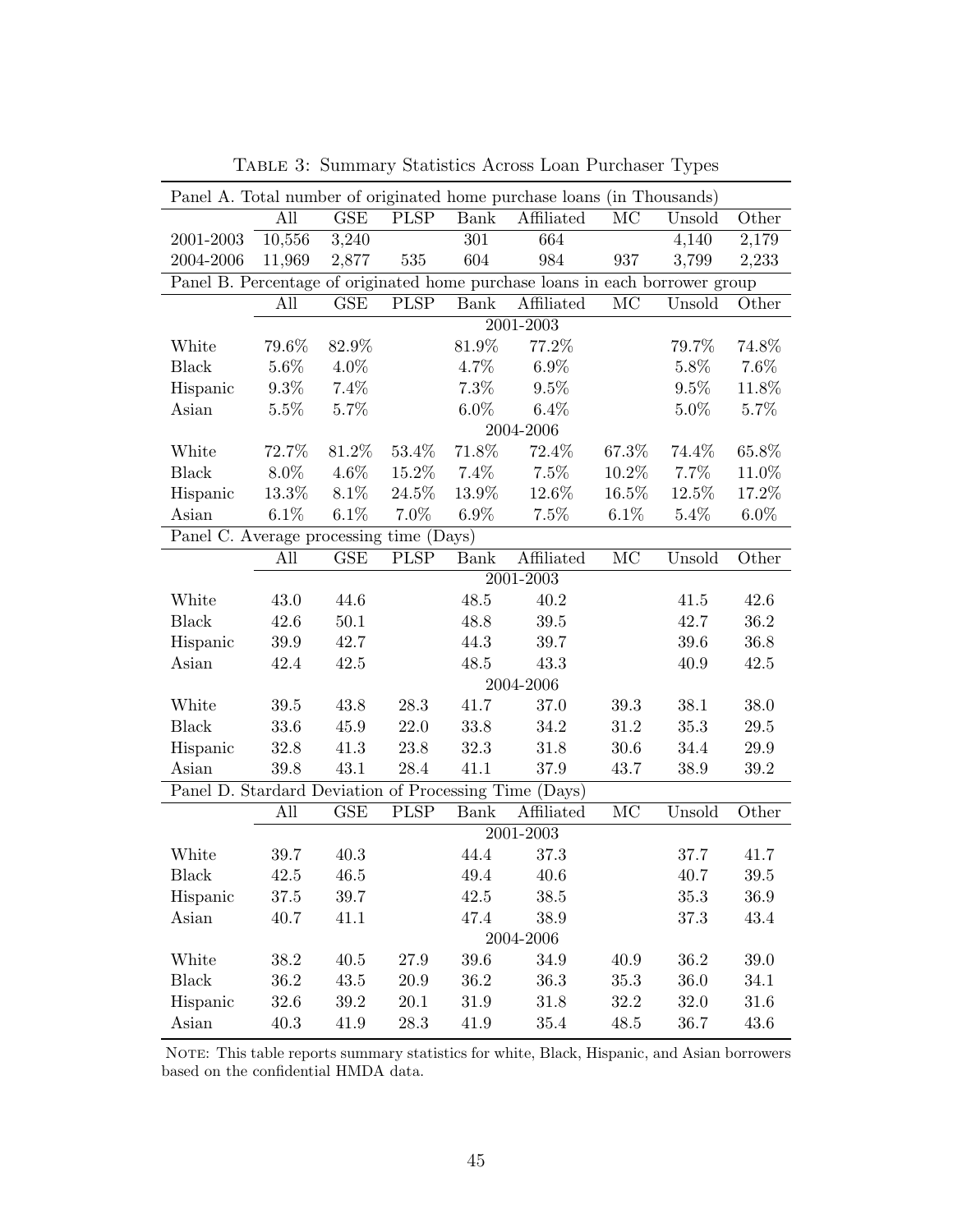<span id="page-46-0"></span>

| Panel A: All loans |            |                                      |                |                       |                                                                               |            |            |
|--------------------|------------|--------------------------------------|----------------|-----------------------|-------------------------------------------------------------------------------|------------|------------|
| Mean               | SD         | $%$ of                               |                |                       |                                                                               |            |            |
| PT                 | PT         | Borr.                                |                |                       |                                                                               |            |            |
| 23.5               | 25.2       | $52.0\%$                             | 630            | 91.8                  | $10.0\%$                                                                      |            |            |
| 22.6               | 24.7       | 20.6%                                | 618            | 93.4                  | 19.4\%                                                                        |            |            |
| 22.8               | 21.9       | 23.4%                                | 648            | 93.5                  | $10.3\%$                                                                      |            |            |
| 24.7               | 27.3       | 4.0%                                 | 654            | 91.7                  | 9.5%                                                                          |            |            |
|                    |            |                                      |                |                       |                                                                               |            |            |
|                    |            |                                      |                | Low                   | Full                                                                          | Fast       | Slow       |
|                    |            |                                      |                | Doc                   | Doc                                                                           | <b>OTS</b> | <b>OTS</b> |
|                    |            |                                      |                |                       |                                                                               |            |            |
| 27.4               | 22.9       | 20.8                                 | 22.7           | 23.3                  | 23.7                                                                          | 22.5       | 24.9       |
| 27.6               | 21.9       | 19.7                                 | 21.8           | 22.4                  | 22.7                                                                          | 21.8       | 24.1       |
| 28.4               | 21.8       | 20.7                                 | 22.0           | 22.8                  | 22.8                                                                          | 22.1       | 24.1       |
| 30.4               | 24.2       | 22.7                                 | 23.8           | 24.2                  | 25.4                                                                          | 23.2       | 26.4       |
|                    |            |                                      |                |                       |                                                                               |            |            |
| 31.2               | 27.1       | 21.3                                 | 23.6           | 25.4                  | 25.1                                                                          | 22.1       | 28.6       |
| 31.6               | 27.9       | 18.5                                 | 23.2           | 24.0                  | 25.1                                                                          | 20.7       | $29.5\,$   |
| 33.1               | 20.3       | 19.4                                 | 19.7           | 21.6                  | 22.1                                                                          | 19.4       | 25.3       |
| 35.3               | 26.9       | 24.8                                 | 25.6           | 26.7                  | 28.2                                                                          | 22.7       | 31.4       |
|                    |            |                                      |                |                       |                                                                               |            |            |
| 57.5%              | 46.2%      | 40.0%                                | 51.1\%         | 44.1\%                | 57.1\%                                                                        | 51.5%      | 53.7%      |
| 18.9%              | 17.0%      | 23.8%                                | 20.9%          | 16.5%                 | 23.3%                                                                         | $20.6\%$   | 20.6%      |
| 20.2\%             | 31.2\%     | 31.8%                                | 23.9%          | 33.6%                 | 16.7%                                                                         | 24.2\%     | 21.8%      |
| $3.4\%$            | 5.7%       | $4.4\%$                              | 4.1%           | 5.8%                  | 2.8%                                                                          | $3.7\%$    | 3.9%       |
|                    | <b>FRM</b> | Panel B: By loan product types<br>IO | <b>Balloon</b> | <b>FICO</b><br>Hybrid | <b>CLTV</b><br>Mean Processing Time<br>SD of Process Time<br>$%$ of Borrowers | Delinq.    |            |

Table 4: Summary Statistics for the Merged HMDA-CoreLogic Sample

NOTE: This table reports summary statics for Asian, African American, Hispanic, and white borrowers based on the merged HMDA-Corelogic data on the PLS loans. In Panel A, we report the mean and standard deviation of processing time, the percentage of borrowers in each racial/ethnic group, the average FICO score, the average combined LTV ratio, and the average delinquency rate for all loans in the merged sample. In Panel B, we report the mean and standard deviation of processing time, and the percentage of borrowers in each racial/ethnic group separately for each loan type.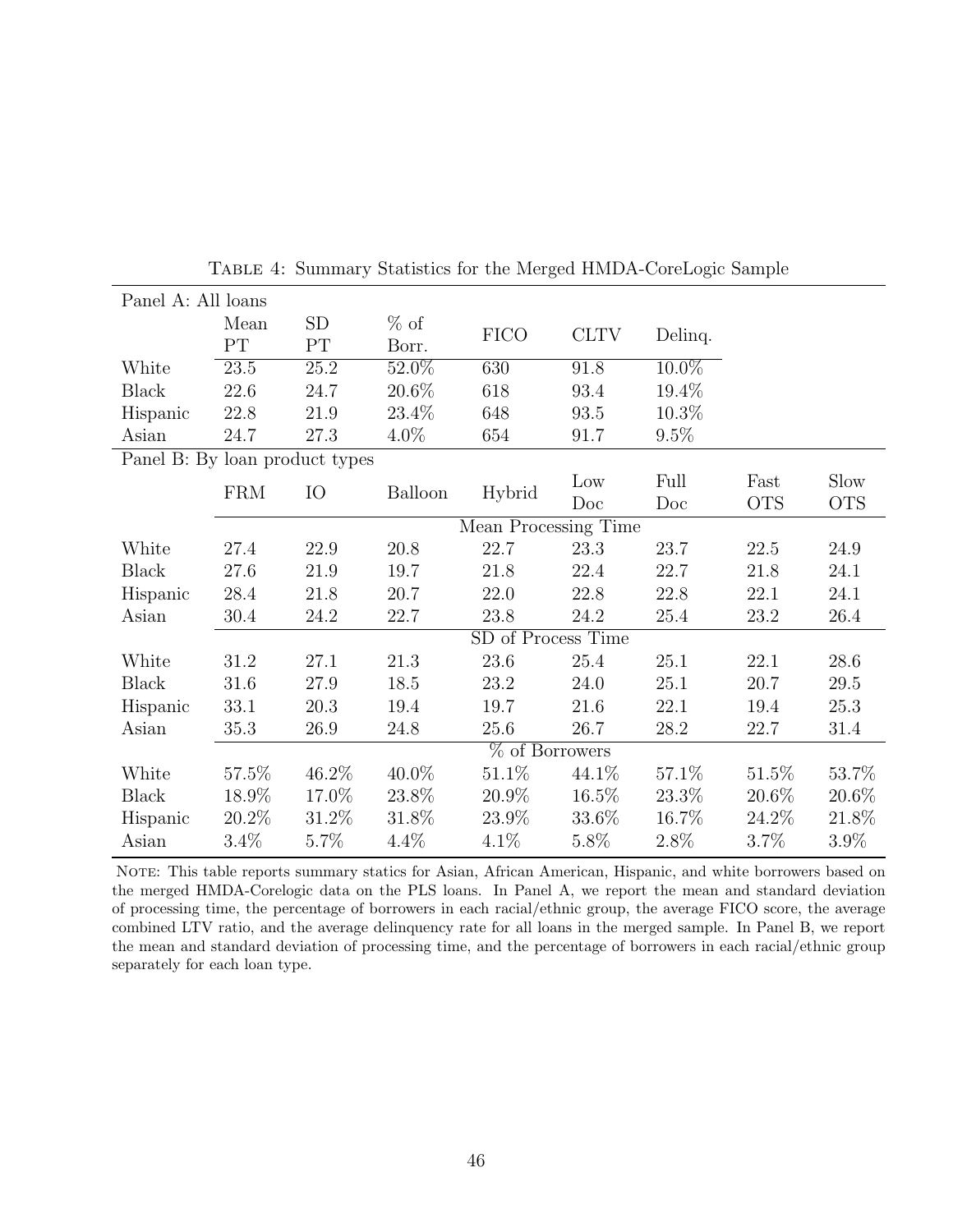<span id="page-47-0"></span>

|                                                         |              |           | $\Omega$               | $5351*$      | (.2681) | $.6595*$   | (.3419)  | .441       | (.2859) | 0.206 | 518494   |              |           | E                      | $1.702***$ | (.3877) | $-.2217$    | (.2861) | $.8243**$ | (.3761) | 0.375 | 916417 |                                                                                                      |
|---------------------------------------------------------|--------------|-----------|------------------------|--------------|---------|------------|----------|------------|---------|-------|----------|--------------|-----------|------------------------|------------|---------|-------------|---------|-----------|---------|-------|--------|------------------------------------------------------------------------------------------------------|
|                                                         | PLSP         | 2004-2006 | $\mathbf{c}$           | $.9032***$   | .3421)  | $1.522***$ | (.246)   | $-1341$    | (.3223) | 0.155 | 518609   | MC           | 2004-2006 | $\mathbf{c}$           | .9141      | (.7366) | $2.756***$  | (.8756) | $4.22***$ | (1.934) | 0.162 | 916608 | for home purchase loans for the whole sample and by the purchaser type in the confidential HMDA data |
|                                                         |              |           | $\Omega$               | $5.25***$    | (50077) | 7500.      | (.4124)  | 1.017      | (.6622) | 0.175 | 2850844  |              |           | E                      | $2.831***$ | (.6344) | $-.1853$    | (.4935) | $-.183$   | (.5326) | 0.269 | 963778 |                                                                                                      |
|                                                         |              | 2004-2006 | $\mathbf{a}$           | $5.147***$   | (.645)  | $1.706***$ | (0.7641) | 1.293      | (1.176) | 0.090 | 2851258  | institutions | 2004-2006 | $\mathbf{a}$           | $2.014***$ | (.8068) | $-1.191***$ | (.4039) | $-.4225$  | (.5792) | 0.180 | 963955 |                                                                                                      |
|                                                         | GSE          |           | $\Omega$               | $7.16***$    | (.583)  | $1.089**$  | (.4399)  | $1.279***$ | (.4224) | 0.184 | 3218128  | Affiliate    |           | E                      | $4.94***$  | (1.123) | $2.815***$  | (8697.) | .8822     | (.7383) | 0.306 | 544107 |                                                                                                      |
|                                                         |              | 2001-2003 | $\mathbf{c}$           | $8.261***$   | (.8225) | .786       | (.596)   | $-1.478*$  | (667.)  | 0.083 | 3218407  |              | 2001-2003 | $\widehat{\mathbf{e}}$ | 1.587      | (1.524) | 862         | (.9519) | $-.912$   | (1.077) | 0.194 | 644256 |                                                                                                      |
| Time Regression Results of the HMDA Home Purchase Loans |              | $-2006$   | $\Xi$                  | $2.416***$   | (.320)  | .118       | (.276)   | 198        | (.306)  | 0.218 | 1899464  |              |           | වු                     | $1.768***$ | (.3952) | $-.4072$    | (.3421) | .4167     | (.2969) | 0.291 | 584090 |                                                                                                      |
| TABLE 5: Processing-                                    |              | 2004      | $\widehat{a}$          | $1.235***$   | (417)   | $1.717***$ | (.393)   | .722       | (.622)  | 0.094 | 1899823  |              | 2004-2006 | $\widehat{a}$          | .6844      | (.5434) | $-2.163***$ | (.5051) | .5549     | (.7832) | 0.177 | 584348 |                                                                                                      |
|                                                         | Whole sample |           | $\Xi$                  | $4.996***$   | (.464)  | $.502***$  | (.333)   | .485       | (.302)  | 0.188 | 10483101 | Banks        |           | ē                      | $6.254***$ | (.8405) | $2.158***$  | (.3959) | .2439     | (.5227) | 0.330 | 288425 | NOTE: This table reports loan-level regression results                                               |
|                                                         |              | 2001-2003 | $\widehat{\mathbf{e}}$ | $2.561***$   | (.765)  | 545        | (517)    | .287       | (.583)  | 0.072 | 10483349 |              | 2001-2003 | $\widehat{a}$          | $3.938***$ | (1.684) | $-.4434$    | (.9408) | 1.279     | (1.294) | 0.187 | 288642 |                                                                                                      |
|                                                         |              |           |                        | <b>Black</b> |         | Hispanic   |          | Asian      |         | $R^2$ | Öbs.     |              |           |                        | Black      |         | Hispanic    |         | Asian     |         | $R^2$ | Obs.   |                                                                                                      |

that are originated between 2001 and 2006 for the purchase of owner-occupied single-family homes, condos, and co-ops. The dependent variable is processing<br>time. The county by origination month fixed effects are included i that are originated between 2001 and 2006 for the purchase of owner-occupied single-family homes, condos, and co-ops. The dependent variable is processing time. The county by origination month fixed effects are included in model specification (a) and (b), and the lender fixed effects are added in model specification (b). We include borrower and loan characteristics as listed in Table [1](#page-43-0) with detailed information. Standard errors are clustered by lender and month, and the t-statistics are reported in parentheses. Significance level:  $*(p < 10)$ ;  $**(p < .05)$ ; and  $***(p < .01)$ .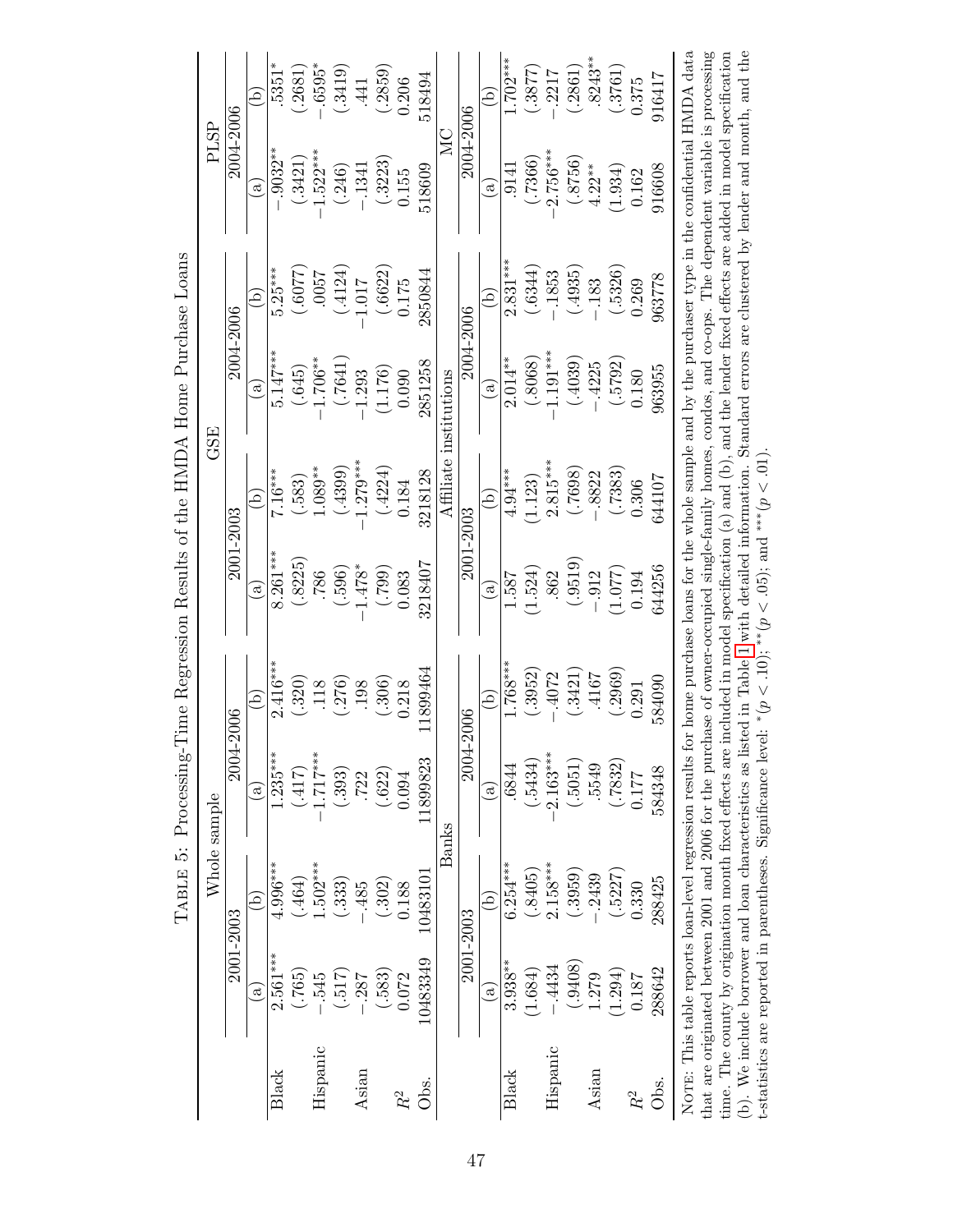<span id="page-48-0"></span>

|                            | Purchase Loan Sample |                   | Refinance Sample |                   |
|----------------------------|----------------------|-------------------|------------------|-------------------|
|                            | (1)                  | $\left( 2\right)$ | $\overline{(1)}$ | $\left( 2\right)$ |
| <b>Black</b>               | $3.428***$           | $3.511***$        | $1.333^{***}\,$  | $1.341***$        |
|                            | (.3634)              | (.3616)           | (.1769)          | (.1746)           |
| Hispanic                   | $.6319**$            | $.6455***$        | $1.464***$       | $1.489***$        |
|                            | (.2578)              | (.2595)           | (.2744)          | (.276)            |
| Asian                      | $-.1277$             | $-.1236$          | $-.1096$         | $-.1319$          |
|                            | (.271)               | (.2725)           | (.2947)          | (.2972)           |
| Application                | $.8314***$           |                   | $2.691***$       |                   |
|                            | (.1301)              |                   | (.5549)          |                   |
| Application*Black          | $.4994**$            |                   | .1013            |                   |
|                            | (.2216)              |                   | (.2488)          |                   |
| Application*Hispanic       | .1197                |                   | .3745            |                   |
|                            | (.1304)              |                   | (.4345)          |                   |
| Application*Asian          | $-.0966$             |                   | .0276            |                   |
|                            | (.1403)              |                   | (.2477)          |                   |
| Refi. Vol.                 |                      | $.8147***$        |                  | $2.498***$        |
|                            |                      | (.124)            |                  | (.5209)           |
| Refi. Vol.*Black           |                      | $.731***$         |                  | .1731             |
|                            |                      | (.2061)           |                  | (.2318)           |
| Refi. Vol.*Hispanic        |                      | .1433             |                  | .4529             |
|                            |                      | (.1338)           |                  | (.4276)           |
| Refi. Vol.*Asian           |                      | $-.0699$          |                  | .0995             |
|                            |                      | (.1368)           |                  | (.2701)           |
| Other controls             | Y                    | Υ                 | Y                | Υ                 |
| F.E. (Lender, Cnty, Month) | Y                    | Y                 | Y                | Y                 |
| $R^2$                      | 0.190                | 0.190             | 0.188            | 0.187             |
| Obs.                       | 22386745             | 22386745          | 36732318         | 36732318          |

Table 6: Processing Time and Mortgage Application Volume

NOTE: This table reports loan-level regression results of processing time in the confidential HMDA data that are originated between 2001 and 2006 for the purchase and refinance of owner-occupied single-family homes, condos, and co-ops. The dependent variable is processing time. See Table [1](#page-43-0) for detailed information on the control variables. We include the standardized volume of all applications and refinance separately, along with their interactions with borrower groups. We add calendar month dummies to account for seasonality. We also include fixed effects for lenders and counties. Standard errors are clustered by lender and month of origination, and the t-statistics are reported in parentheses. Significance level: \* $(p < .10);$ \*\* $(p < .05);$  and \*\*\* $(p < .01).$